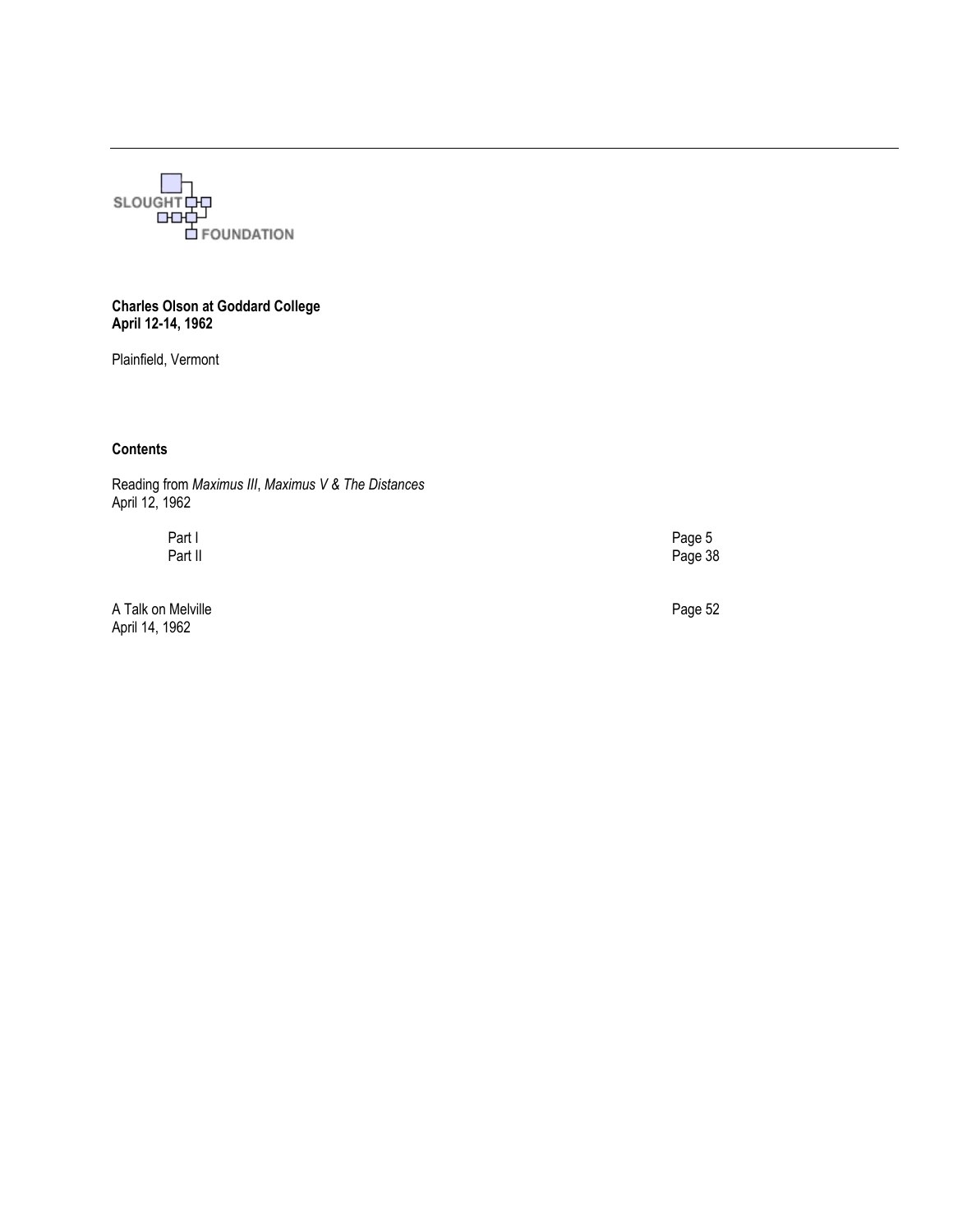What the young know is the price today is huge, and already are clear that institutions are dinosaurs and sanctions are pitiful gasps and procedures all gone dead in their mouths and minds. The task wld seem to be to get the new things sorted and straight for all to have some idea of paths or procedures to follow (other than abandonment and suicide). Guerilla and soft.

-- Charles Olson, Letter to Hank Chapin, April 25<sup>th</sup>, 1962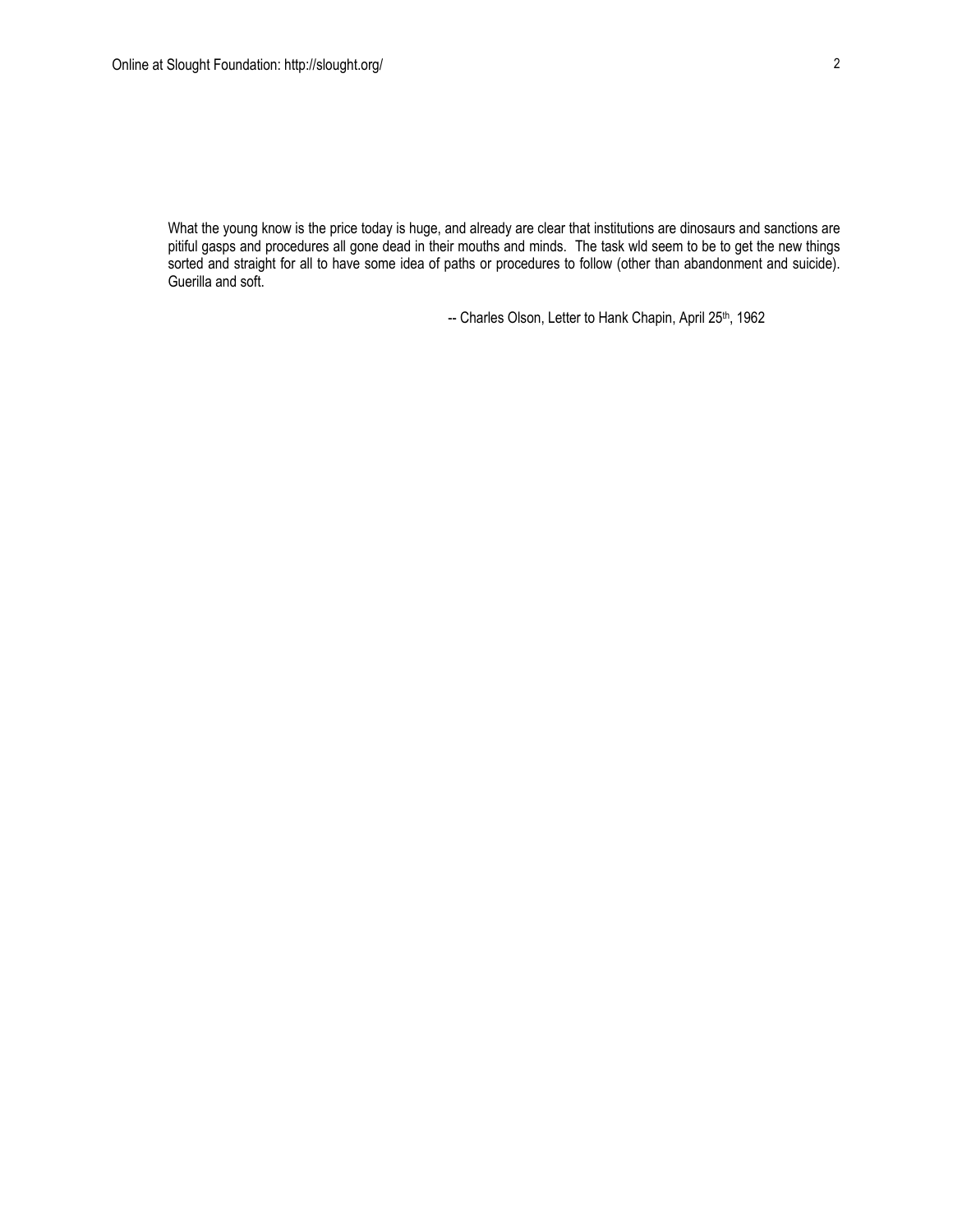These recordings of Charles Olson at Goddard College transcribed by Kyle Schlesinger, who would like to thank: Forest Davis of the Goddard College Archive for making these tapes available, Charles Olson Jr. for generously allowing me permission to display these lectures on the Slought Foundation website, Robert Creeley, Bill Sylvester and the Olson/Melville Reading Group at the State University of New York at Buffalo for their ongoing interest and feedback, Louis Cabri, Kristen Gallagher, and Aaron Levy for their assistance in the final revisions.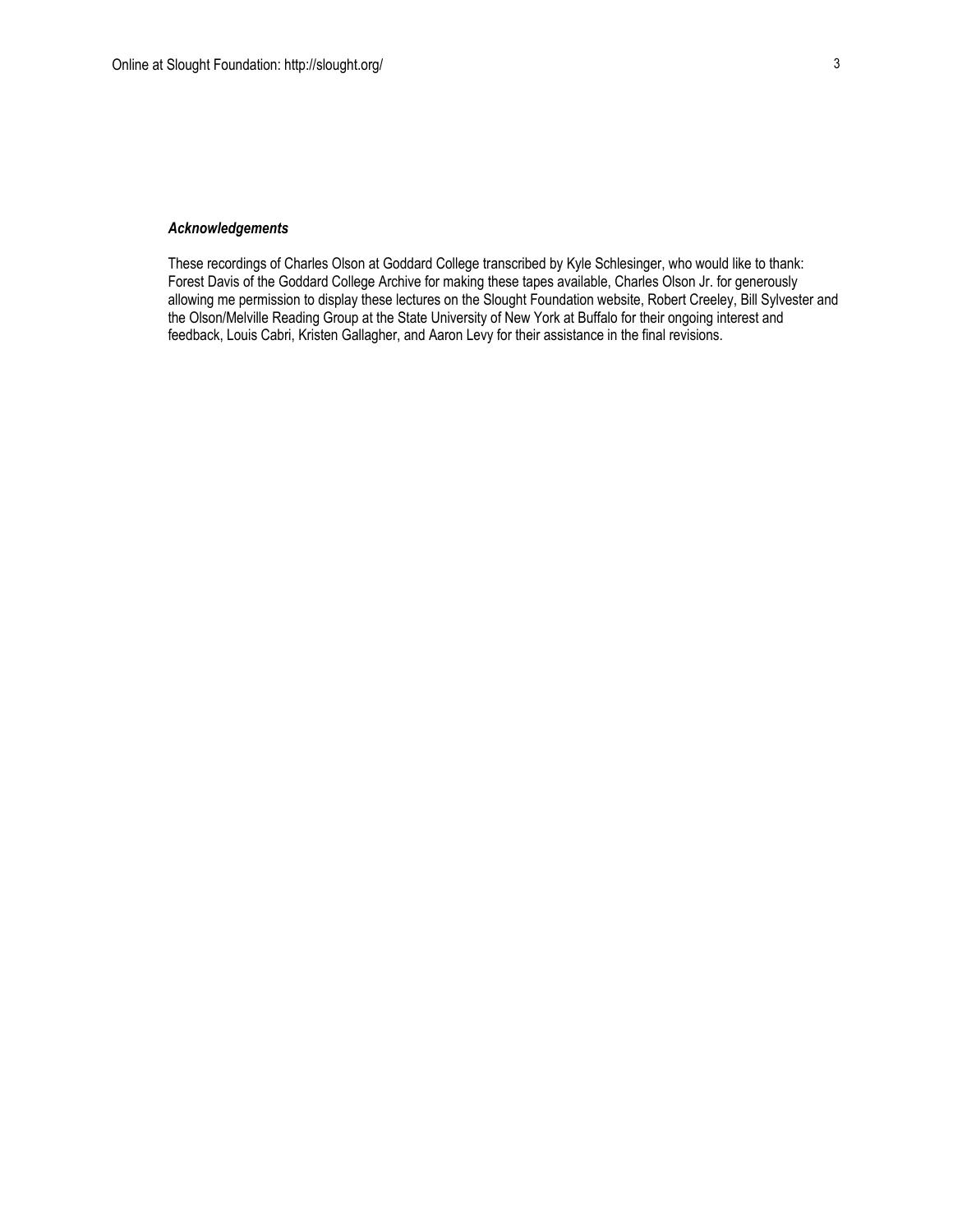# *A Note on the Text*

there."

At Goddard College in Plainfield, Vermont, Olson's next stop, he was at his outgoing best for the first few days of a week-long reading/lecture visit, helping a young but receptive student audience though his latest mythohistorical *Maximus* run by airing his views on the poet's role as mythmaker—reformulated, he said, following discussions a few days earlier with Dartmouth French poetry expert Ramon Guthrie. (Guthrie had pointed out to him that the medieval French verb *trobar* meant *to find*, allowing word-root fanatic Olson to link the troubadour poets with Herodotus, Homer, and himself in the tradition of the investigative storyteller, "the man who finds out the words.") But by the end of the week, both the poet himself and his wife [Betty Olson] had been summoned before the college Judiciary Committee, reprimanded for taking part in a wild drinking party on campus, and sternly "told to abide by community laws while

> —Tom Clark *Charles Olson: The Allegory of a Poet's Life*

Charles Olson's first reading at Goddard College was recorded in the Haybarn Theatre on the evening of April 12th, 1962 while the talk on Melville was recorded in the same location on the afternoon of the 14th. Olson begins by addressing the problem of reading, "it's become a performing art, you feel as though you have an audience, and as if you're supposed to do a concert or something" and concludes, "I don't think I believe in verse in this respect at all." An ironic introduction for a tremendous reading from the third and fifth volume of *The Maximus Poems* with selections from *The Distances.* Goddard is a small, rustic college, popularized for it's progressive and experimental practices. In the decade of Olson's visit, the student body was approaching its peak, with just over one-thousand students. According to Don and Susan Wilcox, the reading was arranged by Paul Weiners, a student at the time, who was remembered fondly as a "honky-tonk piano player" who later "became a kind of traveling cabaret act calling himself 'Sweet Pea'."

Textual editing of Olson's words are minimal, yet like any other form of translation, transcription is not transparent. I have refrained from including all "speech whiskers" as Peter Gizzi notes in his Preface to *The House that Jack Built,* by striking some of the stutters, coughs, grunts, etc. that are audible in the recordings, but ultimately proved distracting in the transcription. I have used brackets for two primary purposes throughout these transcriptions. The first is to mark the ambient sounds such as laughter, crying, papers shuffling, breaks in the tape, etc. The general criterion for my inclusion of these assertions has been framed by the question: *do they, or do they not clarify the context of Olson's comments, tone, and interaction with the audience?*  When Olson's reading of a poem or essay varies from the published form, I have *not* corrected the variant for consistency with the published form, but made all efforts to allow the speech act to subsist as its own text. Otherwise, all poetic forms and contents are consistent with Olson's works as they appear in *The Collected Poems of Charles Olson* & *The Maximus Poems,*  published by the University of California Pres, edited by George F. Butterick, and published in 1997 and 1983, respectively.

Transcriptions of these recordings first appeared in the *Minutes of the Charles Olson Society* #s 2 (June 1993), 3 (October 1993) and 5 (September 1994). Copies of the *Minutes* are still available upon request, by writing to the editor, Ralph Maud at 1104 Maple Street, Vancouver, BC V6J 3R6 Canada. In addition to providing the reader/listener with the unique opportunity to observe the audio and textual recordings of the reading and talk, this transcription provides select bibliographic notes, reproductions of the poems and prose as they were read aloud, numerous corrections to the original transcription, and a more accessible means of distribution.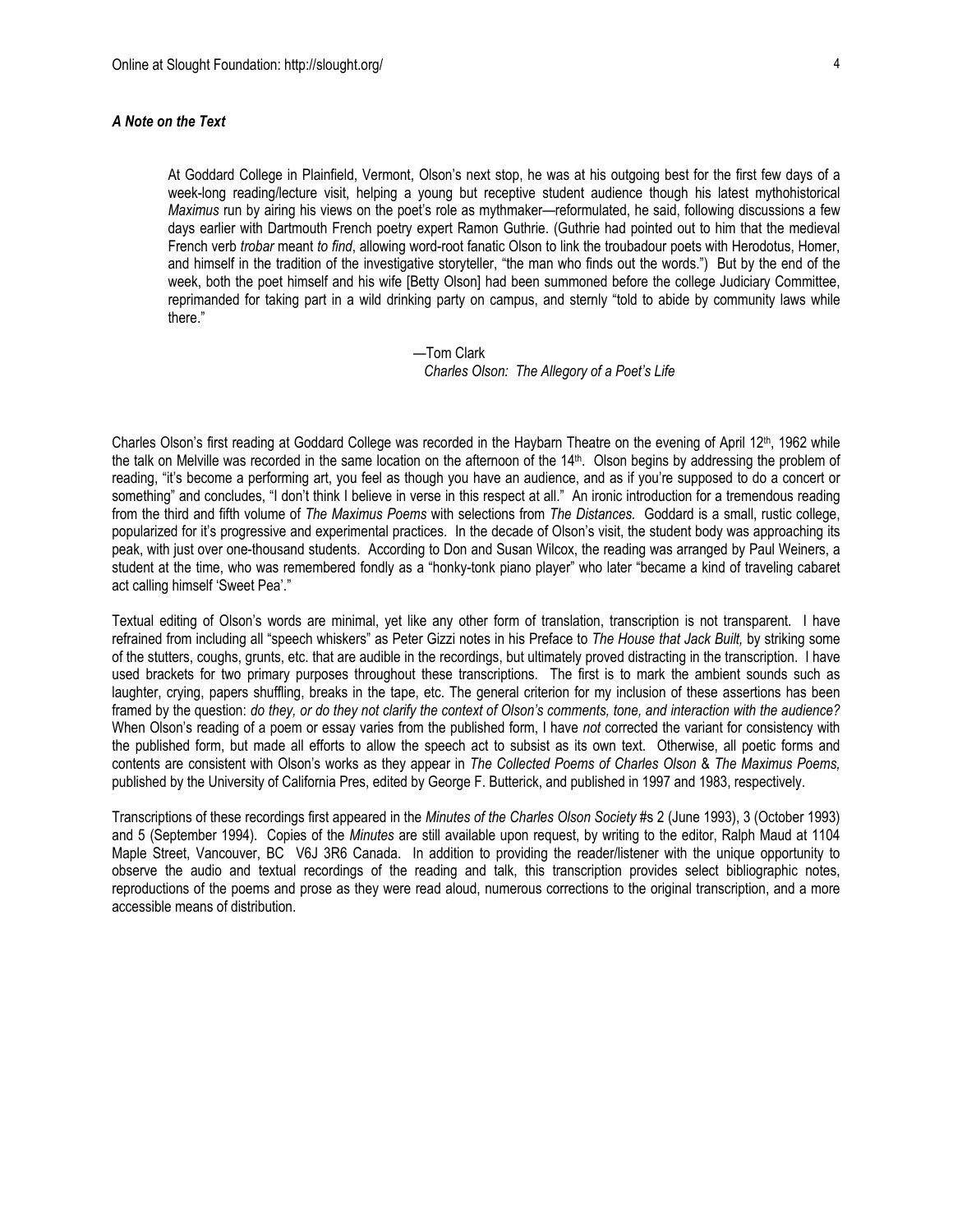# **Part One: Reading from** *Maximus III***,** *Maximus V, & The Distances* **April 12, 1962**

### **BEGIN TAPE 1**

Ms. Glazier: Charles Olson will be giving us a reading from his work tonight, and I'm going to let him introduce himself, because I don't really know much about him.

Charles Olson: Well I'm very glad that I'm going to be here for a few days. Because I'd really rather talk about poetry I'll read somebody else's than myself. Being at some stage of existence which makes that sensible.

Unknown Voice: You don't mind using a tape recorder do you?

CO: Huh?

UV: You don't mind using a tape recorder do you?

CO: No. As a matter of fact I'm going to just watch it, [Laughter from audience] like a fire, let's sit here and watch that tape. [Laughter from Olson] What happens if it just goes on and I don't say anything? See, that's the problem with reading, it gets to be kind of a bore, because it—it's become a performing art, you feel as though you have an audience, and as if you're supposed to do a concert or something, and uh, I don't think I believe in verse in this respect at all. As a matter of fact, I know I don't. [A long pause, followed by the shuffling of papers]

Miss Glazier asked me to introduce myself, which is nuttier than a fruitcake. I suppose I'm here, because my co-agitator Mr. Creeley was here a year ago, and in fact I feel very much at home, because that previous tape, as far as I know was of a reading was—unless you've had someone in between—is Mr. Creeley's tape which ran from this room, was it? Into our kitchen in Gloucester, *directly* almost. I think it was in a matter of hours—it was like hotcakes. Have you had a poet read since?

UV: Not since then, as far as I know.

CO: Then I see it's a trap. If I don't read you'll all be disappointed, and if I do read I'll have to be very careful because it'll have to be the poems that interest me, and I'm not so sure, in recent experience, that they are poems which interest anyone.

UV: You can do whatever you want. [Laughter from audience]

CO: I don't feel I'm free. But then I, like—it's not a captive audience, it's more a captive poet I think. [Laughter from all] I've been working for quite a few years on a poem, which gets called *The Maximus Poems,* and this volume was published last year, which has the first three volumes, and the, the fourth volume was supposed to be published this year, by the same publisher, and yet I'm tempted tonight, if I could feel your, feel your, own experience, a little more, to read you poems first, from the fifth volume.<sup>1</sup> Just because that's more where I am than, where I was.

This, this book dates back about twelve years, I think, as the first poems were written about twelve years ago. And uh, I have no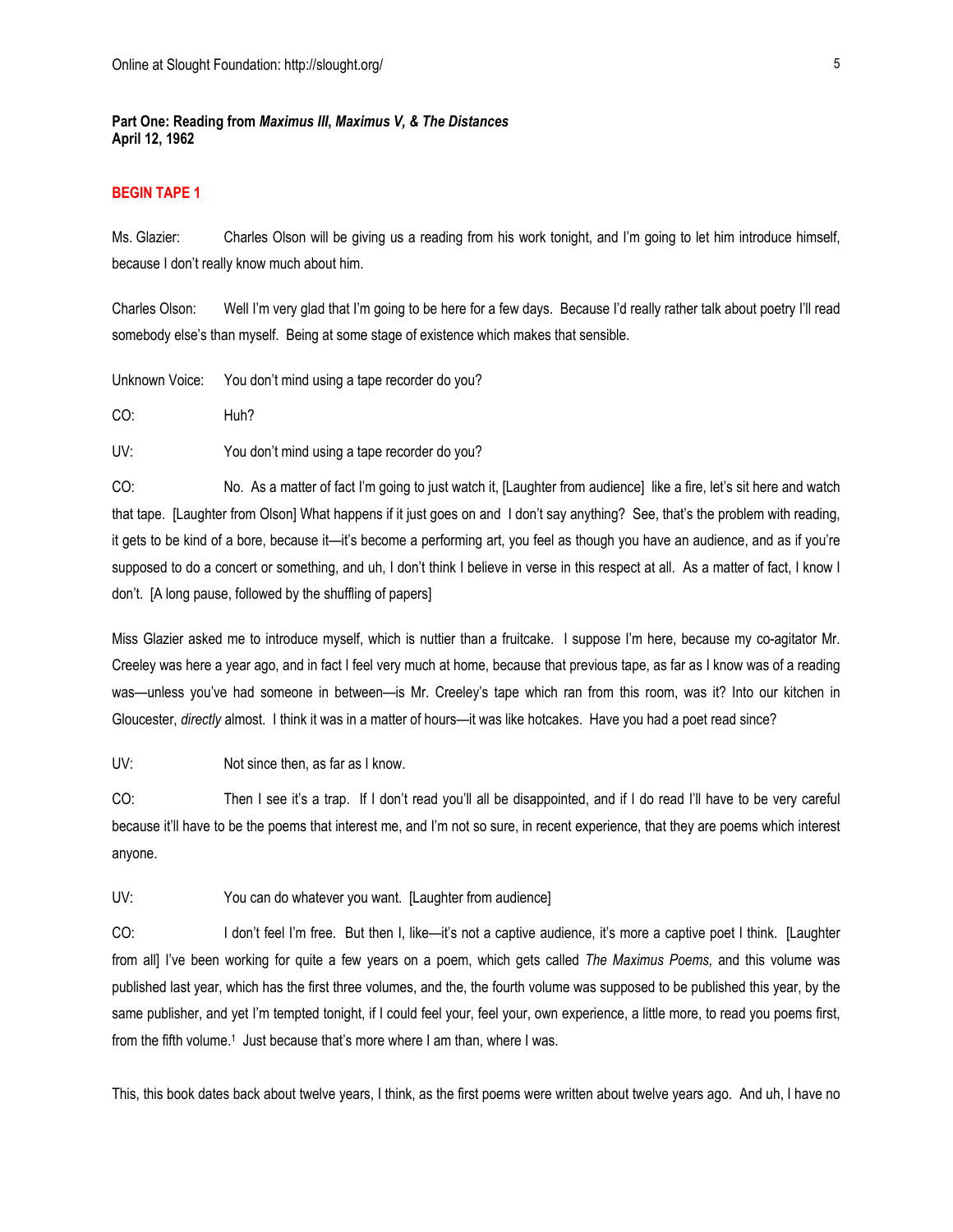impression, yea, of how much this book is known—could someone give me some idea of how much you know *The Maximus Poems*? I'm, I'm, I'm really fishing, because if I go to the fifth volume, [Laughter from Olson] instead of the first, because the first is unknown, that makes it awkward for you, I believe.

### UV: It's probably little—I think it's probably fairly little known.

CO: Yea, yea, the general proposition is to address yourselves—or I mean this creature Maximus addresses himself to, to a city, which in the instance is, is Gloucester, which, then in turn, happens to be Massachusetts. That is Gloucester, Massachusetts. I'm not at all under the impression that it is necessarily more to Gloucester, Massachusetts, in any more meaningful sense than the creature is, either me, or whom he originally was intended as, which was a, was Maximus of Tyre, a 2nd Century, uh, dialectician. At least on the record, what he wrote, was *Dialethae* which I guess we have in the word "dialectic" meaning intellectual essence, or essays on an intellectual subject, and uh, he mostly wandered around the Mediterranean world from the center, from the, from the old capital of Tyre, talking about one thing—Homer's *Odyssey.* I don't have much more of an impression of him than that. I've tried to read his, *dialethae* and found them not as interesting as I expected. But he represents to me some sort of a figure, that centers, much more than, much more than the 2<sup>nd</sup> Century A.D. In fact, as far as I feel it like, he's like the neighbor of the world, and uh, in saying that I'm not being poetic or loose, uh. We come from a whole line of life which makes Delphi that center. I guess, I guess I, can say that amongst you and still be heard. And this I think must be the kind of a theory that can at least be disturbed. I, I, I, stress this part of it rather than what, maybe just to make it possible for, you to ignore the fact that most of you don't know, that most of you don't know these poems, so that I might be free to read a few of the fifth volume.

To start us off, because the, what I found that I arrived at in these recent poems is something that, is a transfer for me to that vision of a, of a, of a difference that um, Tyre is, or a proposition that Tyre is, as against, like say, Delphi. And if I can find the beginning of this volume I might just run a few of those poems.

I read in Toronto, just a couple, just a little longer than, two weeks ago, again, two years. And Toronto is one of the greatest places on this continent, or was two years ago. And in reading there at that time, I had read this poem, from this volume. Which, uh, includes a poem, of John Smith. Now John Smith was that man I mean who uh, had to do with Pocahontas, and was, as nobody seems to know, the governor of that Virginia Colony shortly thereafter. And in an explosion of ammunition on the James River, was so badly burned that he had to go back to London, and in fact like it almost burned like half his body. And he went back, and he was cured. And then became the great explorer of the North Atlantic and mapped the Gulf of Maine, Massachusetts Bay, as thoroughly as he had earlier mapped Chesapeake for the Virginia Colony, and became, by appointment, the Admiral of New England, having been the Governor of the Virginia Plantation. And, after one voyage, where he had set out for Wales, in 1614, he never was able to get back to America again, and in fact was refused by the Pilgrims in 1620, as their, as an advisor. In fact he would have liked very much to have come over again, knowing the whole situation as there, well, there earlier, Miles Standish, but there as a more complicated role. And Smith is one of my heroes, and I had read this poem, which is published in Smith's last book, the day of, the year of his death, which was the year of his death, which is 1629 or 30, and it's called, "The Sea Marke": [Reads from section II of "*Maximus to Gloucester* Letter 15" *Maximus* I.69] 2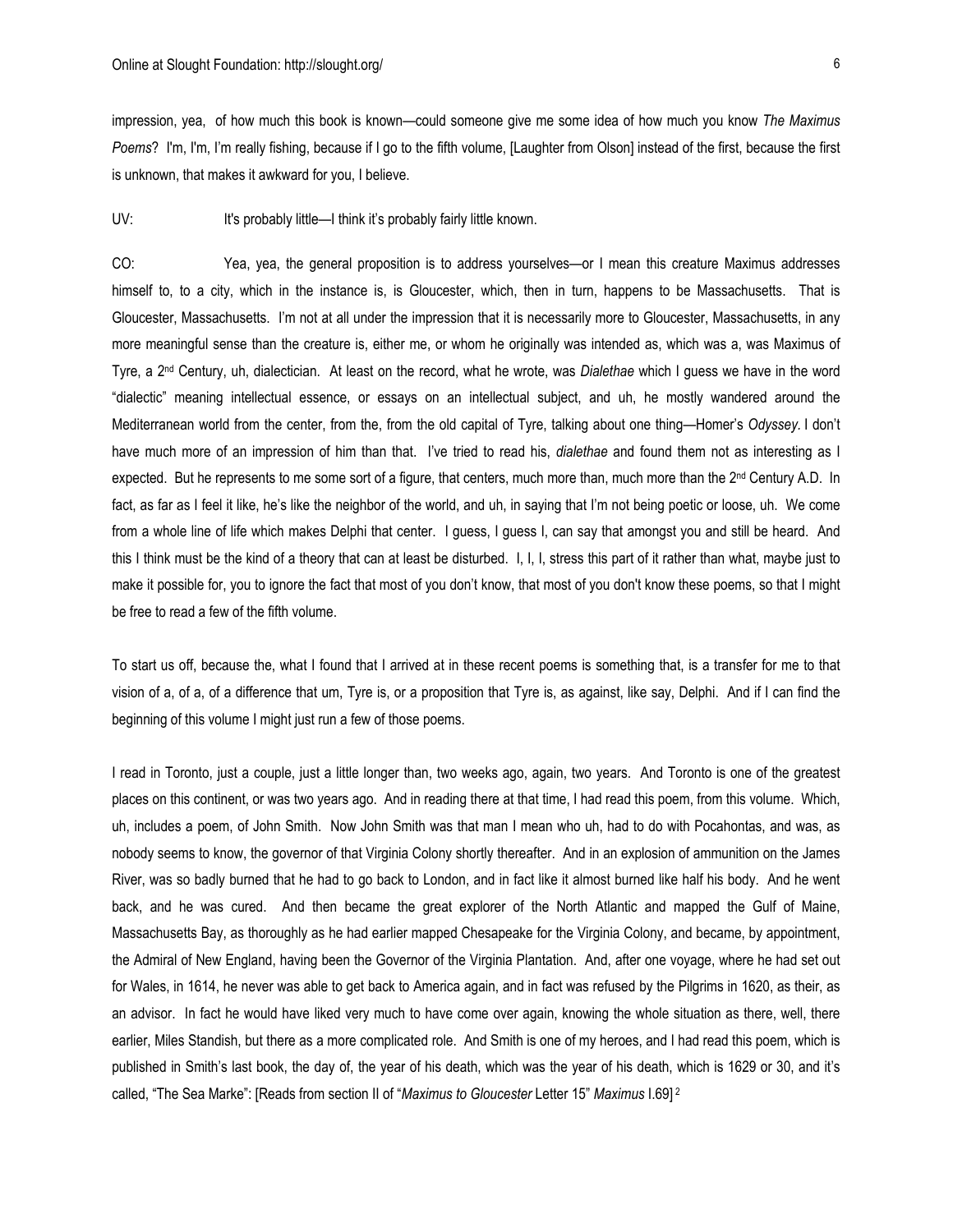"Aloofe, aloofe; and come no neare, the dangers doe appeare; Which if my ruine had not beene you had not seene: I onely lie upon this shelfe to be a marke to all which on the same might fall, That none may perish but my selfe.

"If in or outward you be bound, do not forget to sound; Neglect of that was cause of this to steere amisse: The Seas were calme, the wind was faire, that made me so secure, that now I must indure All weathers, be they foule or faire

> "The Winters cold, the Summers heat alternatively beat Upon my bruised sides, that rue because too true That no releefe can ever come. But why should I despair being promised so faire That there shall be a day of Dome"

CO: And when I read that, which sits in another poem, which I will read you, which sits in another poem of my own, the leading poetess of Canada, questioned me as to whether Smith had written it. Well, I know Ph.D.'s, and my wife and I stayed in San Francisco with the wife of a leading Ph.D. who wrote his thesis on how many Philip—Elizabethan hacks there were who were capable of writing poems like this, and uh—can you hear?

UV: Not quite.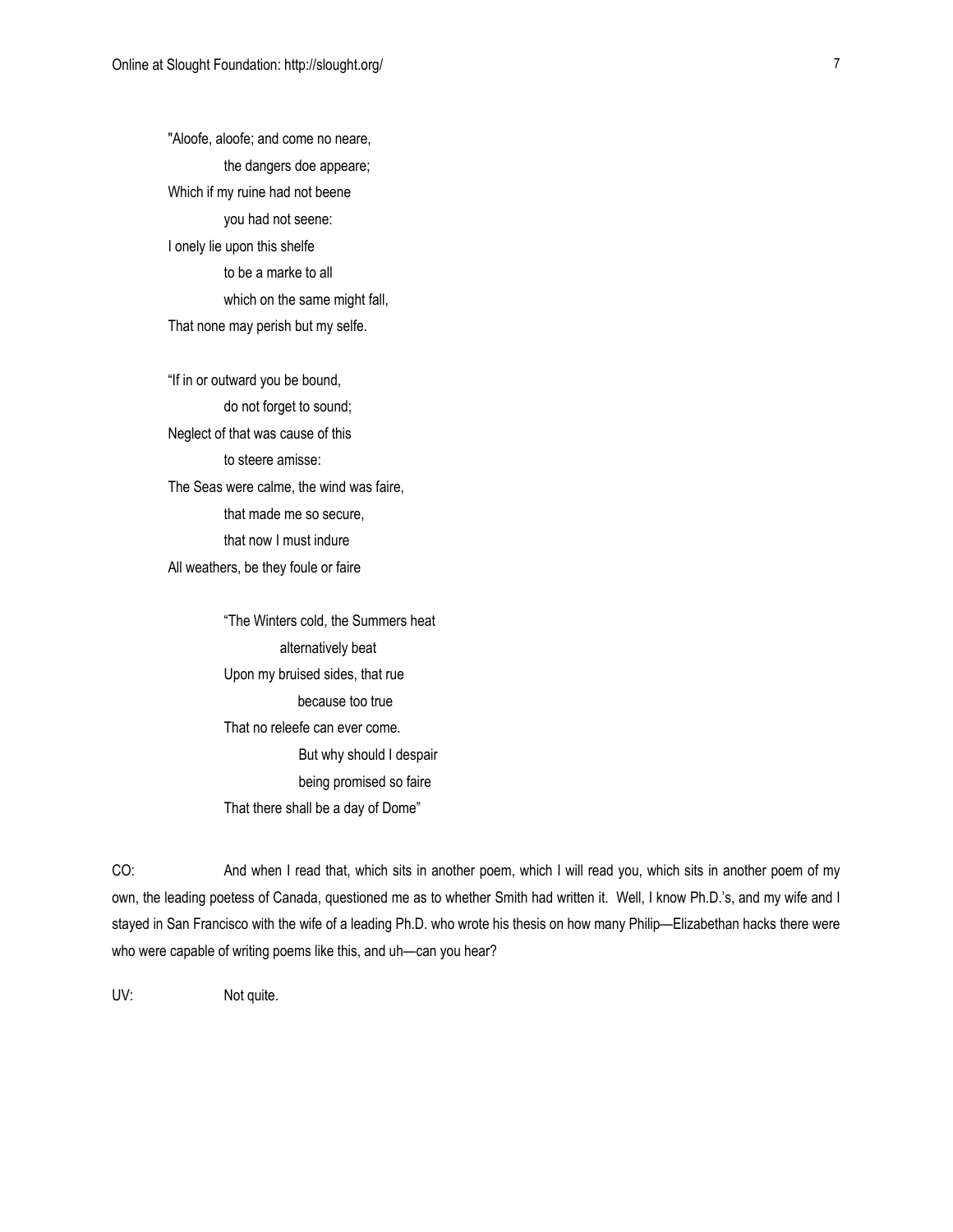CO: Not quite. I've got a very big voice, I'm just playing mouse at the moment, uh. And we had a lovely long evening, the whole audience was, was involved in *my* argument that Smith is one of the distinguished English poets and that with his prose, and his poetry, one moves from England to America that early. *Now this* poem, that is my own poem, goes on from that moment of quoting that and says: [Reads section III and IV of "*Maximus to Gloucester* Letter 15"; *Maximus* I.70 and I.71]

And for the water-shed, the economics & poetics thereafter? Three men, coincide:

 you will find Villon in Fra Diavolo, Elberthubbardsville, N.Y.

And the prose is Raymond's, Boston, or Brer Fox, Rapallo, Quattrocento-by-the-Beach, *#* 429

The American epos, 19-

02 (or when did Barton Barton Barton Barton and Barton?

To celebrate

how it can be, it is

padded or uncomforted, your lost, you

found, your

sneakers

(o Statue,

o Republic, o

Tell-A-Vision, the best

is soap. The true troubadours

are CBS. Melopoeia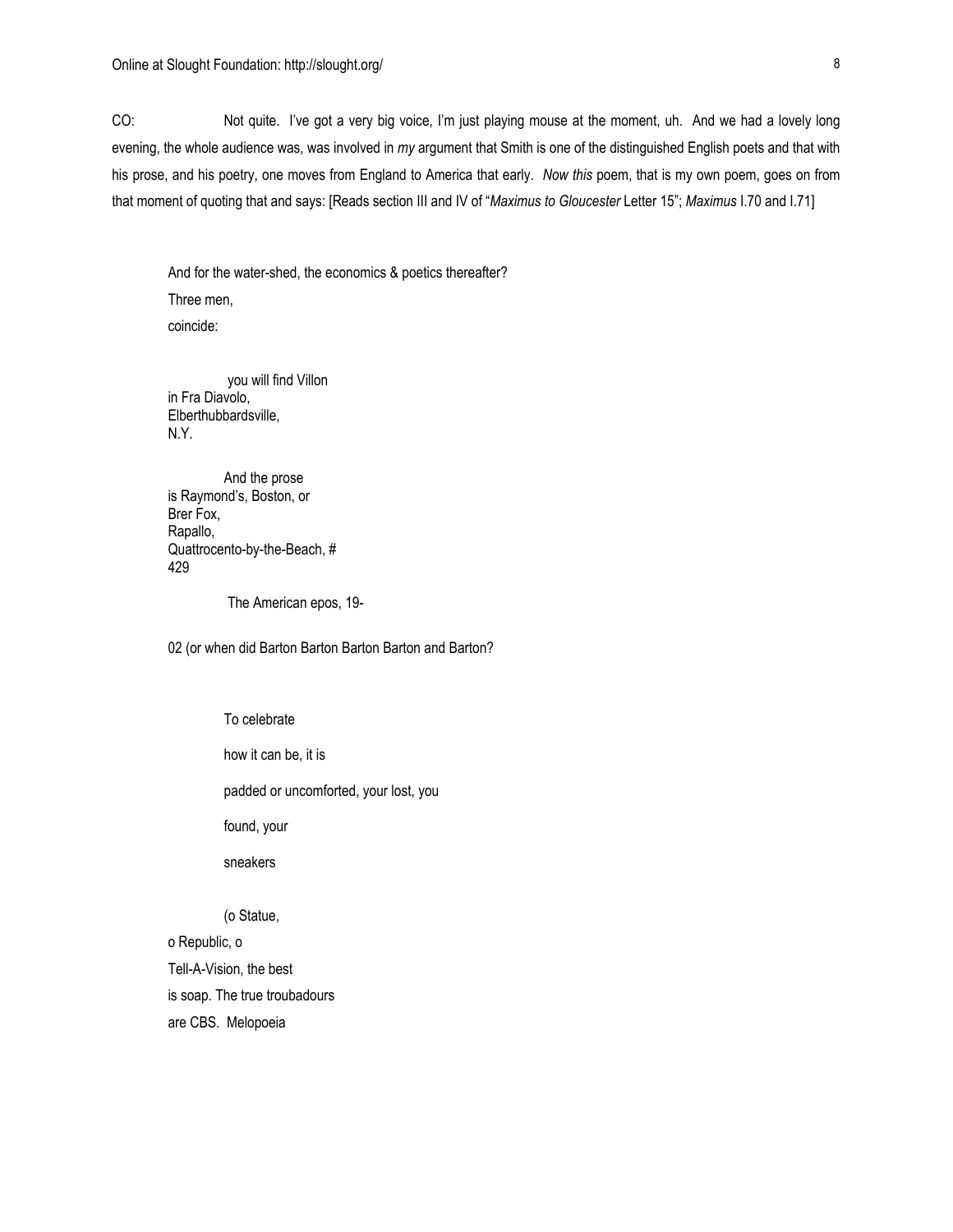is for Cokes by Cokes out of

Pause

(o Po-ets, you should getta job

CO: You don't follow that? Shoot. I told you that tapes going on. So the first poem of the fifth volume of the *Maximus* is this, "A Later Note on Letter # 15" which is: [Reads *Maximus* II.79]

> In English the poetics became meubles – furniture – thereafter (after 1630

& Descartes was the value

 until Whitehead, who cleared out the gunk by getting the universe in (as against man alone

& that concept of history (not Herodotus's, which was a verb, to find out for yourself: 'istorin, which makes any one's acts a finding out for him or her self, in other words restores the traum : that we act somewhere

 at least by seizure, that the objective (example Thucidides, or the latest finest tape-recorder, or any form of record on the spot

– live television or what – is a lie

as against what we know and went on, the dreams—

CO: Excuse me.

 the dream : the dream being self-action with Whitehead's important corollary : that no event

 is not penetrated, in intersection or collision with, an eternal event

 The poetics of such a situation are yet to be found out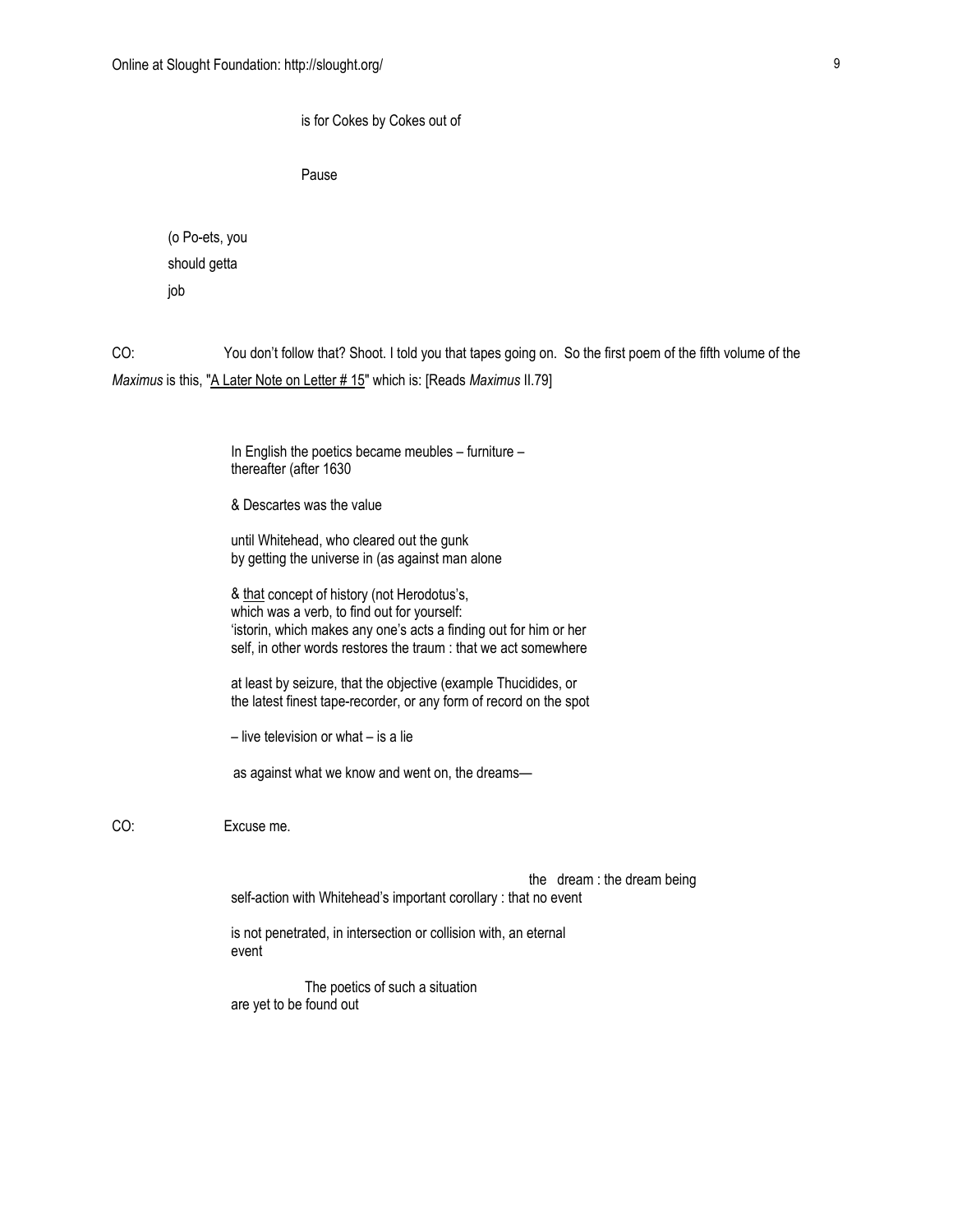CO: That I, I, I, I, submit as a poem. That was written January 15<sup>th</sup>, 1962 which even further confirms it. [Laughter from Olson] The next poem in the series is this: [Reads *Maximus* II:80]

# 128 a mole to get at Tyre

CO: "128" is not a—it's like I was talking to Dick Bishop who has been our host overnight, last night he tells me that 750 is an important number in American life. Well, 128 is a route, is a highway from Boston to Gloucester:

# 128 a mole to get at Tyre

CO: The third poem in this series, is called, "View, From the Orontes, from where Typhon". Now that is not as obscure as it looks here, but there is that problem when you work for a long time on a poem and you get involved with it and you find yourself just composing it. What I really mean about reading poems is that they can no longer extricate themselves from from each, of themselves. Somewhere in some poem, some years ago, I had a whole big smash about, stepping right off the Orontes, a big, congested poem. [Olson snaps his fingers twice] I could, read you that passage at least. Oh yes, surely! Oh yes, surely, very interesting, because it has to, it has to—it's a dirty poem, dirty in that sense, it's messing everything up. A bridge over a river, a really huge highway bridge, which really feeds that route 128 successfully onto the island that Gloucester and Cape Ann properly is, and wasn't when John Smith chartered that situation, but was when Champlain did in 1606. The beach had built up and choked the channel of this river, which previously, when the Indians were in Gloucester, had been a very satisfactory connection between Ipswich Bay and Massachusetts Bay, so that the Gulf of Maine and the whole coast was really a unit. It became a great desire of the Massachusetts Bay Colony to open that—get that cork out of there. Now of course, it has been a great desire to put this bridge across it, and this poem, has to do in one passage with this. A fact of the building of this bridge.

Do you know, yourselves, enough of the history of Tyre, to know that the only thing in the world that confronted the universalization that Alexander proposed, which I think is the great compliment to the present, was Tyre? It so succ—It so refused to be knocked down by this Macedonian athlete that it was the sole place in the world which bucked him, and it took, Alexander—and if I were to be corrected, was it three or four years to reduce Tyre? And in order to get at her he built a mole, from the mainland to Tyre, like we did, by the way, to take Mexico City in the Mexican War. Do you remember how Mexico City was a—

UV: What's a mole?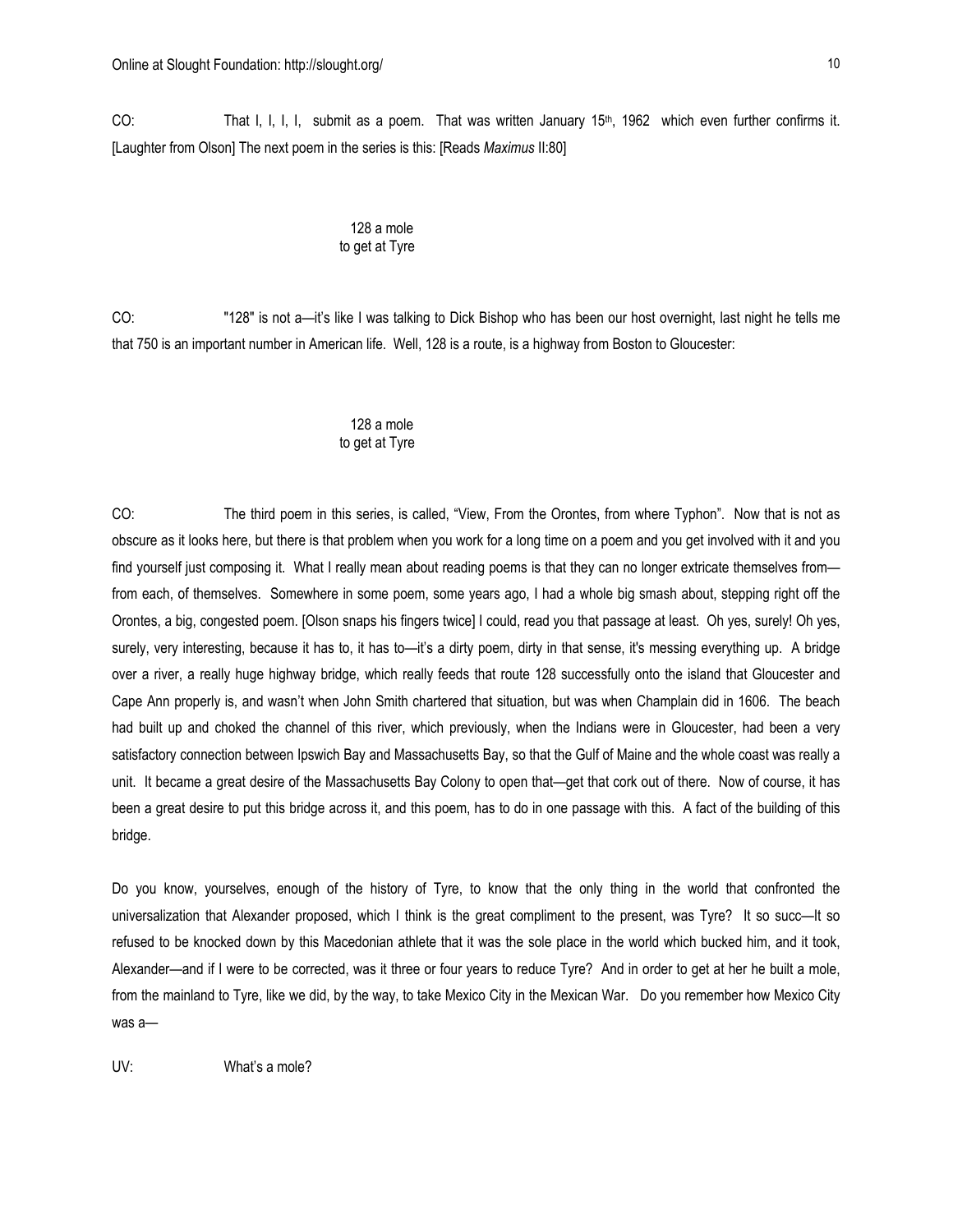CO: Oh. A mole is an earth bridge, a—simply extending earth out until you have a causeway. We did that to that lovely City of Flowers, floating, floating Mexico City. Remember that wonderful story about how the Americas? How early on, our characteristic intrusion upon on all places, and—[Laughter from the audience] remember that wonderful military fact of the Mexican War, that we did that thing? Or am I confused? Was it Cortés that did it? Was it Cortés who? I think it's Cortés who did it. Was it? I think it was. It was.

UV: I think so.

CO: Yes. Sounds very American right from the start! [Laughter from audience] Well I object to this damn bridge, and I state, state where I am, which is:

in the mud

off Five Pound Island is the grease-pit of State Pier

 Go 'way and leave Rose-Troup and myself—

CO: Is an English maiden who wrote a lovely history of the fir-of the founder of, the minister of England who really supported of the United States before she began—

 Go 'way and leave Rose-Troup and myself I smell your breath, sea And unmellowed River under the roar of A. Piatt Andrew

CO: Which is the name of the bridge.

hung up there like fission dropping trucks the face

CO: Samuel Hodgkins who ran the ferry across that same spot.

Samuel Hodgkins didn't show poling pulling 1 penny per person 2 for a horse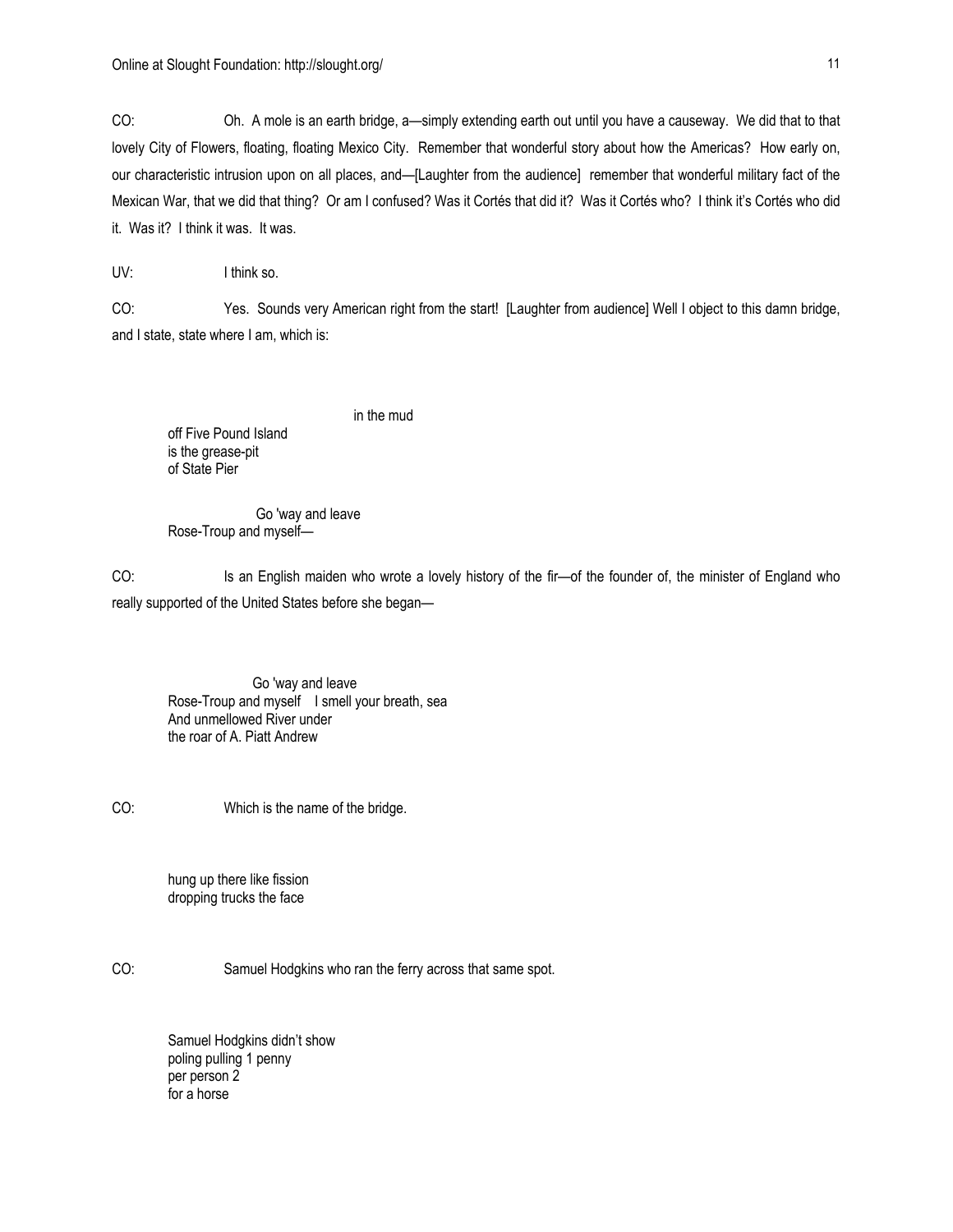step off onto the nation The sea will rush over The ice will drag boulders Commerce was changed the fathometer was invented here the present is

CO: Excuse me that's heavy.

#### **Commerce**

was changed the fathometer was invented here the present is worse give nothing now your credence start all over step off the Orontes onto land no Typhon no understanding of a cave a mystery Cashes?

CO: And so forth. So. So this, some time afterwards: [Reads *Maximus* II.81]

"View" : fr the Orontes fr where Typhon

> the 1st to navigate those waters thus to define the limits of the land: Helen, said Herodotus, was only the last of the European girls to be absconded with by the Asiatics

 for which read Phoenicians, Semite sailors

Along those extending lines (rhumbs) there was Manes first (Minos maybe) there had been Gades there was Pytheas out into the Atlantic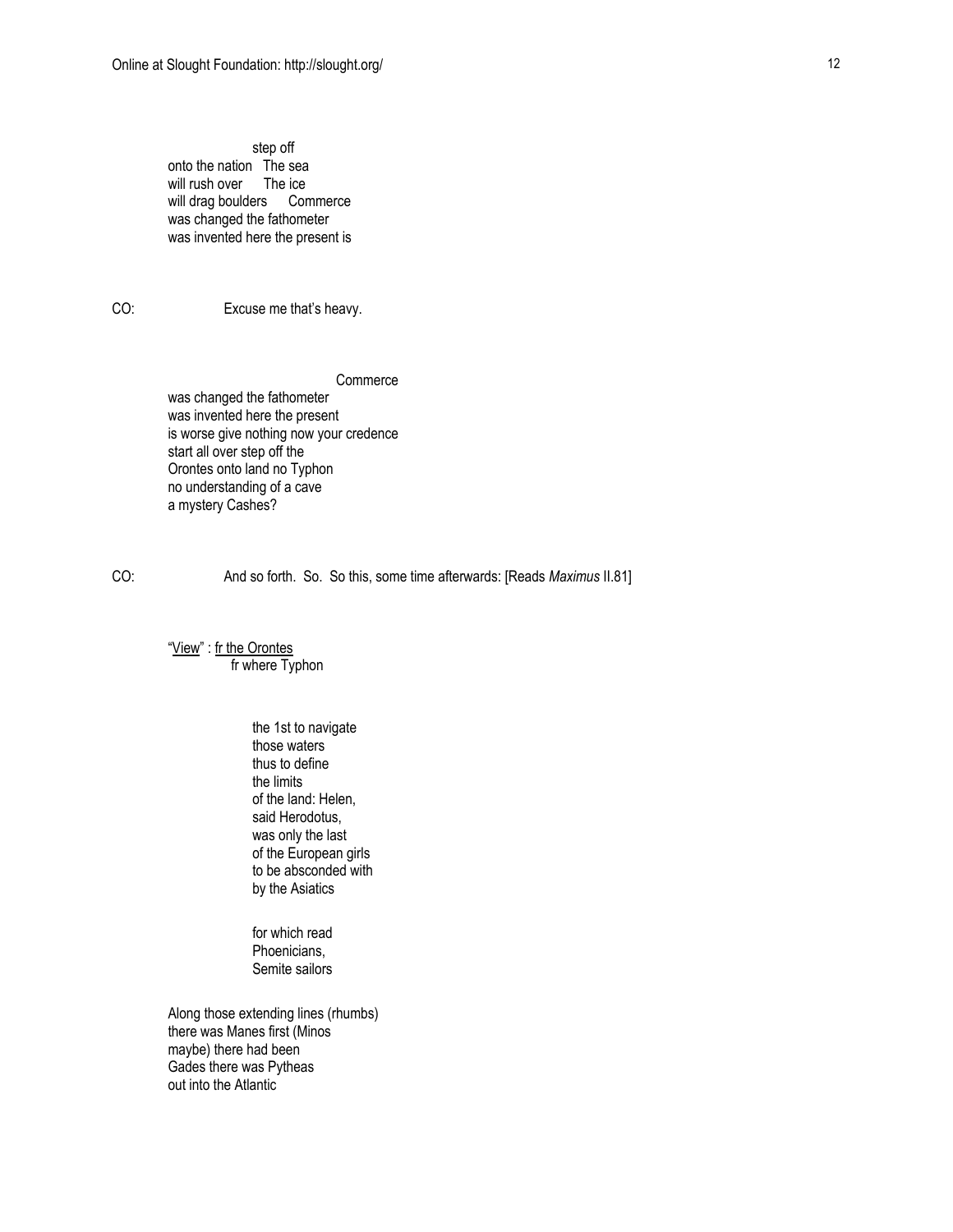far enough up into the North for the Atlantic to be known

 Portuguese are part Phoenician (? Canary Islanders Cro-Magnon

Islands, to islands, headlands and shores

> **Megalithic** stones

**Stations** on shores And Sable

> Then England an Augustine land

CO: You dig? You want that again? I don't know. Call me if you'd like any one of these again, I have this problem with scoring, it's more difficult than music. Like, you know, you—one writes music, one doesn't play it. That's that problem with this kind of performing situation. I'm not, I'm not, I'm not, I'm not—I'm Beethoven! [Laughter from audience] Not something—if you'd like this score I'd be happy to read it again, but, this one I think is not a bad score, like they say. *"View, from the Orontes, from where Typhon"*—don't worry I'll be back: [Laughter from audience]

> the 1st to navigate those waters thus to define the limits of the land:

CO: I, I, I—that, that really makes me—you know there's an earlier Maximus way back some time on Columbus, on which this whole business of the fact that Cypress, yea, Cypress. You know Cypress? That island just off this point of land that I'm talking about where the Orontes River comes in, [Cry from the audience] at the northern end of Syria? [Cry from the audience] What is that, a pussy cat? [Laughter from audience]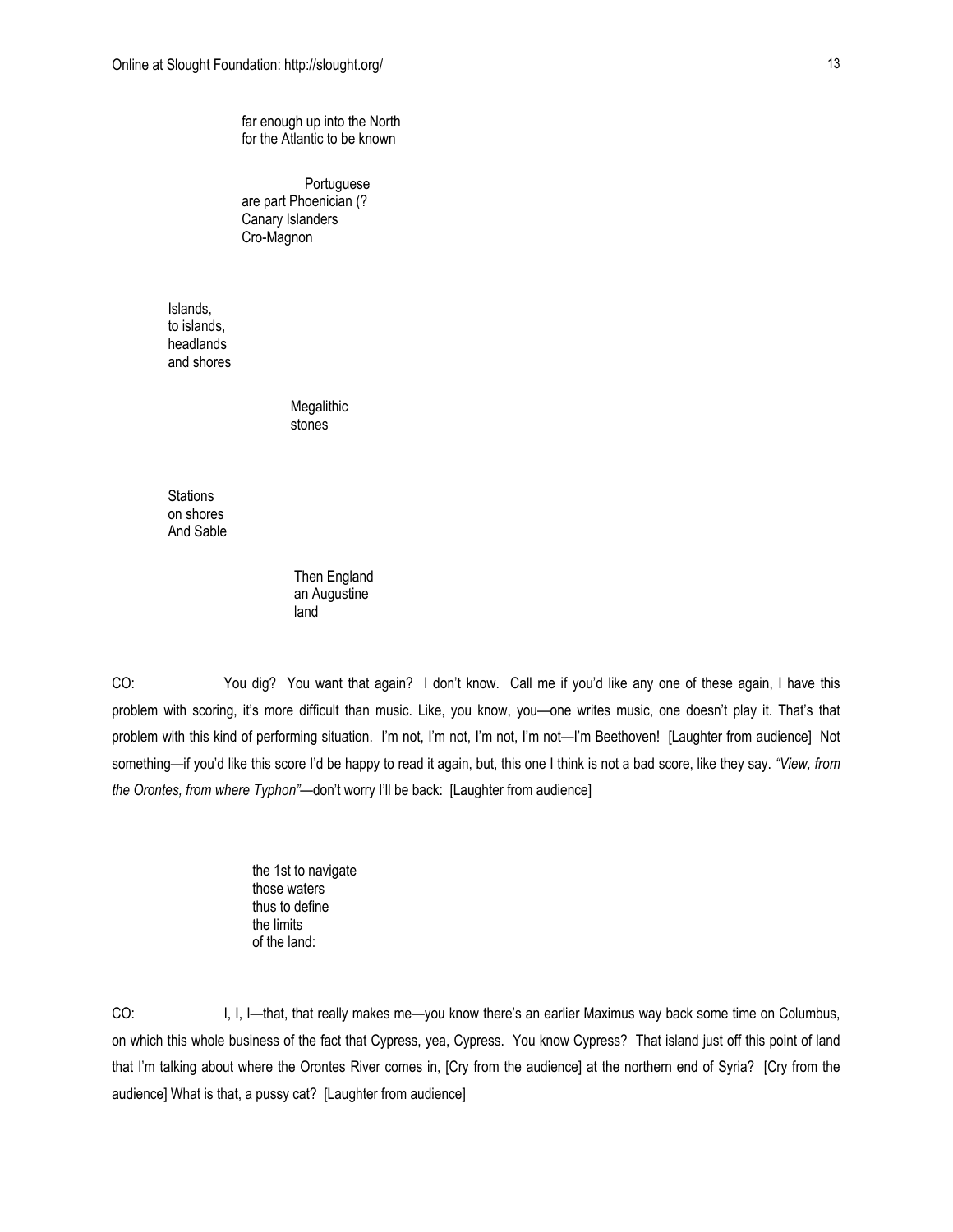# UV: It's a child.

CO: A child? Uh. Is that the bishop's child? A child? Where is there a child? Is there a child in the audience? [Laughter from audience] Help! [Laughter from all] Well, anyhow, mind you, it's picture-like, it's a picture. See there's been several pieces of the picture put down before. One is that the islands of Cypress which I hope I can put in your mind quickly like that, is very close to this point where the Orontes River which is the main, was the main, manageable, traffic, trading, outlet of the whole of the Near East to Mediterranean and Atlantic life. And the first step was, and the first stop, and the first step, both weather-wise and sailing-wise was the island of Cypress. Well there was a big business previously about how from Cypress to Columbus, we get here. Now this one is poking around in the same place, and I'm talking about, those who were:

> the 1st to navigate those waters thus to define the limits of the land: Helen, said Herodotus, was only the last of the European girls to be absconded with by the Asiatics

 for which read Phoenicians, Semite sailors

Along those extending lines (rhumbs) there was Manes first (Minos maybe) there had been Gades there was Pytheas out into the Atlantic

> far enough up into the North for the Atlantic to be known

 Portuguese are part Phoenician (? Canary Islanders Cro-Magnon

Islands, to islands, headlands to shores

> Megalithic stones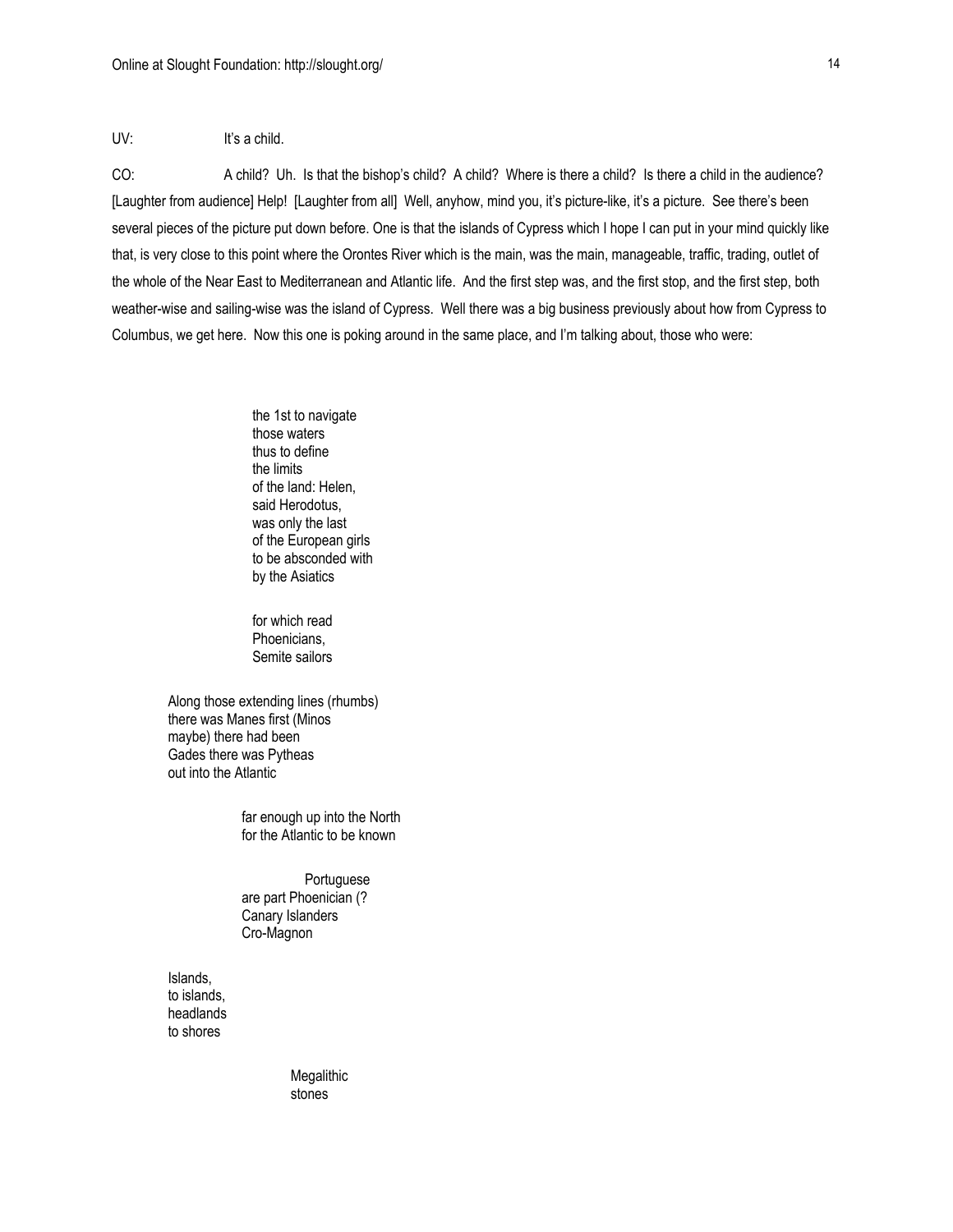## **Stations** on shores And Sable

### Then England an Augustine land

- UV: [Indecipherable murmur]
- CO: Trouble?
- UV: No, I just uh—

CO: Yea, come again. I'll be back with this—can't get rid of it, that's all. Don't worry. I can't get rid of it. The fourth in the series now is one of those things you have to do to stay alive, and we happen to live in Gloucester so, and like, it doesn't matter where you live, like the same people occur. This poem is called—no, it's got no name, pardon me: [Reads *Maximus* II.82]

> The East Gloucester Young Ladies Independent Society has arisen from the flames:

Audience: [Laughter]

 the Sodality of the Female Rule has been declared:

Audience: [Laughter]

 We will Love with Kisses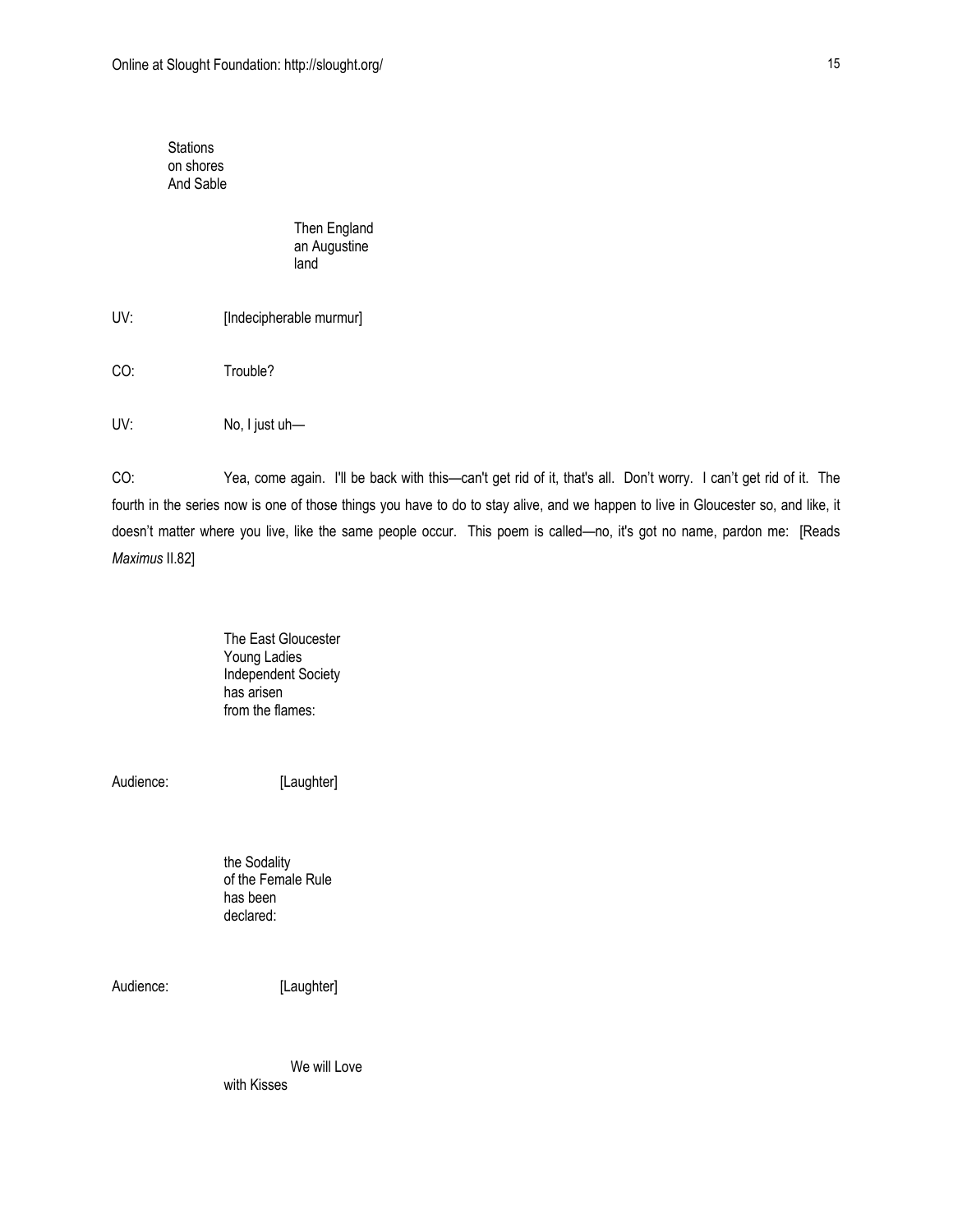Each Other; and Serve Him as Our Child

CO: [Shuffles papers] This, this has an awful lot of local—this next one, has an awful lot of allusions, and proper names, but I don't think they should trouble you, proper names are all over the place. And uh... and like, if any of you know, like a great poet, like a great poet that should be here at any moment, like, for your sake, Edward Dorn. Do any of you know Dorn's poetry? Well Dorn actually is—was—living in Santa Fe at the time, and Santa Fe, see it doesn't matter, see, it's the same thing as living in Gloucester: [Reads *Maximus* II.83]

> patriotism is the preserved park of John Black Magnolia pirate, and Oliver Viera his First Mate Ralph Harland Smith at least thinks that his intelligence was given him by nature or his mother or father for some use which he at least has tried to use it for Peter Smith borrows it it is clear from some one else Nancy Lower it is clear thinks nature is an ambulance

the wild life CREW of the Nancy Gloucester Elspeth Rogers and the former head of the Harvard Business School and the Brookline lawyer the NANCY GLOUCESTER'S ahoy

boys - at least Mr Brown of Old Magnolia made a pass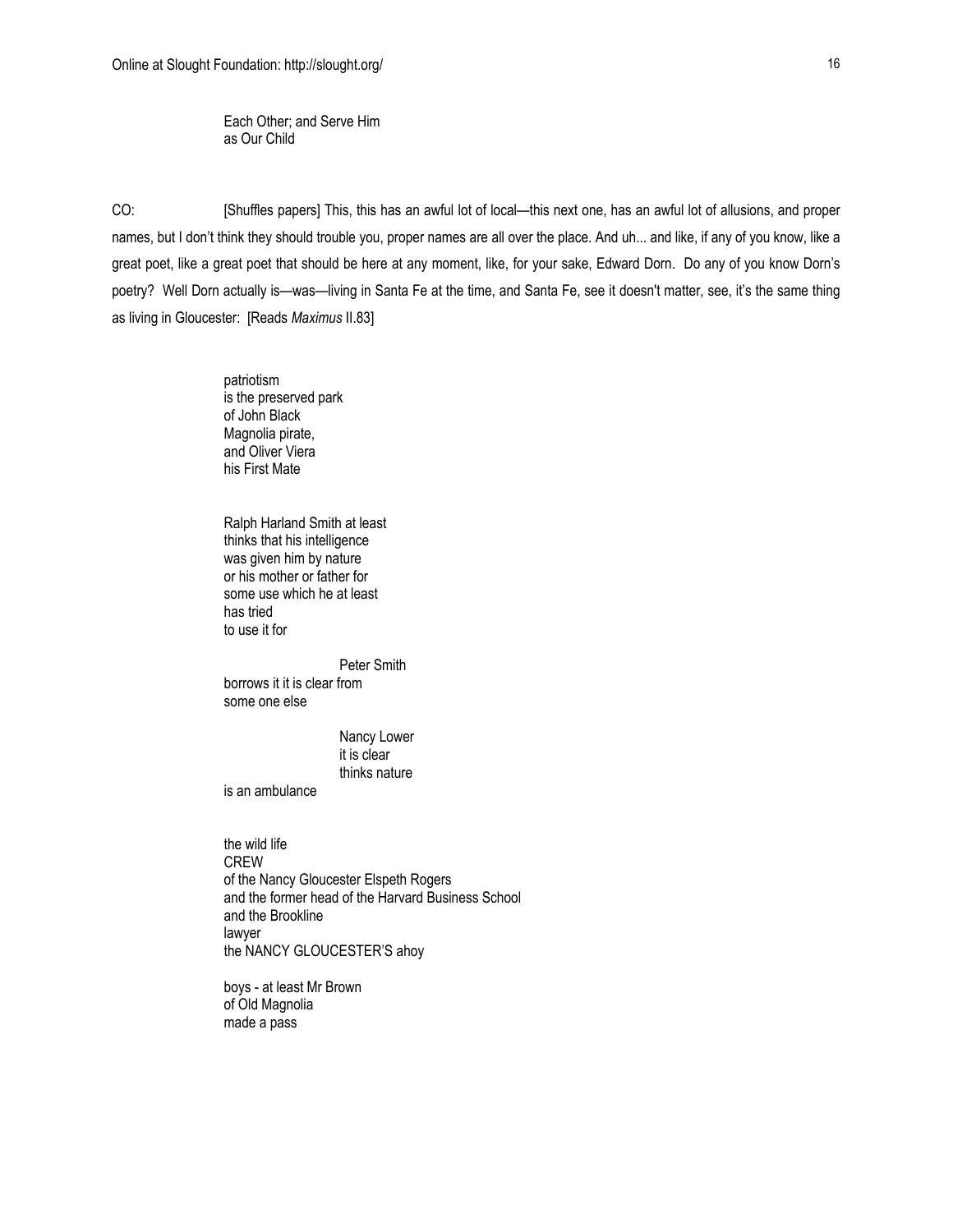CO: You see, I don't think you were troubled. Now number six is—has actually got a title. It's, "Book II Chapter 37". And it has nothing whatsoever to do with anything, but, the, you, if you have the power of recognition or the experience of whom I am imitating, you will know:

## I. Beginning at the hill of Middle Street the city which consists most—

CO: Is there somebody speaking? Did I hear voices? [Laughter from audience] Oh, it's that tape talking back at me. I knew it would object! [Laughter from Olson and audience]

> I. Beginning at the hill of Middle Street the city which consists mostly of wharves & houses reaches down to the sea. It is bounded on the one side by the River Annisquam, and on the other by the stream or entrance to the inner harbor. In the Fort at this entrance

are the images of stone and there is another place near the river where there is a seated wooden image of Demeter. The city's own wooden image of the goddess is on a hill along the next ridge above Middle Street between the two towers of a church called the Lady of Good Voyage. There is also a stone image of Aphrodite beside the sea. 2. But the spot where the river comes into the sea is reserved for the special Hydra called the Lernean monster, the particular worship of the city, though it is proven to be recent and the particular tablets of Poseidon written on copper in the shape of a heart prove to be likewise new.

- CO: Anybody recognize *who* that is, beside myself? No?
- UV: Is he a Greek?
- CO: Yea.
- UV: Herodotus?

CO: Uh no, it's Pausanius. It's Pausanius' *Description of Greece* in the 2nd Century A.D. Do you know that poem? It's remarkable, it's very, very, very—to me, like twin to Herodotus. He was a, he was a traveler, again like the boys of like everybody—see like *On the Road*, you know. For, for, for really, like those first two centuries you know, I mean like wow, talk about being knocked out. [Laughter from audience] Nobody was at home! And in fact they did the thing that like anybody does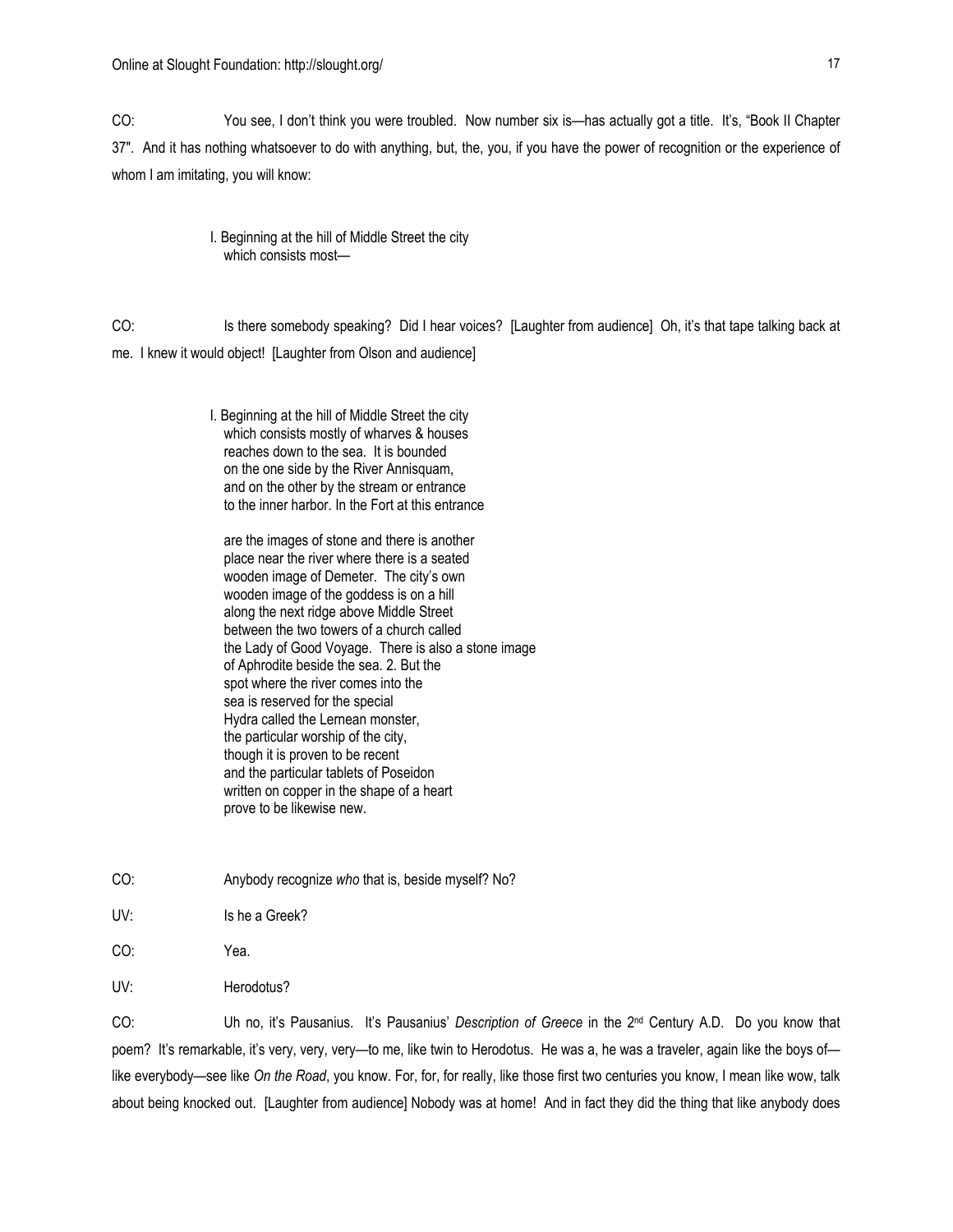who moves, they found very interesting things, [Laughter from Olson] and Pausanius, I think that Pausanius' *Description of Greece* is one of those—is comparable to Herodotus', [Snaps fingers twice] I think for our minds, I think for our interests, yea. [Three strikes against a matchbox] You know everything has gotten very interesting and very complicated and very intellectual, and very satisfying for inquiry. Honestly, expression has lost ground *rapidly*, and a look, see, is really in business. [Blows out a match] I mean this boy is really a cat. Like Plutarch, ya dig? A contemporary, by the way. Plutarch, again, second century. Crazy, crazy, crazy, crazy record. If the Twentieth-Century has one resemblance, it has four, but it has one, one is the second century.

UV: What are the other three?

CO: Beg your pardon?

UV: What are the other three?

CO: Well, let me hold that, we'll come to that. How many days am I going to be here? I got a lecture on Saturday, I got to have *something* on reserve. [Laughter from audience] I got to lecture on Saturday, I mean I got to like, *really* put it out! I mean all I had to do tonight was have a ball! What am I going to do on Saturday night? It's terrible! [Laughter from audience] I didn't feel as though that one made it with you, I—at least I—it seemed too obscure or something. Ah, to hell with it. Naw, it's a postcard, I'll send it to you in the mail! [Laughter from audience] Number seven:

### the rocks in Settlement Cove like dromlechs, menhirs

CO: *men hears?* Whatever that is, *men hears*? menhirs? You know what I mean? Do you know those two words I'm using? No? "Dromlechs, menhirs." [Snaps his fingers three times] Megalithic—ah, mostly around Brittany, and like old Ireland, Scotland, Denmark. Old Waterhedge, ah, no, no. What is it? Stonehenge, but smaller Brittany Stones. The Brittany Stones are smaller than those real, megalithic stones of Stonehenge. Yea, yea, a burial mark, apparently. There were two forms, I love those two words, and even in fact, driving up here tonight, for the whole damn scenery, there's nothing but earth, dromlechs, and menhirs. At least, those words were what I kept thinking of the whole time. These are clichés, I love them, dromlechs, menhirs.

> the rocks in Settlement Cove like dromlechs, menhirs standing in the low tide out of the back of the light from Stacy Boulevard on the water at night

CO: Can you get that picture? I'll try it once more, I think it's there. I think it's there. I'll try it again.

the rocks in Settlement Cove like dromlechs, menhirs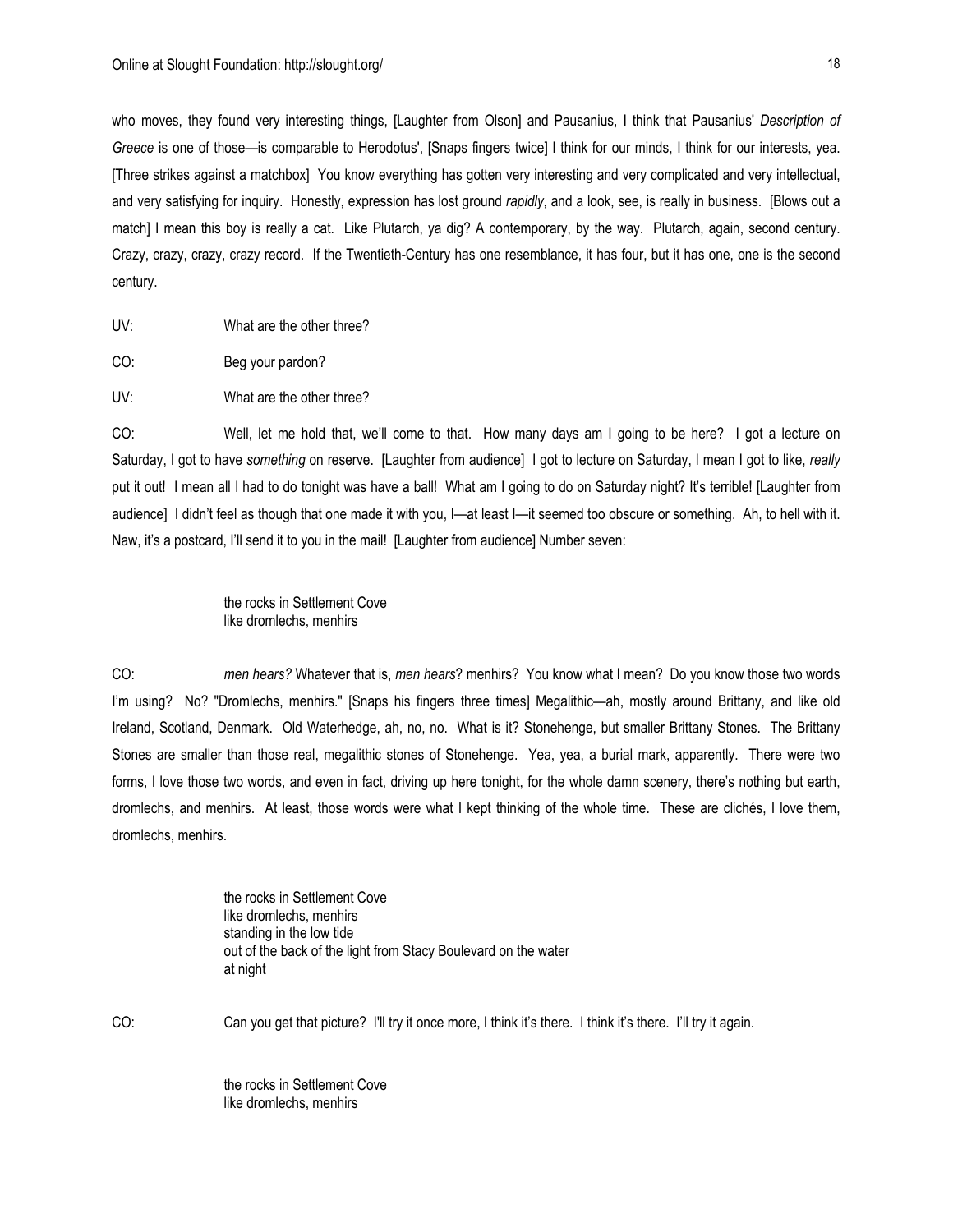standing in the low tide out of the back of the light from Stacy Boulevard on the water at night

CO: And the next one, dating just a short time ago, November  $12<sup>th</sup>$  I discovered in 1961, wow.

Peloria the dog's upper lip kept curling in his sleep as I was drawn to the leftward to watch his long shark jaw and sick brown color gums the teeth flashing even as he dreamed. Maximus is a whelping mother, giving birth with the crunch of his own pelvis. He sent flowers on the waves from the mole of Tyre. He went to Malta. From Malta to Marseilles. From Marseilles to Iceland. From Iceland to Promontorium Vinlandiae. Flowers go out on the sea. On the left of the Promontorium. On the left of the Promontorium, Settlement Cove

I am making a mappemunde. It is to include my being. It is called here, at this point and point of time Peloria.

CO: The next poem has just recently been—appeared in New York, in—I'm trying to think where it did appear? Oh yes, in LeRoi Jones' *Floating Bear* if you know this remarkable, mimeographed magazine, which is appearing in our time.3 Do you know? Do any of you know this great editor? The greatest editor since Robert Creeley, and Jones has been putting this thing out for a couple of—oh no, maybe it's not been a year, with Diane Di Prima. She does the typing most remarkably. [Coughing in audience] No, I say, say that, very odd, don't think I'm putting her down, wow, I mean, I published the most terrible thing that was ever written last year called, "A Grammar—A Book." And it's *nothing* but parts of speech; and she took my typed copy and put it in mimeograph so there wasn't a—and it's all *tilted*, and *squeezed* and shoved, and the only trouble is that the mimeograph doesn't make sense; actually it's the typewriter that can't make the same effect as a typewriter, but that's not *her* fault, she did it *marvelously*, it was like the greatest publishing I ever had, was like Miss Di Prima. Now this poem, for some reason, I'm really, like everybody thinks is awful square. But then I've had more response from it from those who I, I, I should go on now—to make a pitch, you know. [Laughter from audience] I've ruined it. You never should make a pitch you know. Actually, it's a very quiet idea. The title is "In the Face of a Chinese View of the City." I was talking to the man I wrote this poem about the other day, the city manager, and I said, "I just published a poem about you in New York, and the title is 'In the Face of a Chinese View of the City'." He said, "I don't know anything about Chinese." "Don't worry," and I said, "Remember Confucius?" like. [Laughter from audience] And he said, "Oh yea" he said "Oh yea". Well it just did it, and it suddenly occurred to me that, wow, you know we all go around living with the past as though it had value, and here we are stuck with—what value?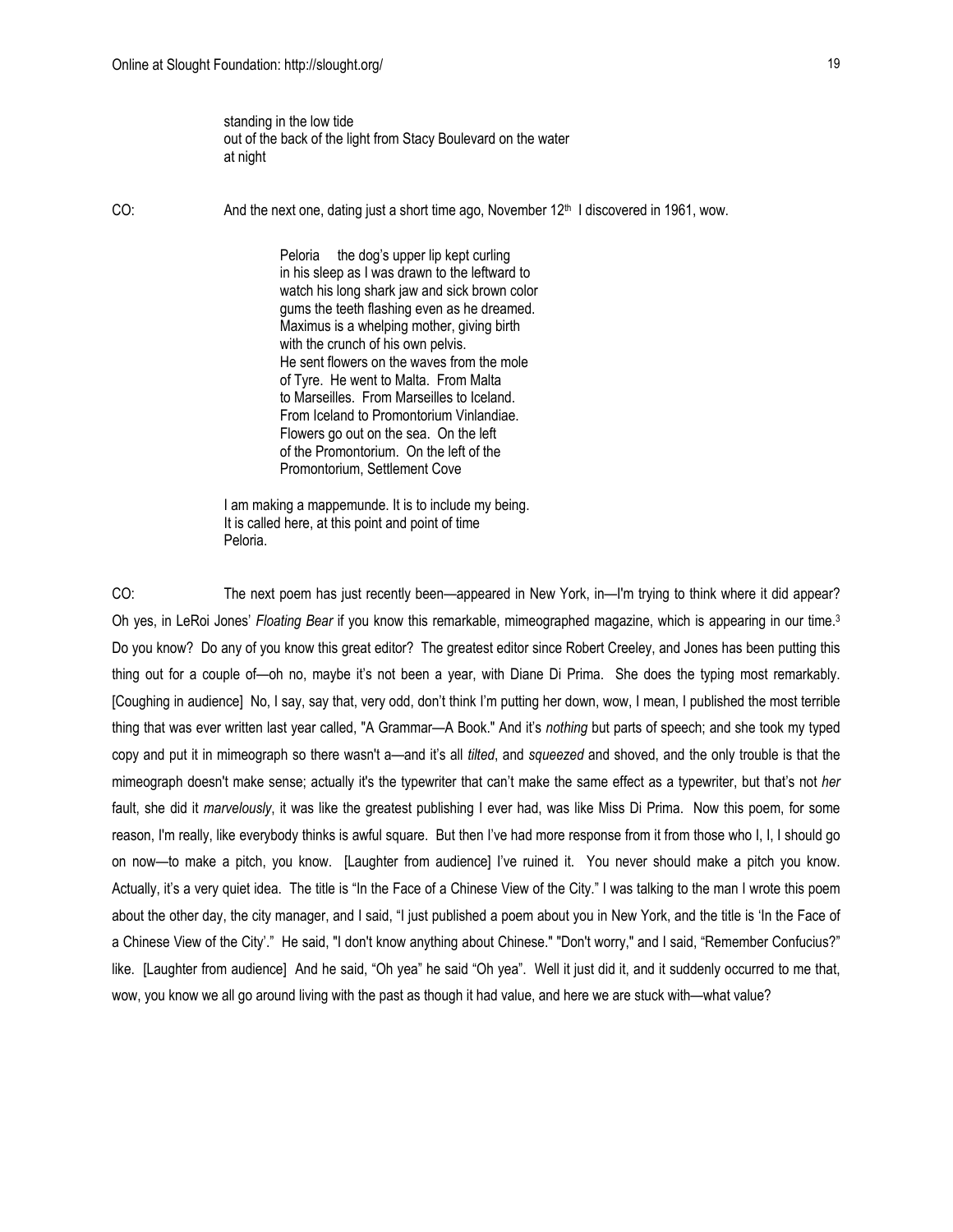### *In the Face of a Chinese View of the City*

on what grounds shall we criticize the City Manager? or the D PW ? as easily as we do the Superintendent of Schools for the texts he buys? for the snow left on the streets so a car slews and a boy has a broken side? for the insufficient time the City Clerk spends on the earlier records of the City even if like dog-licenses, and births and marriages, he is up-to-date on the latest of the suit-clubs and the bowling alleys? Business is obviously cant and social life almost entirely liberal but public office, as forever, remains distinct — and moral — or the life of the individual dwindles into stink — a man in his own kitchen boiling paregoric is he then and there on an open line to the vein of the police, and invadable as such, by what term ? Cant mores praise accomplishment obvious competence clear management of \$5,000,000 a year's receipts for expenditures leaves open what judgment if the color of the lights on the Main Street turn the lips of women blue and all the days are cheery too with the smiles of windows washing cloths?

[Papers shuffle]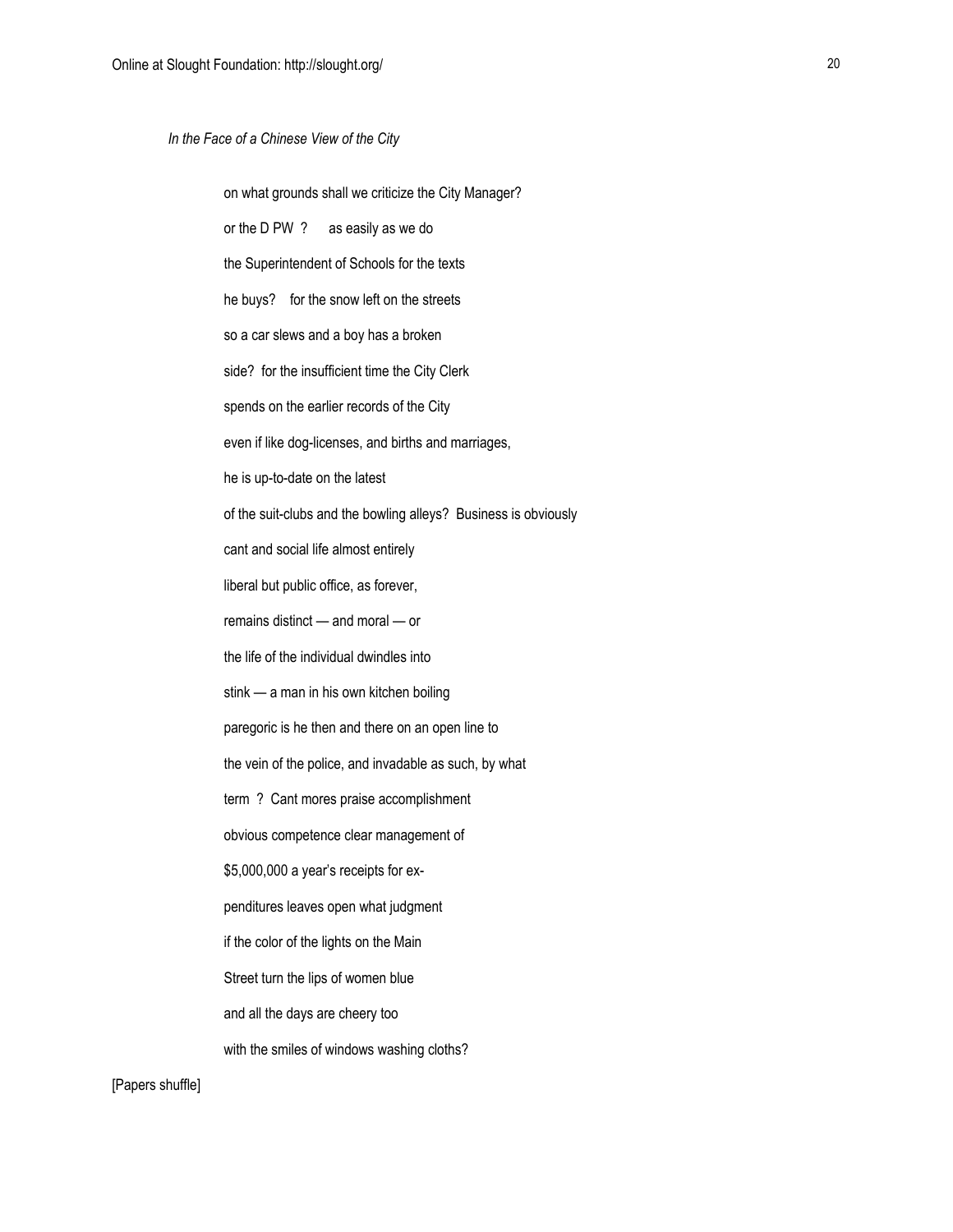and the masses, as though they constituted possible public life — while those who lead them are as cherry-red after golf or shoveling their sidewalks clean as Santy Clauses hung from silver wires fat or lean dirty or clean, the differences of Santy Clauses not by any tally measure for what is what the single probity public figure better be what had he better be?

UV: Could you read it again?

CO: Yea, I'll read you a better version, I read the typed copy, I've got the manuscript I see, and there are a few, nice differences, I think. If I can find the second page, wait a minute. [Papers shuffle] What am I doing? I've got most of it in manuscript.

on what grounds shall we criticize the City Manager? or the D PW ? as easily as we do the Superintendent of Schools for the texts he buys? for the snow left on the streets so a car slews and a boy has a broken side? for the insufficient time the City Clerk spends on the earlier records of the City even if like dog-licenses, and births and marriages, he is up-to-date on present mechanics of his office CO: No, that's better here. he's up to-date-on the suit clubs, on, on the latest of

of the suit-clubs and the bowling alleys? Business is obviously

cant and social life almost entirely

The few,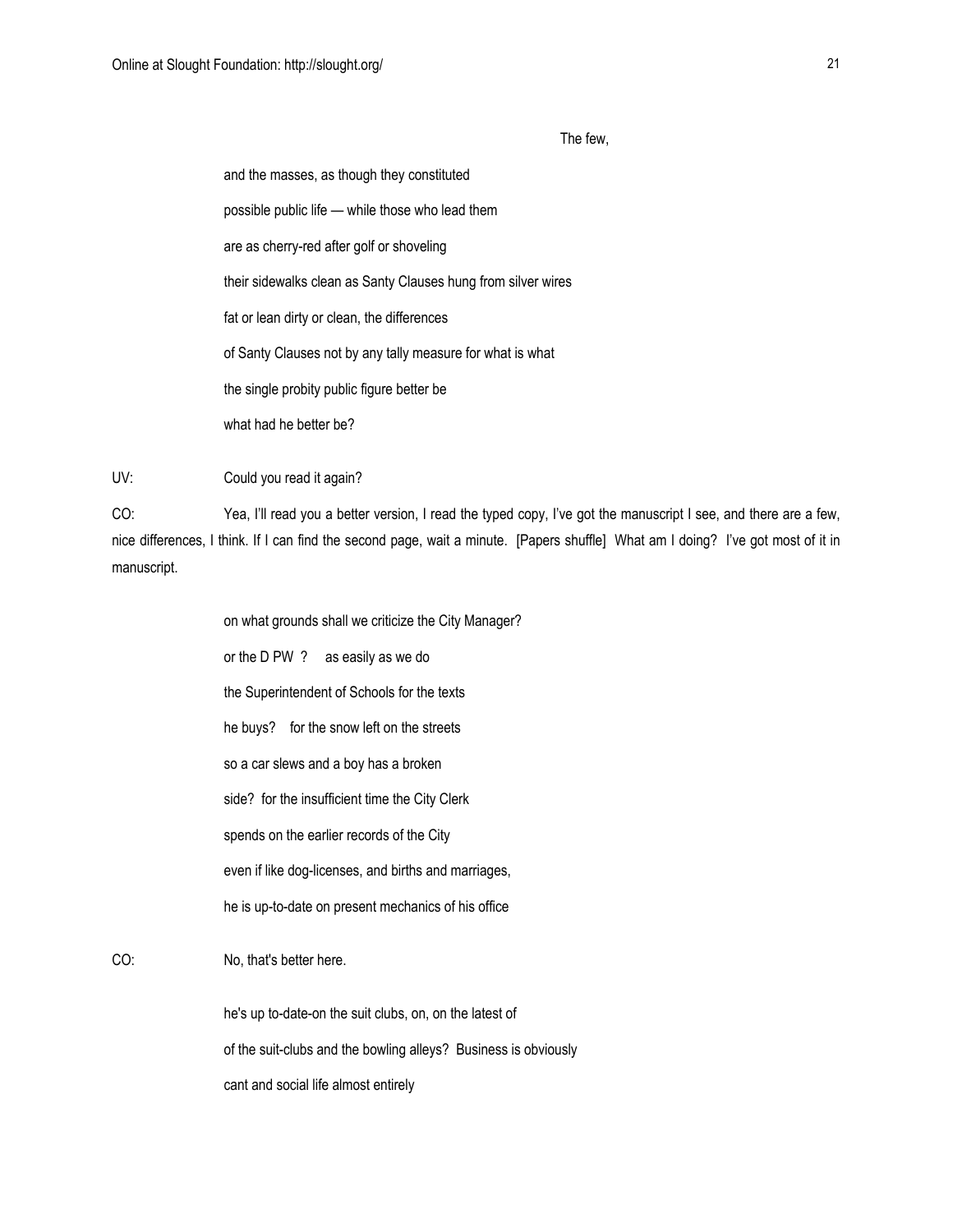liberal but public office, as forever, remains distinct — and moral — or the life of the individual dwindles into stink — a man in his own kitchen boiling paregoric is he then and there on an open line to the vein of the police, CO: No, that's cramped up, yea that's the way I had it. Excuse me. Is he, is he, is he then and there on an open line to the vein of the police, and invadable as such, by what term ? Cant mores praise accomplishment obvious competence clear management of \$5,000,000 a year's receipts for expenditures leaves open what judgment if the color of the lights on the Main Street turn the lips of women blue and all days are cheery too with the smiles of windows washing clothes? CO: Like all night it was, the point—you know like that funny—those things we do? and the masses, as though they constituted

possible public life — while those who lead them

are as cherry-red

CO: Cherry red or cheery red?

Are as cherry-red after golf or shoveling their sidewalks clean as Santy Clauses hung from silver wires The few.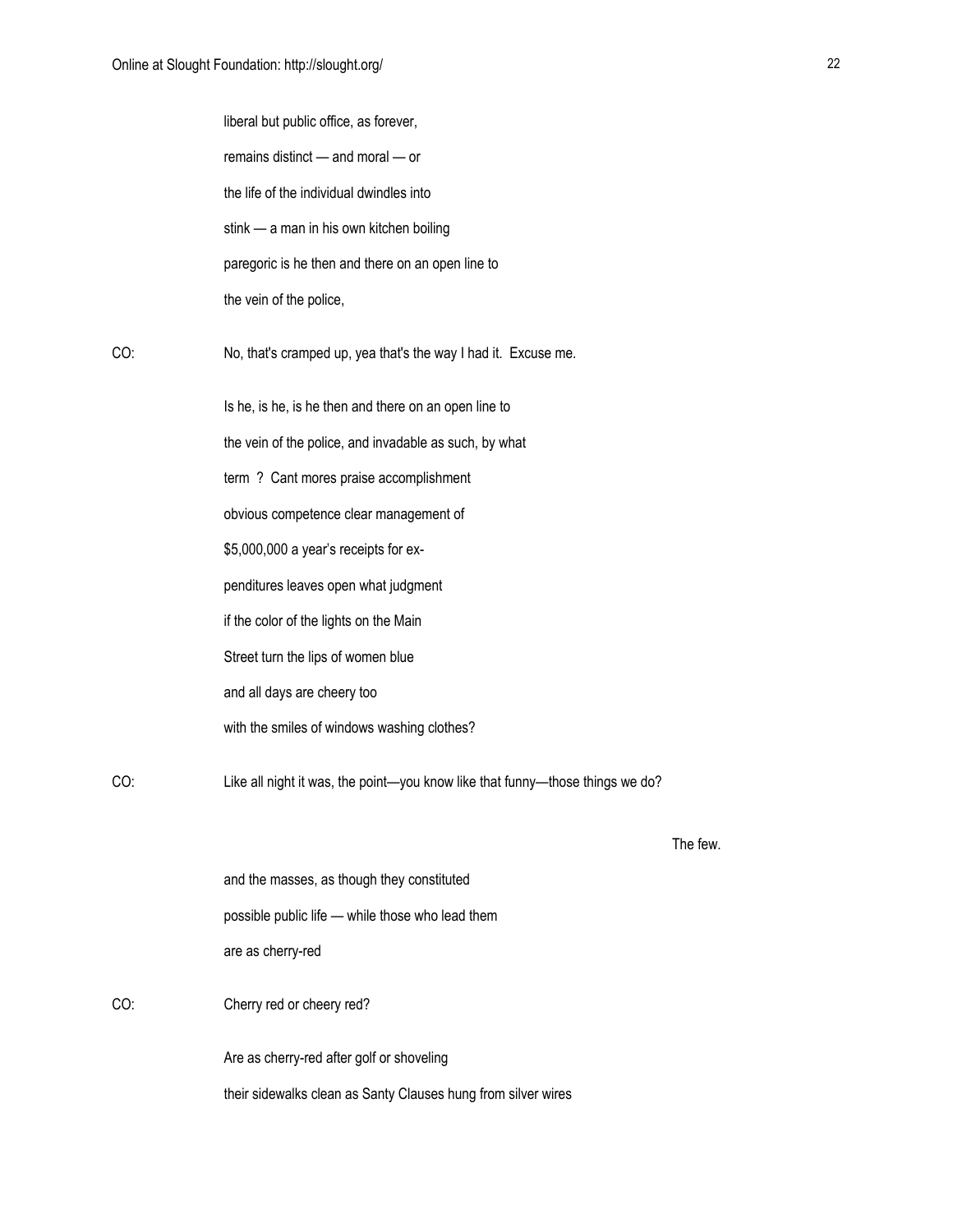fat or lean dirty or clean, the differences

of Santy Clauses not by any tally measure for what is what

the single probity public figure better be

what had he better be?

[Reads *Maximus* II. 90]

 while on Obadiah Bruen's Island, the Algonquins steeped fly agaric in whortleberry juice, to drink to see

## [Repeats *Maximus* II. 90]

while on Obadiah Bruen's Island, the Algonquins steeped fly agaric in whortleberry juice, to drink to see

[Reads *Maximus* II. 91]

Shag Rock, bull's eye

& gulls making such a pother on the water in the sun I thought it was Round Rock Shoal in a south west—easter

[Repeats *Maximus* II. 91]

Shag Rock, bull's eye

& gulls making such a pother on the water in the sun I thought it was Round Rock Shoal in a south easter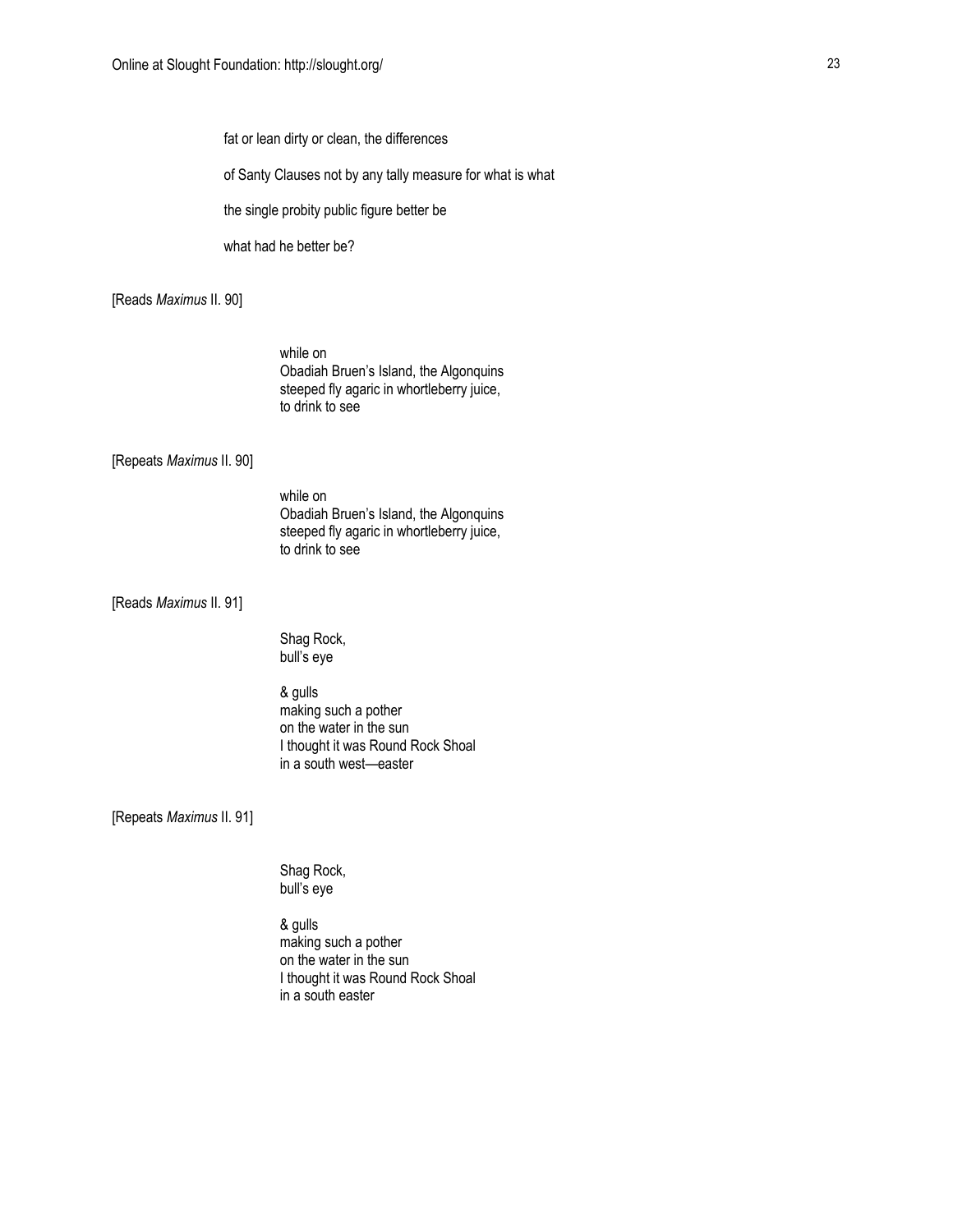CO: Thirteen. January 17<sup>th</sup> 1962

A 'learned man' sd Strabo the 'English' of the Mediterranean, as the Greeks the Germans the inherited past.

CO: I don't even know what the hell I'm referring to—wait a minute. "A *learned* man said Strabo?" I've lost touch with that one. [Laughter from audience] Huh? It doesn't matter—like learned men we all know about. You know Strabo, again,  $2<sup>nd</sup>$  Century, the geographer? Who's responsible for our knowing about Pythias at all, the man of the  $4<sup>th</sup>$  Century B.C., who actually sailed out of Marseilles, and, and, and like, by the very thing which makes Strabo suspicious that he was a liar, Stefansson, who really knows like, god—the present Stefansson, Vilhjalmur—who knows, like, the Arctic, says is the best evidence of the fact that Pythias was really in a certain season off the coast of Iceland in the Fourth Century B.C., like, let's really talk, instead of crap of Irish and Vikings, like, everything was really in existence in powerful ways back before Alexander, yeah? Like, I think—like, there again, I'm pushing, but, like, don't be fooled by the universalization of the present. [Strikes a match] The work, the *real* work of the future has already been done, and the future that is proposed is a lie. I didn't know I was going to get that up! Man, is this Hamlet?

UV: Um-hum.

CO: Oh. I can't figure out what I'm referring to. It's a very complicated intellectual poem, uh [Laughter from audience] like the way you see the whole thing is—

#### the 'English' of the Mediterranean

And you see, it goes on. Gee, that really looks pretty—pretty obscure, even if [Laughter from audience] see, it's *really* important to me. I can't, I can't really get it, I wish I could, could get it—catch and find out.

> A 'learned man' sd Strabo the 'English' of the Mediterranean as the Greeks the Germans the inherited past.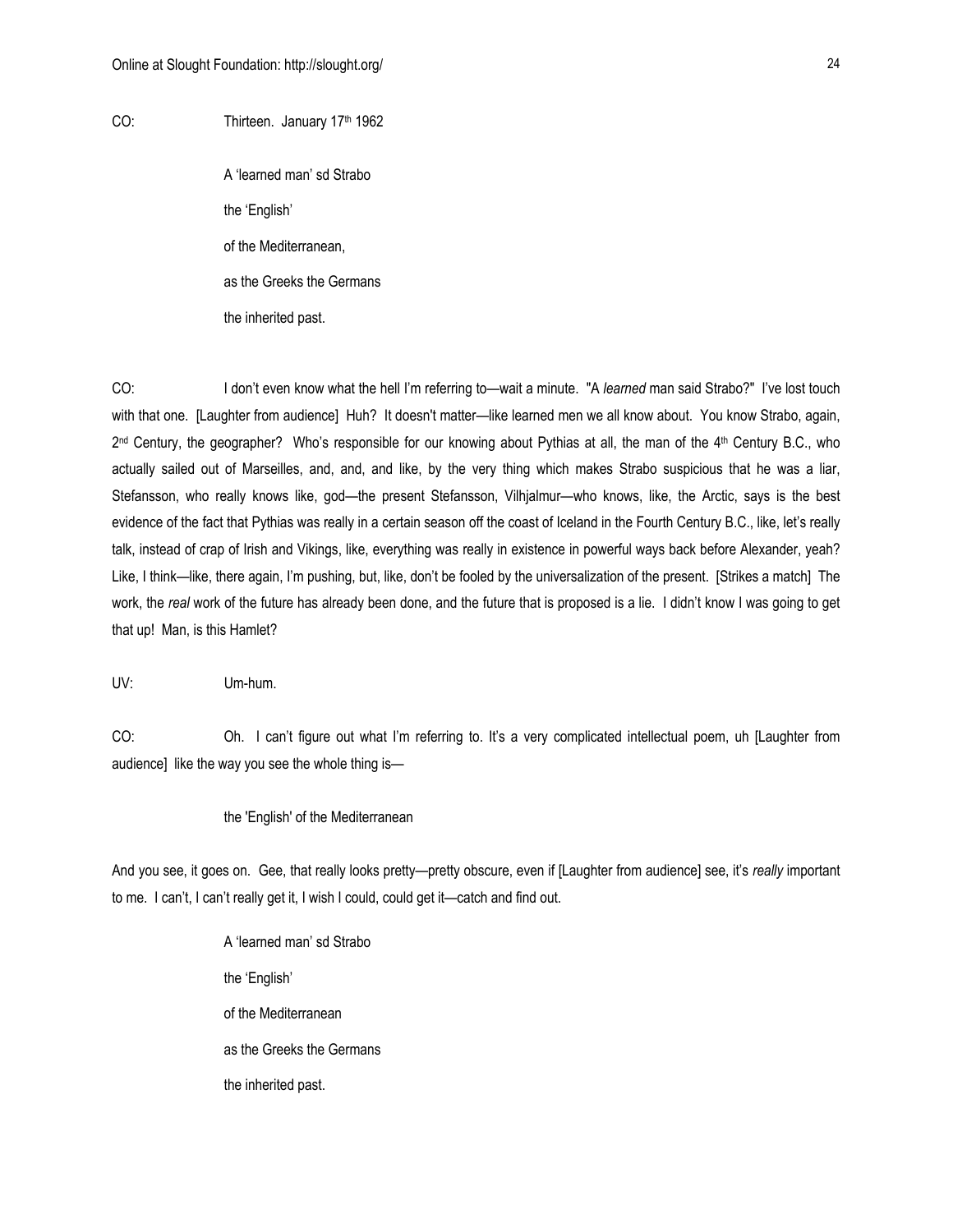CO: And so. Can you help me? What am I talking about there? Who is "a 'learned man'?" I can't figure it out. The reference, by the way, the distinction being drawn is between the Phoenicians who are the "'*English'"* of the Mediterranean against the Greeks who are the "*Germans*," which wow, like you know, like that has never been said, I think, to our knowledge. And I mean—and I even think it's mighty, mighty, mighty, important. I think this one is the same day, yea: [Reads *Maximus* II.93]

## Cyprus the strangled Aphrodite — Rhodes

 Crete — the Mother Goddess fr Anatolia Phrygian Attis

Malta: Fat Lady

Spain

- UV: Again?
- CO: Oh, sure.
- UV: Thank you. Great.
- CO: Yea, sure, it's all right:

 Cyprus the strangled Aphrodite — Rhodes

 Crete — the Mother Goddess fr Anatolia Phrygian Attis

Malta: Fat Lady

Spain

CO: Same day: [Reads *Maximus* II.94]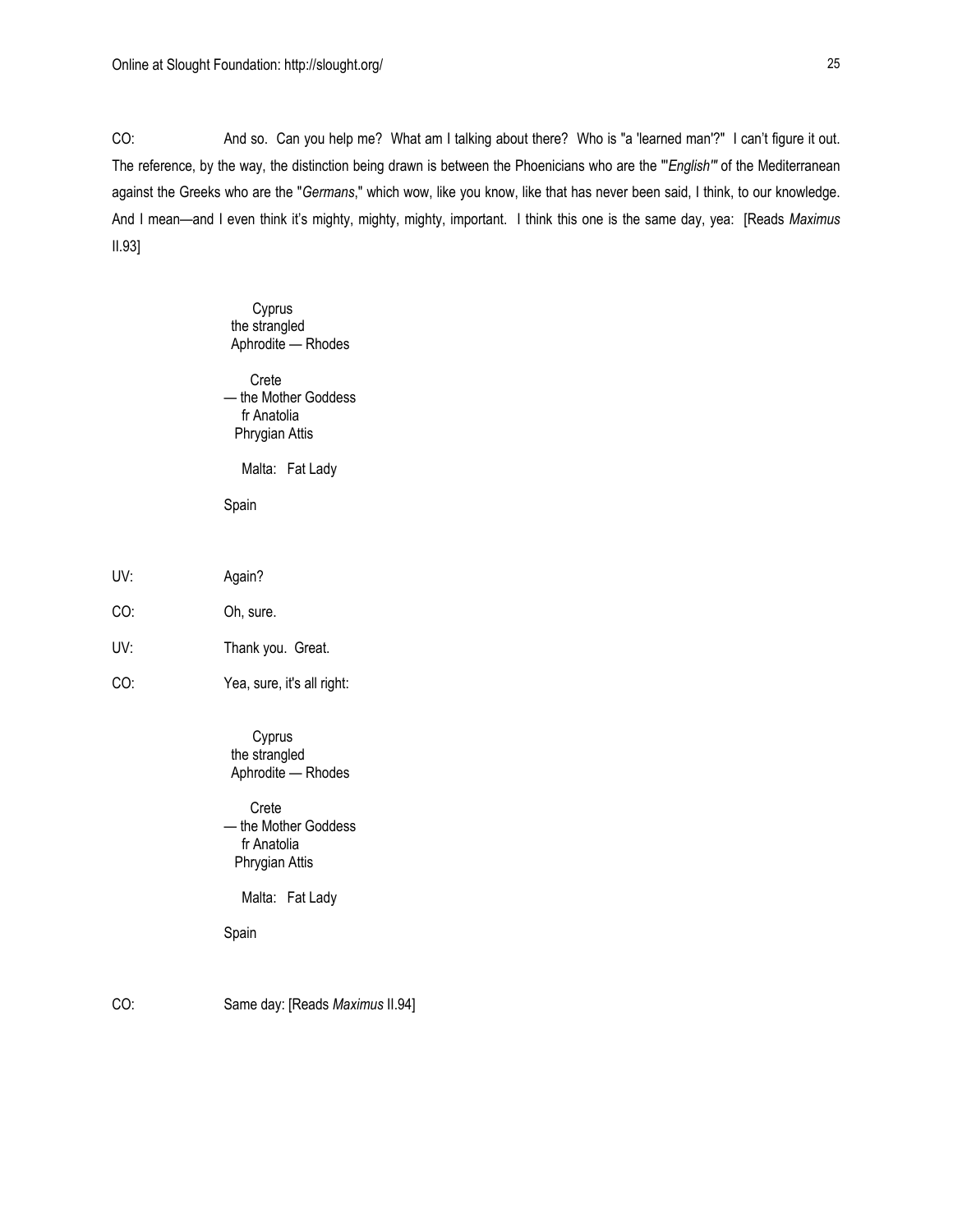after the storm was over out from his cave at Mt Casius came the blue monster devoured with scale CO: Excuse me: covered with scales and sores about his mouth flashing not too surely his tail but with his eyes showing some glare rowing out gently into the stream, to go for Malta, to pass by Rhodes and Crete to arrive at Ireland anyway to get into the Atlantic to make up a boil in northeastern waters to land in a grapevine corner to shake off his cave-life and open an opening big enough for himself CO: That's a story, I, I, I like, think it should be enjoyed. after the storm was over out from his cave at Mt Casius came the blue monster covered with scales and sores about his mouth flashing not too surely his tail but with his eyes showing some glare

[Coughing from audience]

 showing some glare rowing out gently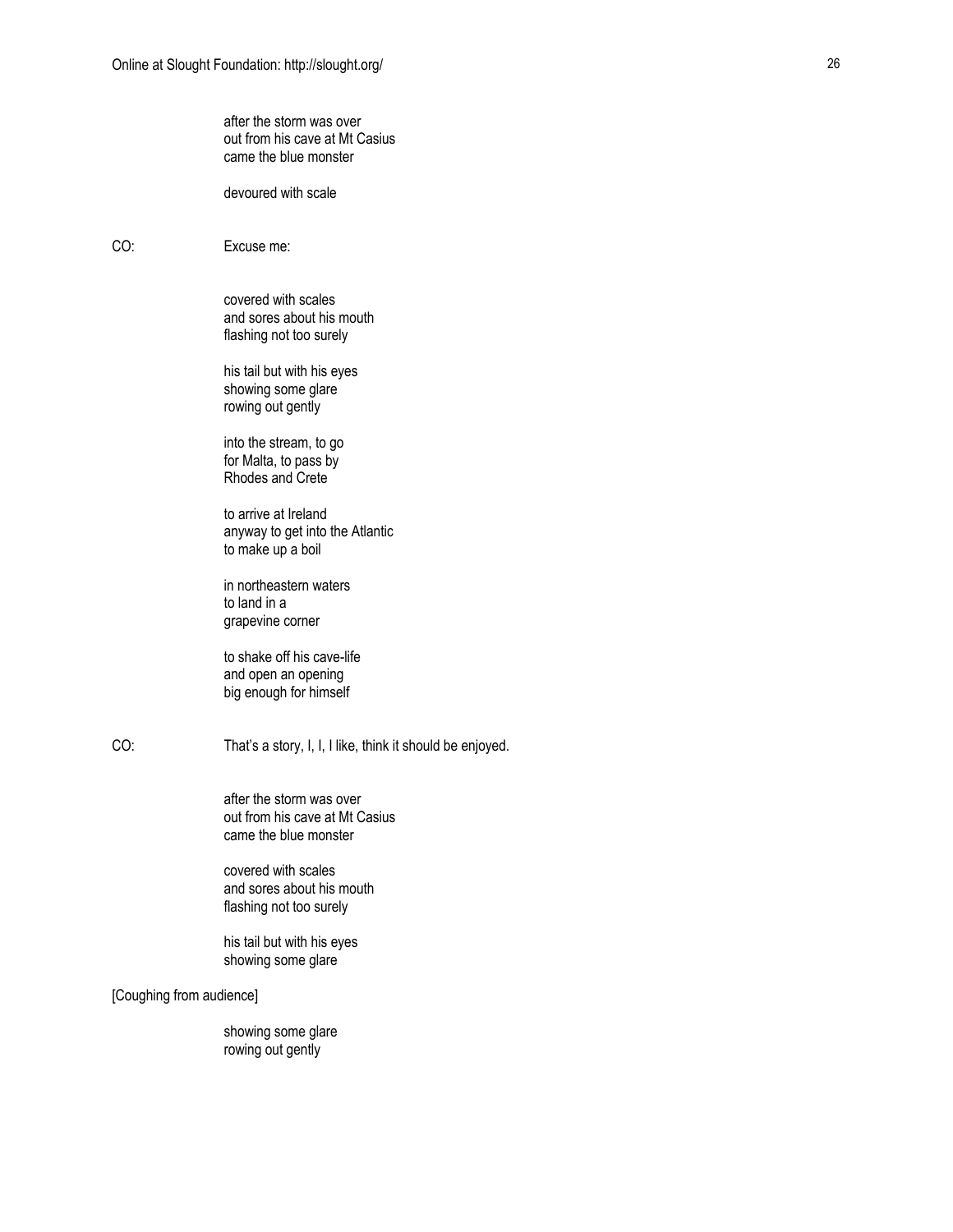into the stream, to go for Malta, to pass by Rhodes and Crete

to arrive at Ireland anyway to get into the Atlantic to make up a boil

in northeastern waters to land in a grapevine corner

to shake off his cave-life and open an opening big enough for himself

[A pause, followed by *Maximus* II. 95]

to travel Typhon from the old holdings

from taking the Old Man's sinews out and hiding them under

the bear rug, the Sister Delphyne

who listens too easily to music, from Ma

who is always there and get that building up

at the corner of Grapevine Road & Hawthorne Lane

with Simp Lyle for manager

[A pause, followed by *Maximus* II.96]

up the steps, along the porch

turning the corner

of the L,

to go in the door

and face the ladies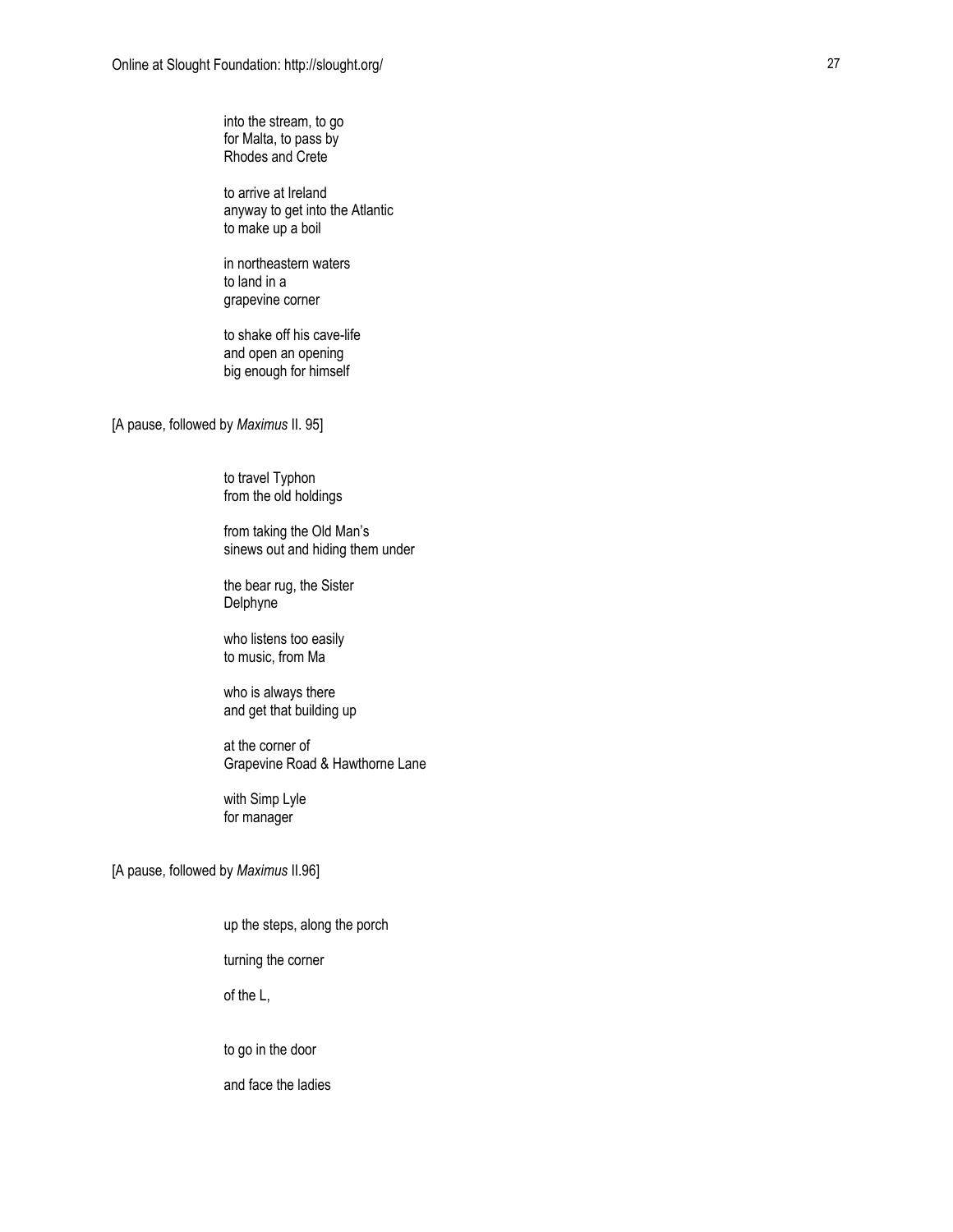sitting in the comfortable

chairs,

and greet Simp

with the morning's mail

[A pause, followed by *Maximus* II.97]

people want delivery

When I used to stop to talk to the Parenti Sisters

or Susumu Hirota, the McLeod sisters

who ran the Harbor View

would call up the post office

and ask what my truck was doing

at the corner of Rocky Neck Avenue

[A whistle followed by a stir in the audience. Olson clears his throat, and reads *Maximus* II.98]

the coast goes from Hurrian Hazzi to Tyre the wife of god was Athirat of the Sea borne on a current flowed that strongly was taken straight through the Mediterranean north north west to Judas waters home to the shore

[Silence, followed by *Maximus* II.99]

#### tesserae

commissure

UV: What is "tesserae"?

CO: Yea. The little pieces that are used in making a mosaic. They are tesserae, the, the—all those little pieces of stone and glass and color.

UV: And the other word?

CO: "Commissure," which means, uh, bound together. But it's ah—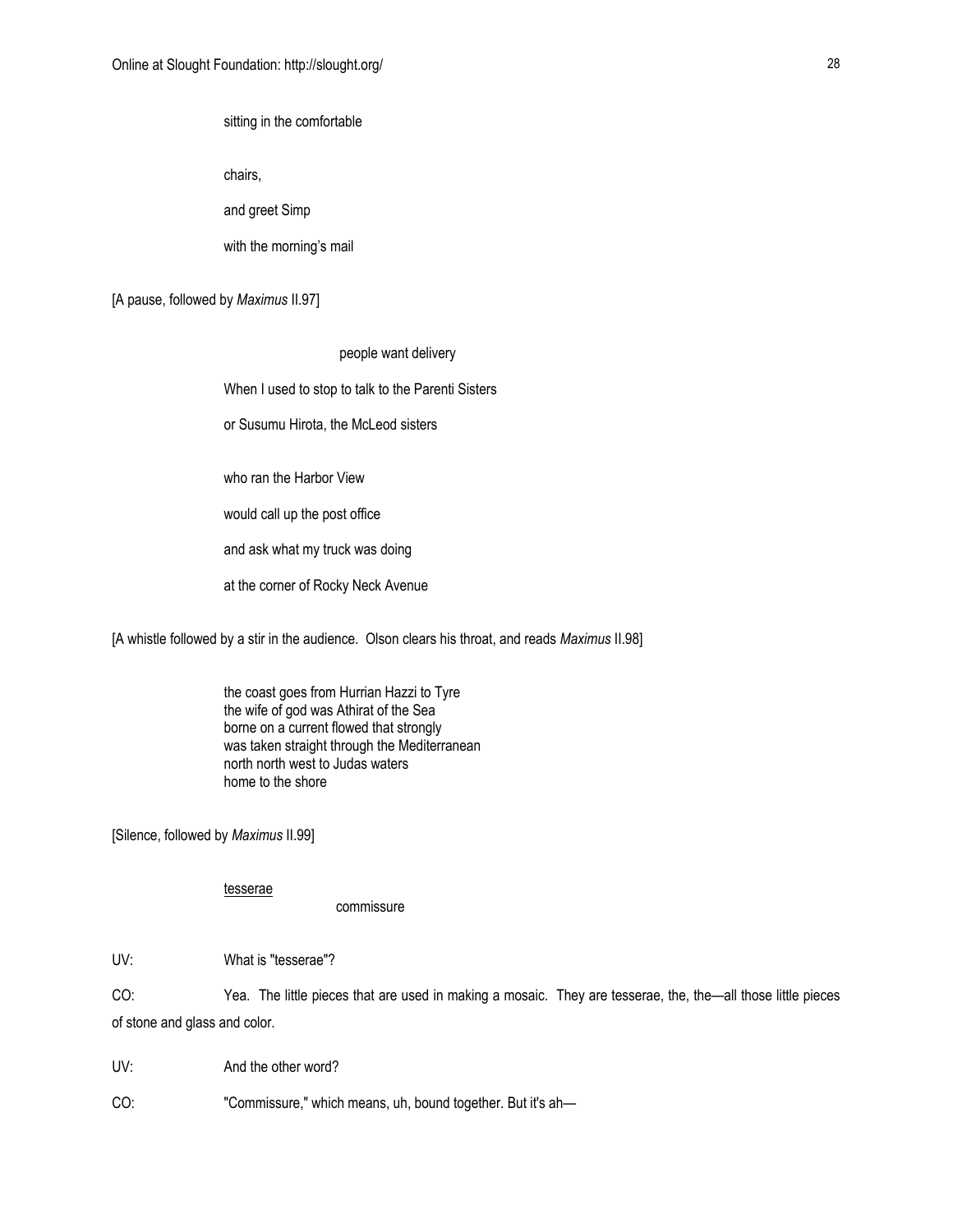# UV: Could you read it again?

CO: Yea:

#### tesserae

commissure

CO: The "tesserae" is underlined, is a foreign word, and "commissure" —actually they're both in the Webster's book, but I don't know if "tesserae" is. That's really kind of a run, move now, it moves now differently. In fact it kind of breaks a little bit. I, I'll read you the next poem, but the one beyond it I haven't been able to write. It's very bad, you see, and you really get stuck, you really get stuck. Twenty-one: [Reads *Maximus* II.100]

### Lane's eye-view of Gloucester Phoenician eye-view

1833 14 october 443 Vessels at anchor in the harbor besides what Lay at wharfs

CO: And this missing poem, and then this one. That missing poem, by the way, is a, is a story, maybe—I may not be competent to write, but it should be [Snaps fingers once] a story, which, uh, I know a man who wrote. But I'm involved in that problem: *should I crib him or not?* A very great writer, who won the running broad jump at the first modern Olympics in Athens, James Connelly. What I would like to do, which he can do and has done, which is to take a vessel from the eastern end of Georges shoal, the north-eastern end, and run it at night, in a easterner—easterly, through the maze of the shoals of north end of Georges, without wrecking, and getting into clear water on the other side, and making the market in Boston, and it really takes experience I don't have. So I'll have to wait and see what I do with that problem of stealing it from Connelly. It's important to me. I have published some in earlier *Maximus* some such sea stories, one of which I might read after I'm done with this sequence, called "The Rattler" which has been published in another one of those mimeographed magazines, this from the West Coast this time, called *Migrant*. Which, some of you know, by any chance? I did it originally on a tape, that Duncan, and Creeley and I, that Duncan and I, had made for Creeley for his Christmas two years ago, two? Two or three years ago: [Reads *Maximus* II.101]

> Older that Byblos earlier than Palestine and possessed of an alphabet before the Greeks

round about the pawl-post that heavy lines are wound which hold by the chocks the windlass when wound

from running back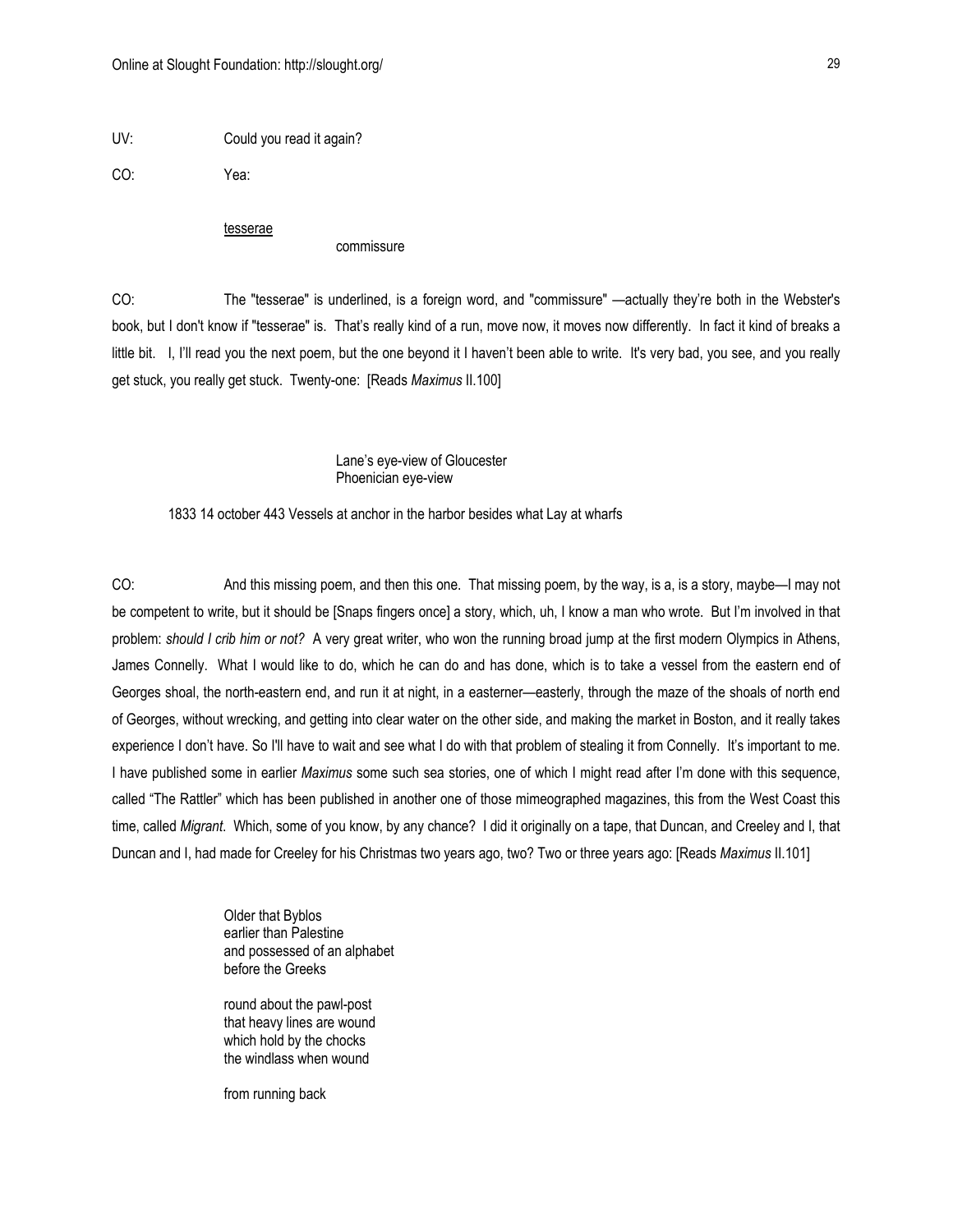# **END TAPE 1 / BEGIN TAPE 2**

CO: I've been recently, in these recent poems, plugging, not plugs, I'd likely—to get something, but getting involved in the whole damned Phoenician thing as a force, which seems more interesting to me. And, those two stanzas, there's two stanzas and a running line.

> Older than Byblos earlier than Palestine and possessed of an alphabet before the Greeks

round about the pawl-post the heavy lines are wound which held by

CO: Excuse me.

which hold by the chocks the windlass when wound

from running back

CO: You will see that in the fifth poem ahead, which will be the last one that I'll read in this sequence. That language I guess, comes home, comes to bear. I'll have to stand and consult my partner over here—*hello*! Have you ever heard this stuff after? This is what I mean by that "lie," it's awful, it's nothing to do with — This is called, "Chronicles" and I guess it's two.

# I

As Zeus sent Hermes to draw Agenor's cattle down to the seashore at Tyre, date

1540 BC, and thereby caused the pursuit of him by Agenor's sons — one to

Carthage, one to the edge of the Black Sea, one to found Thebes, another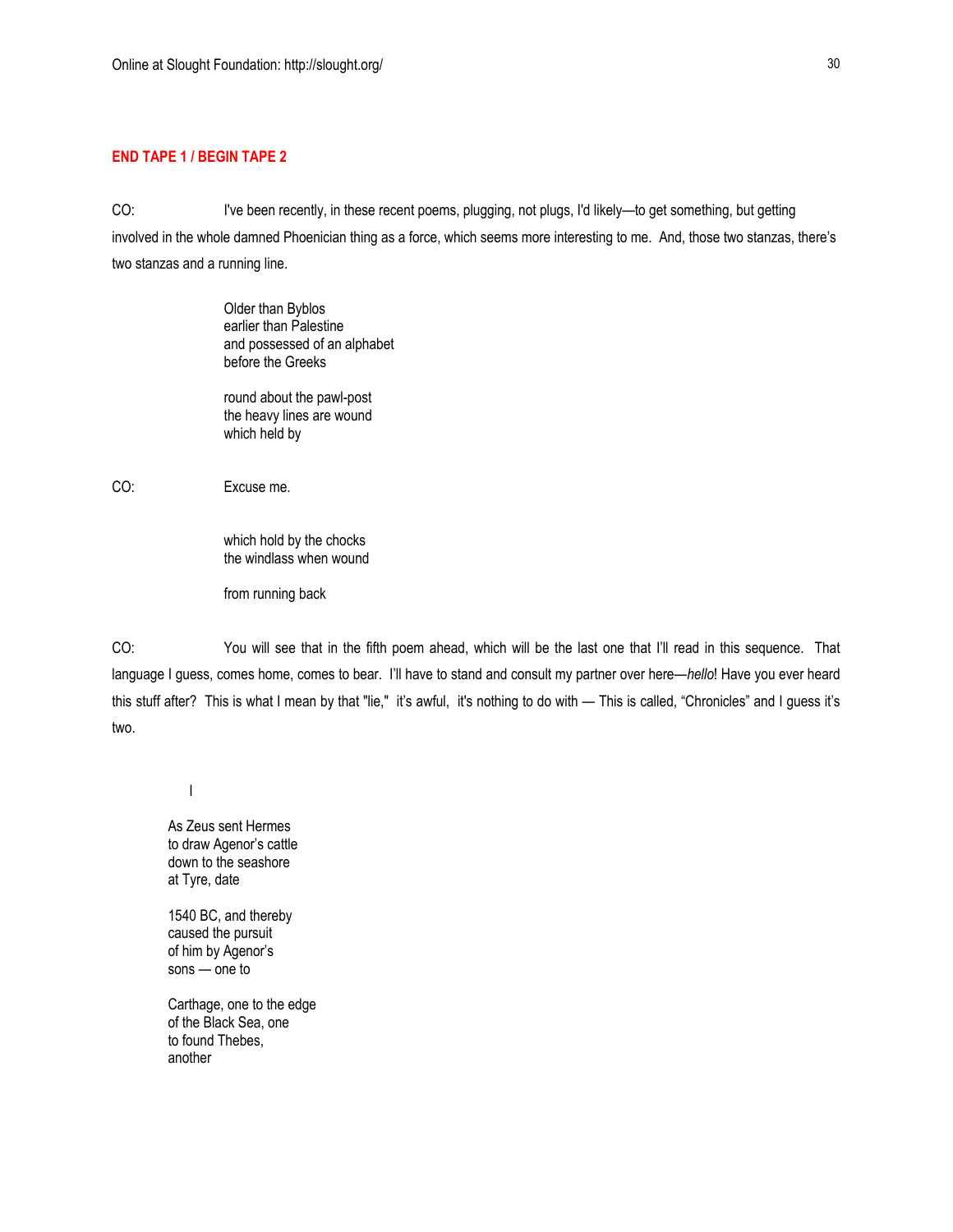to establish the rich gold mines of Thasos meanwhile Zeus as an immaculate

white bull with one black stripe down him has caught Europe up on to his back,

his softness fooling her, she placing flowers in his mouth,

he sails off to Crete, near Ida, and there also Phoenician

persons are born, Europe's sons Minos, Rhadamanthys, Sarpedon

# 2

Taurus, King of Crete, caught Tyre when Agenor

and his sons were rallying from a seabattle,

and plastered it — the Evil Night of Tyre John Malalas calls it,

when Cretans took everything and blasted her back in to the sea

from which she came, when Ousoos the hunter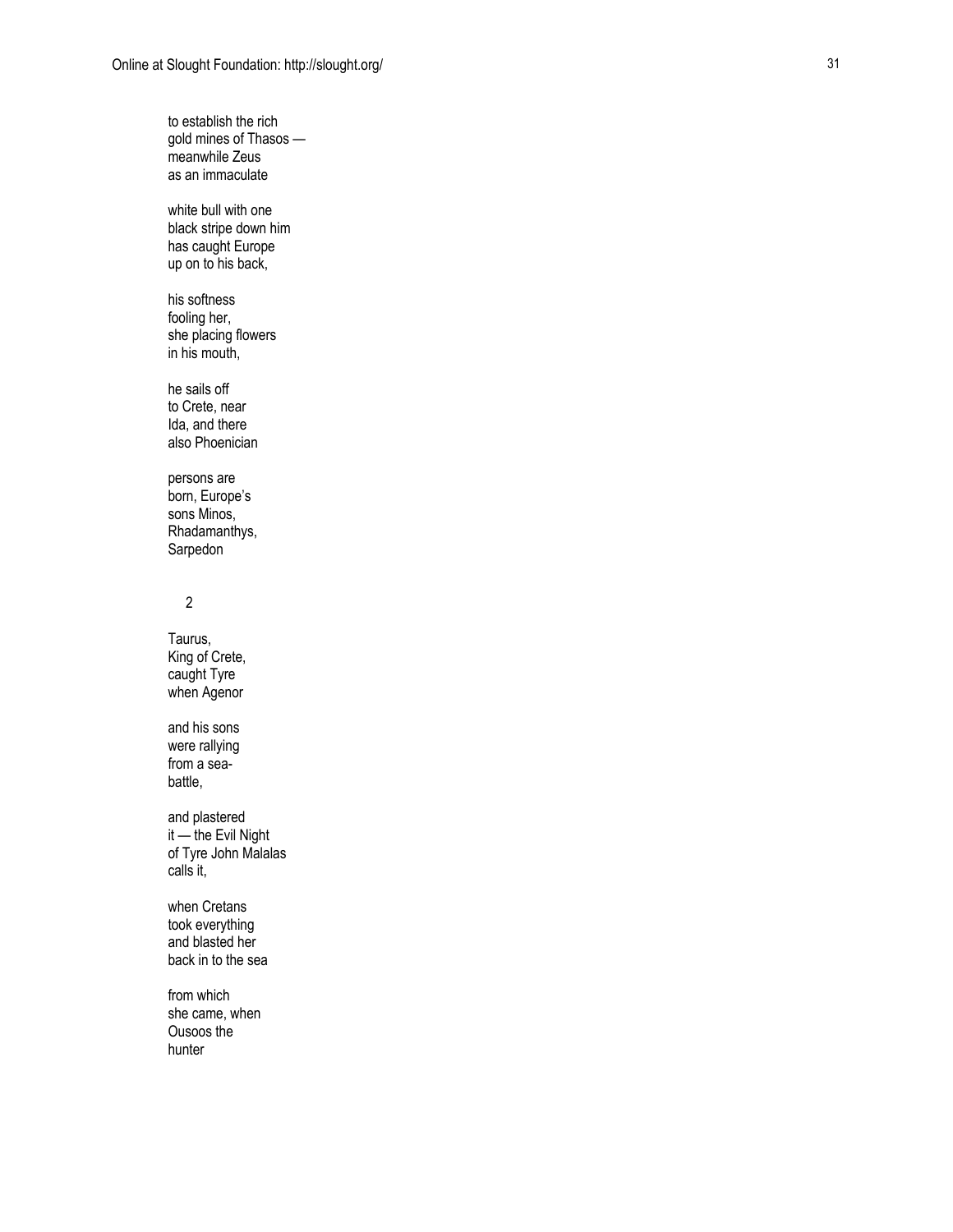was the first man to carve out the trunk of a tree

and go out on the waters from the shore

These are the chronicles of an imaginary town

placed as an island close to the shore

[Reads *Maximus* II.104]

Sanuncthion lived before the Trojan War a self-conscious historian, then, existed in, and as of Phoenicia, before 1220 BC (or 1183). The details of the Parian Chronicle and such matters as two Hercules, a Phoenician Melkart— Hercules more than 5 generations previous to the Greek Hercules (born 1340 BC, by the Parian Chronicle) make sense

which loan-words & other epigraphical matters now available enforce: that the Libyans and the Phoenicians (Agenor was said to come from Egypt & to be the son of Poseidon by Libya – who herself was the daughter of the king of Egypt) one sees a hub-bub of peoples – Indo – Europeans, Libyans (the least known of all sources of serious inroads on Egypt & collaboration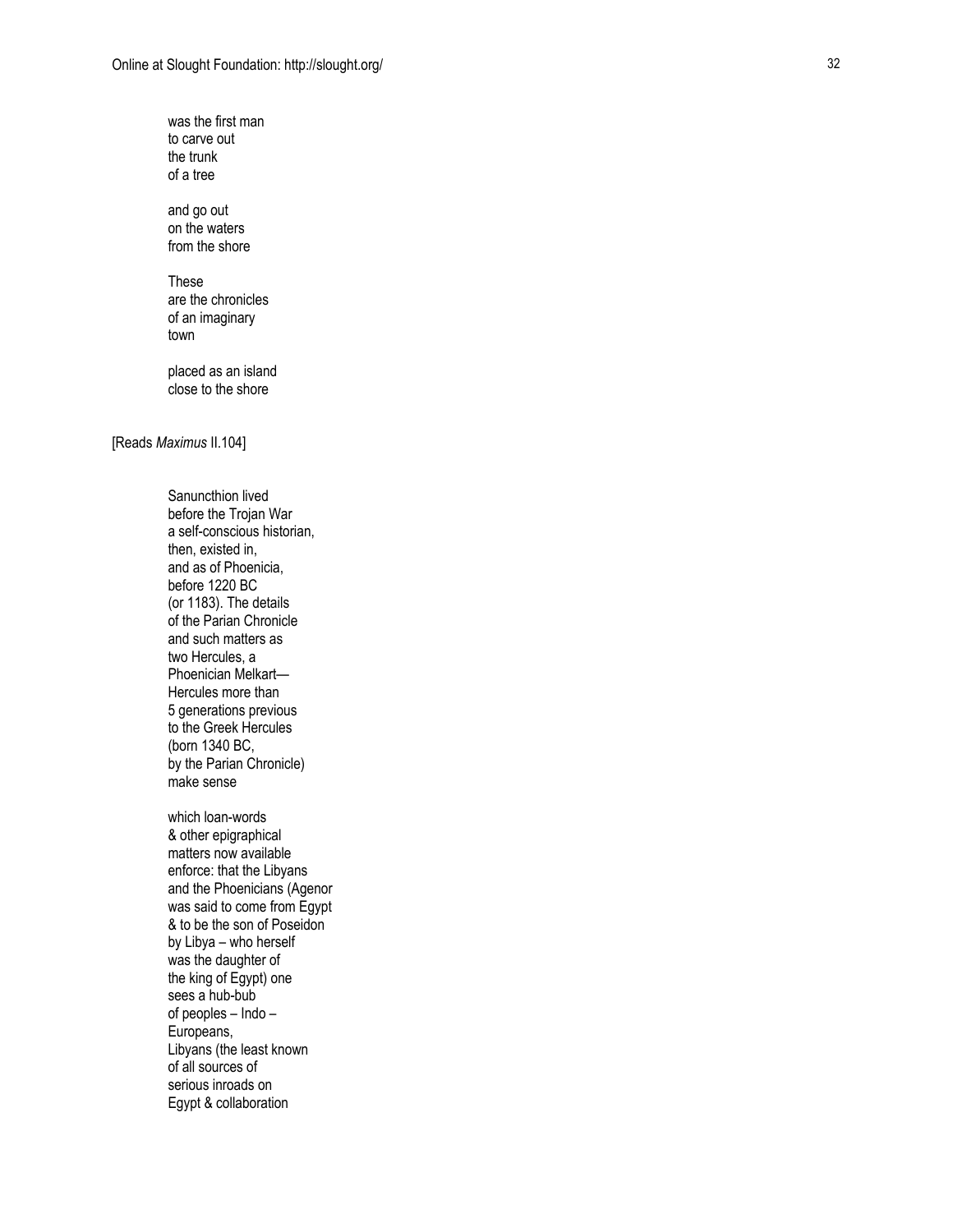by the Libyans with the still unknown Raiders of the Sea) – and Uganda:

is there anything to the possibility that some of the non-Euclidian roughnesses are here involved – Hittite, or Hurrian may not be the only evidences, there may be East African — and again what about Libyan? movements to the center of the 2nd Millennium: Semite Sailors? They may be Gondwannan creatures who swung off, for market from the Eastern Edge (where did the Sumerians come from, into the Persian Gulf – sea – peoples who raided and imposed themselves on a black-haired previous people dwelling among reed-houses on flooded marshes?

[A pause, followed by *Maximus* II.106]

John Watts took salt – and shal – lops, from the Zouche Phoenix London's supplies 10 Lb Island

UV: Could you repeat that again?

CO: Sure:

John Watts took salt – and shal – lops, from the Zouche Phoenix London's supplies 10 Lb Island

CO: And now, for the last one, called "The Gulf of Maine" if I can find it. It may take me a minute. Meanwhile, I'll read another poem on that subject, for your, like information, as I read it this afternoon. We had a little accidental stop along the way, at a place called Dartmouth, where on Thursdays, fortunately, they have a very nice thing about the poets. What do they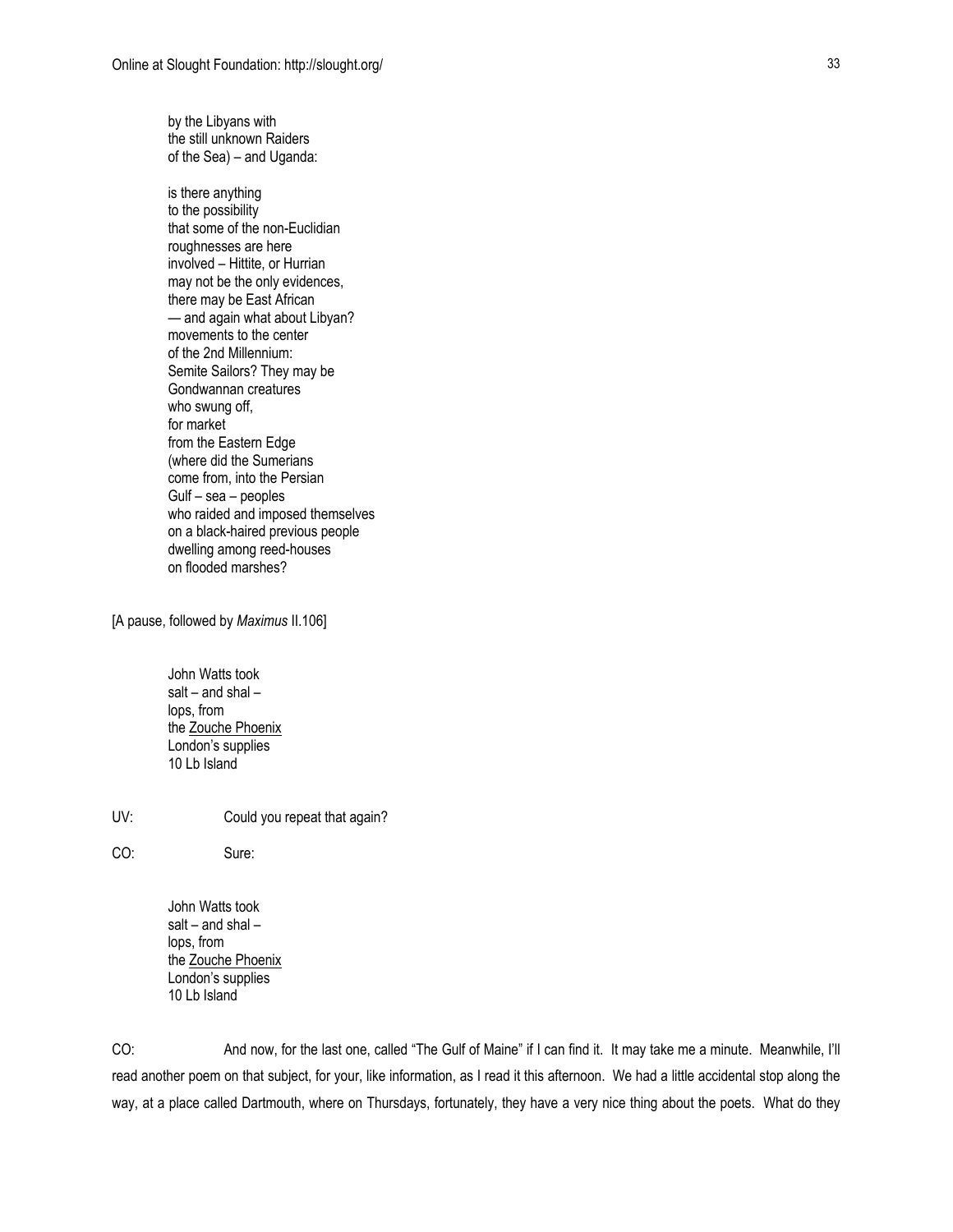call it? "Thursday Poets?" or "Poets' Thursday?" Something like that, and I read this poem, and because it isn't — I've forgotten where it goes in the series, but it's another one, so—"Going Right Out of the Century!":

I, John Watts—

CO: Oh, I should say as, like, again we'll have to come back to some information. It seems to me that I've handled this thing before. I've been interested in it for a long time. There was a fellow named Watts who was a factor of, was a factor of this Dorchester Company, who did, did come over on a voyage and found these, and did, did find this stuff stored, on this island which is the middle of Gloucester Harbor, and it had been left there by a ship from London, that is the *Zouche Phoenix*, and the Admiralty Courts fortunately, are filled with this record, and I'm drawing on that. No, not in this one. [Reads *Maximus* II.74]

*Going Right Out of the Century\**

 $\overline{\phantom{a}}$  , where  $\overline{\phantom{a}}$  , where  $\overline{\phantom{a}}$  ,  $\overline{\phantom{a}}$  ,  $\overline{\phantom{a}}$  ,  $\overline{\phantom{a}}$  ,  $\overline{\phantom{a}}$  ,  $\overline{\phantom{a}}$  ,  $\overline{\phantom{a}}$  ,  $\overline{\phantom{a}}$  ,  $\overline{\phantom{a}}$  ,  $\overline{\phantom{a}}$  ,  $\overline{\phantom{a}}$  ,  $\overline{\phantom{a}}$  ,  $\overline{\phantom{a}}$  ,

| I, John Watts via           | & did not disturb        |
|-----------------------------|--------------------------|
| Thomas Morton, claimant     | scallops thereon lying   |
| to possessing disposal      | as well as other         |
| of lands and islands of     | fishing gear – sd salt   |
| sd coast including          | in tunnes for use in     |
| Gloucester Harbor, did take | drying fish was          |
| salt stored on              | all I took, the          |
| 10 Lb Island by             | provenance of same being |
| ship Zouche Phoenix, London | sd Morton declared       |

Oh dear! I seem to have lost the other page, no, no it's not... oh yes, here, here, thank you:

& did not disturb scallops thereon lying as well as other fishing gear – sd salt in tunnes for use in drying fish was all I took, the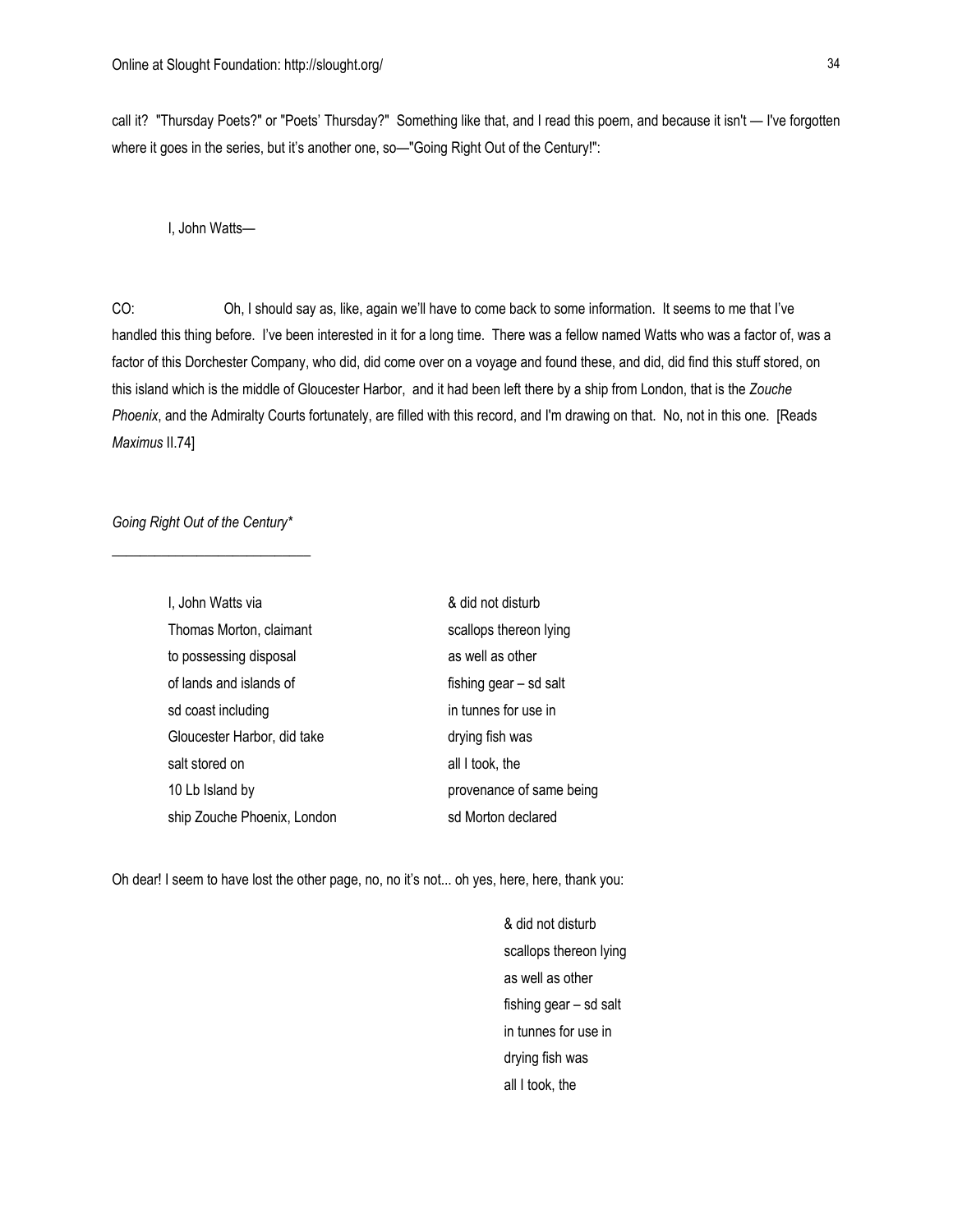provenance of same being sd Morton declared

in his hand & skipped I wld suppose which value received I herein testify

\*[Note: The title of "*Going Right out of the Century"* appears at a 45 degree angle pitched toward the upper right-hand corner of the page. Olson reads the left column, followed by the right, and concludes with the middle section.]

CO: And now with, "THE GULF OF MAINE" if I can find it, we can have a break. [Papers shuffle] I think I scared the baby. [Laughter from all. After a long pause and two deep breaths, Olson begins reading *Maximus* II.108] Al-tham, Altham:

> Altham says they were in a pinnace off Monhegan season 1623, having left Cape Anne

CO: That's a little too pious. Let me:

Altham says they were in a pinnace off Monhegan season 1623, having left Cape Anne

and trove mightily until in Damariscove Harbor they split up in a storm

the sides of the vessel with the current running North North East were ground in turn by the same rock wall the vessel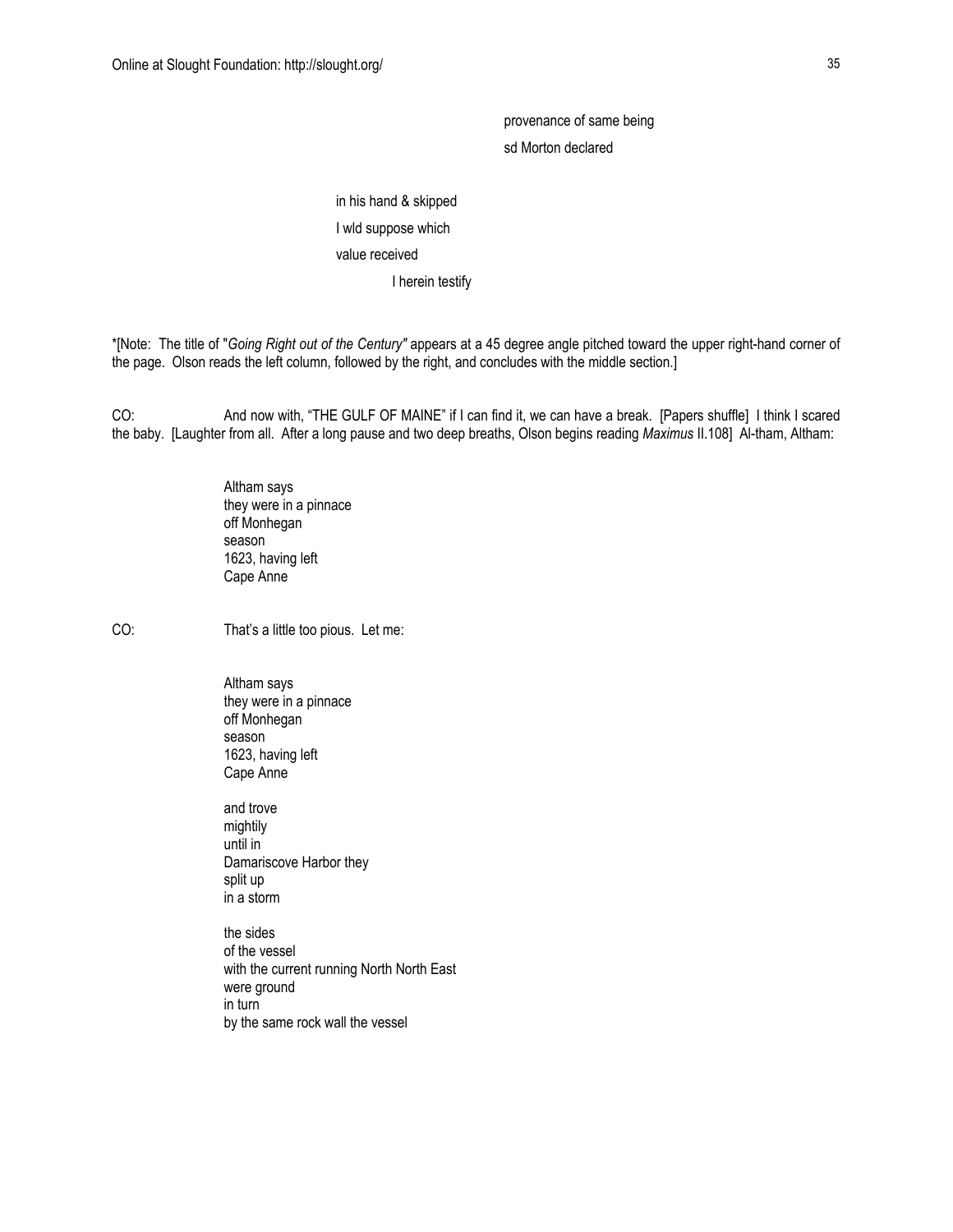switching about like a bob and his wife and Captain Bridge's, in London reached by mail via Plymouth's agent

address High Court Row and St by Chancery Light could not have imagined

 had they known, that night, their husbands

were on such a shore and bandied as they were: 4 men alone, of all of them,

dragged themselves up in the early morn out of the wash of that dreadful storm so many chips among ground timbers

of what was left of the pinnace. Such was the coast when sturdy oak-built 17th-century little boats out of London and Plymouth cast their nets, King James said We do approve

of the Pilgrims going to the sand shore of Virginiay if fishing is the holy calling

they go there about, dear James for corfish did they go Madam Altham Madame Bridge called on James Shirley

one bright City morning for pounds and sterling sturdy pence in recompense of their dear husbands

so. The night was growley the waves were high the high built pinnas tossed the winds down pressed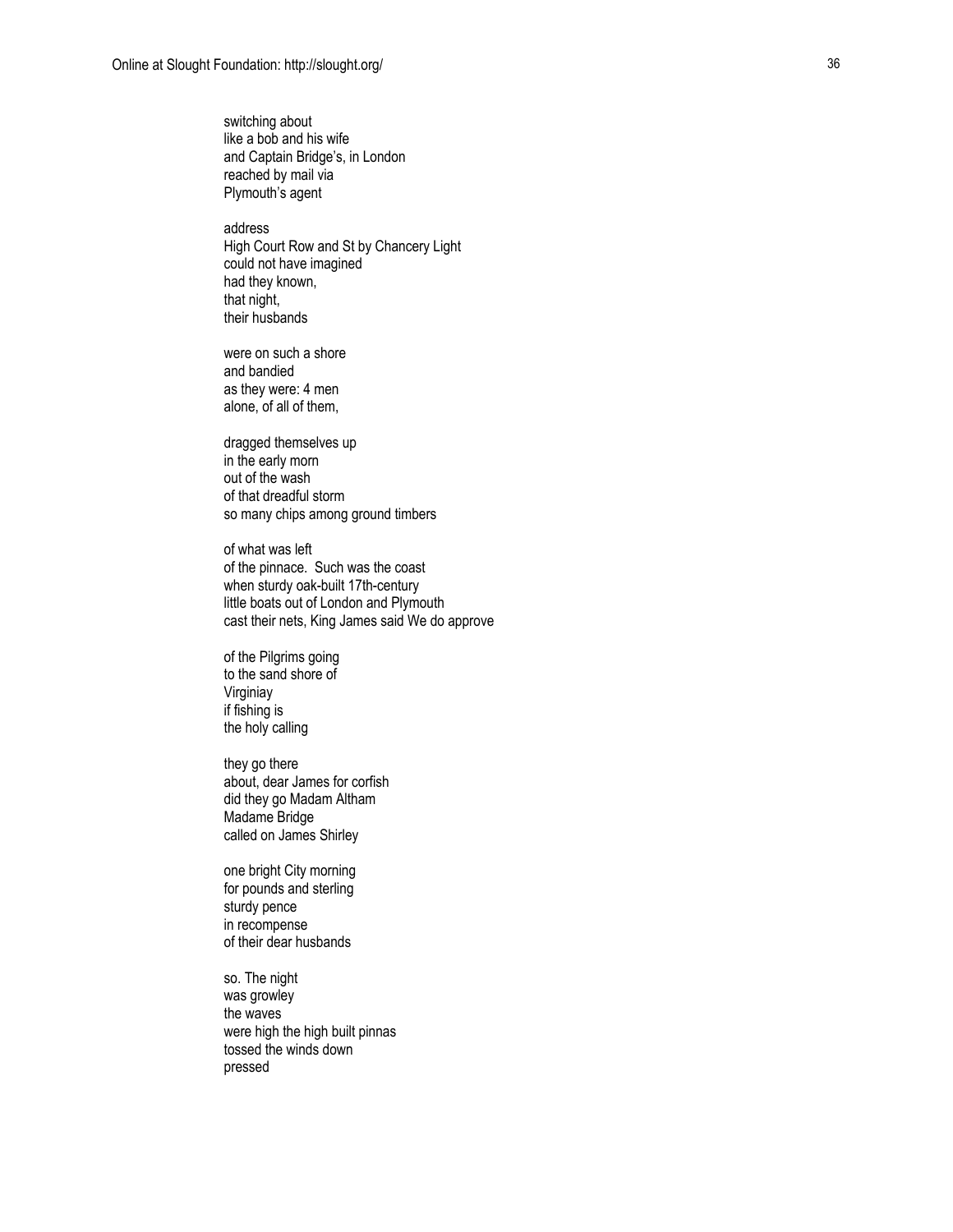the Little James until she was far spent & fore went head down into the sea below the waves her sticky masts with thick crows nests were up above the waves and broken-stumped wild balls of fire played over where their heads below the water filled and shoes and coats pulled down the crew and Captain Bridge & Mr Altham swam like underbodies going by in an outrageous park or film until their knees were smashed on small rocks as their poor pinnace likewise poorly lay chawn mostly but some parts of her bruised sides now resting on the sands where we shall dig them up and set them upright as posts at just the signal place for tourists to come by and not give one idea why such odd culls stand along a fishing shore though not used much at the present time and mostly well-dressed persons frequent it CO: Well, that's a set. That's a set. Can you cut that for a minute while we have a little intermission? UV: That's a set? CO: That's a set. Can you cut that for a minute while we have a little intermission? UV: Can I take your microphone?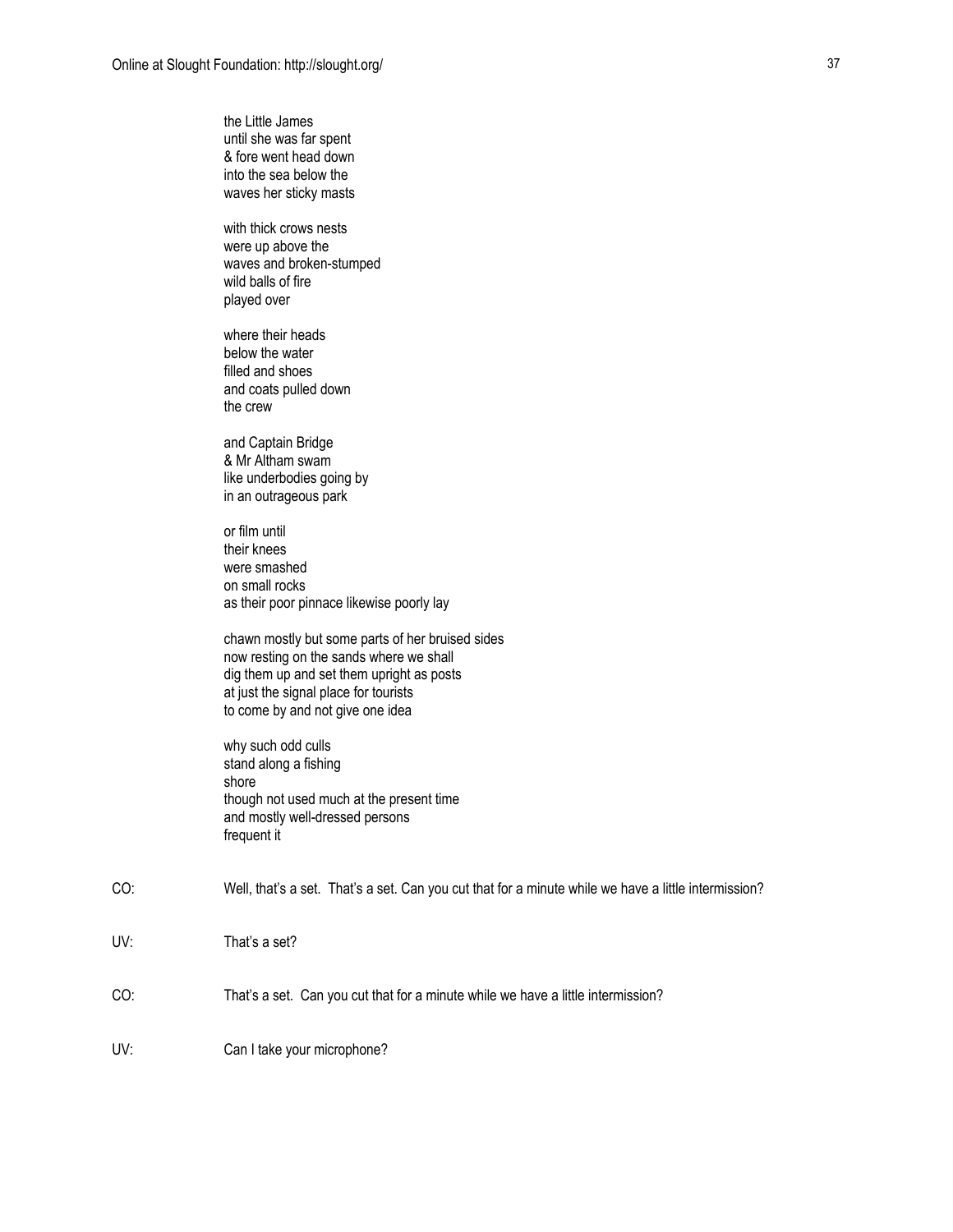# **Part Two: Reading from** *Maximus III***,** *Maximus V, & The Distances* **April 12, 1962**

[Olson returns to the stage after an intermission, and break in the recording.]

CO: ...I was using very, to them, greatly this Thursday afternoon scene that I went to. It's very nice, it's a—there's one very descent guy, a man named Alexander Lang who, whom all the poets that I know whom have come through would do anything for—which is why I really went there today, despite my delaying my coming here, which is simply because he wrote a letter here, which I haven't seen yet, one request, asking me if, so long as I was going to be here tonight, asking me if, would I come to that thing this afternoon. His ah, his wife was a poet whom I know better than his work, Dilys, Dilys Lang. Previous wife, and he ah, he really is like one of the few men—like there are a few men in this country who you'd touch just to—and if he said come, you'd come, just because he said it. I know I'd say about three, and he's one of them. Man, and there's a great book man, a great bookstore man, Carnie, Gordon Carnie in Cambridge, Mass. whom any of us would go out of our way for. And Lang is just this sort, and he's a very quiet, small thing, he's sort of tucked in there. He's got nothing to do, he's got a post at the Library at Dartmouth, he's not a, he's no big-shot, like, literature or any of that. And there's a very beautiful poet there, who's work I don't know, but he's a lovely man named Guthrie—do any of you know Raymond Guthrie?<sup>4</sup>

UV: Yea.

CO: Huh? Gee, he was a ball, at least personally. Well, Mr. Hamlin asked me if I would explain at little bit of what this, at least, this proposed method, as far as it makes—but then I stumble on this earlier poem on Shag Rock, written on October 18th 1961, called, "Shag Rock":

> the positive the mythological the world the mundus round no explanation all that happens is eternal no examples no proving possible

CO: ....almost fallen...it almost fell out of my hand, didn't it?

the positive the mythological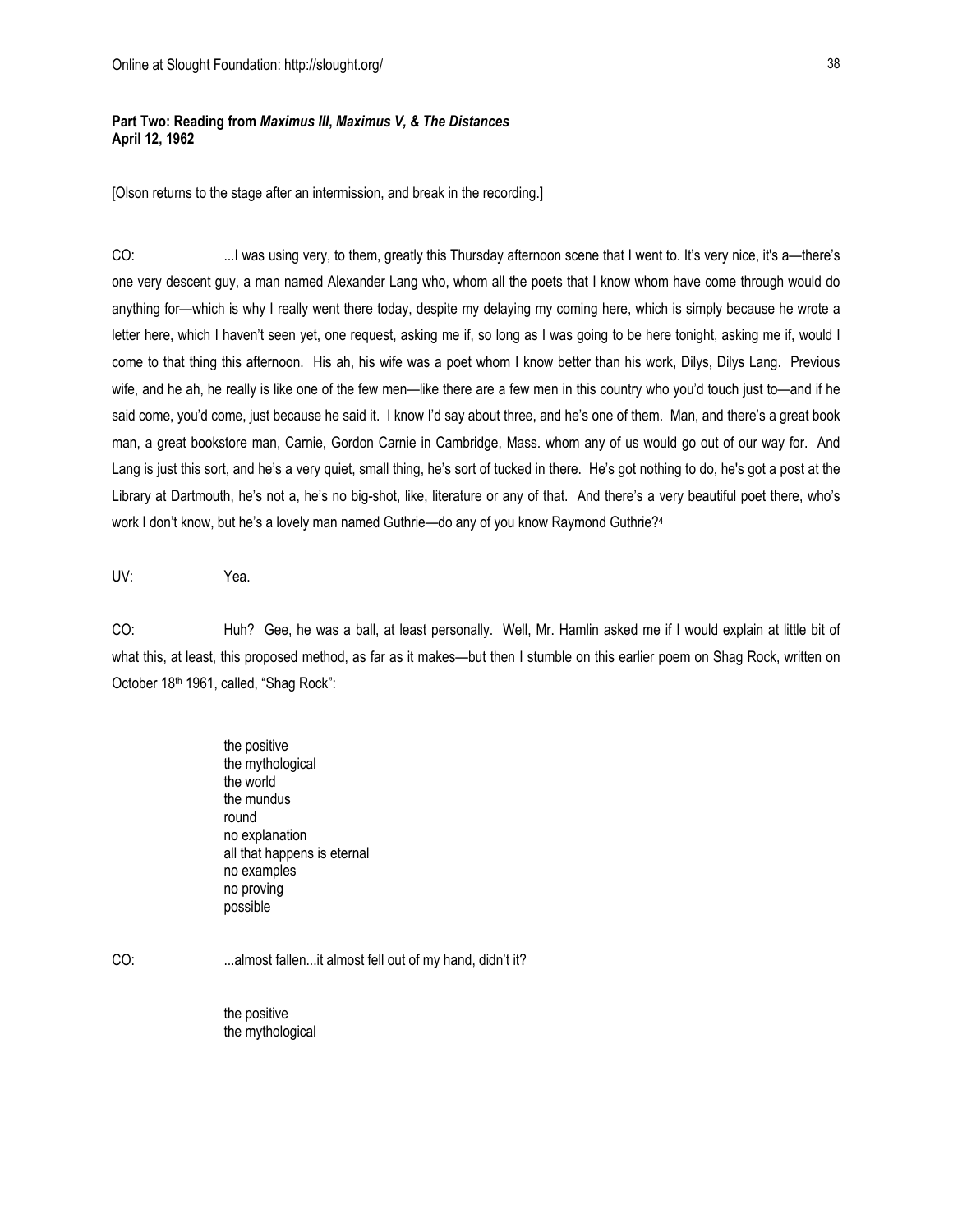CO: And then, in parenthesis:

the world the mundus round no explanation all that happens is eternal no examples no proving possible

CO: Which sort of—it makes the case, like, if a case can be made. I guess a lot of you are, I heard some, I got some impression, that like, the sort of like the references were like, especially the imperative historical was a little interfering with the, well, there's hardly much I can do about that. I mean, like I said from the beginning, these poems, this work is a—leaves me not very much room to read poems that are like poems, really, either, certainly can be, usually are, and certainly see no reason why they shouldn't continue to be, but I seem to be off on this kick. Or so I can—I mean, there's plenty of them, just like they don't do that I guess more immediate thing that one feels in a poem, I don't know.

I published a book this past year, last—less than a year ago, published by Grove Press, which is all those sorts of poems that are outside *The Maximus Poems*. And like Ms. Glazier asked me, "Do you write poems, like, about those you love or live with, so that a person could know without needing to have the reference, as the experience itself?" So I thought I might read one poem I can think of that might give you that experience with this sort of theme, without departing from the path, that I myself am on which is called "The Librarian." I'd like to read that, and a very open historical poem called "The Rattler" that I mentioned, a solid sea story. So you see we could move for a little bit, just for a short while, if you're still interested, a little aside from that apparently what appears to be congested, 2<sup>nd</sup> Century Phoenician run: [Laughter from audience]

The landscape—

CO: I always have trouble getting this one off.

The landscape (the landscape!) again: Gloucester, the shore one of me is (duplicates), and from which (from offshore, I, Maximus) am removed, observe.

In this night I moved on the territory with combinations (new mixtures) of old and known personages: the leader, my father, in an old guise, here selling books and manuscripts.

My thought was, as I looked in the window of his shop, there should be materials here for Maximus, when, then, I saw he was the young musician has been there (been before me)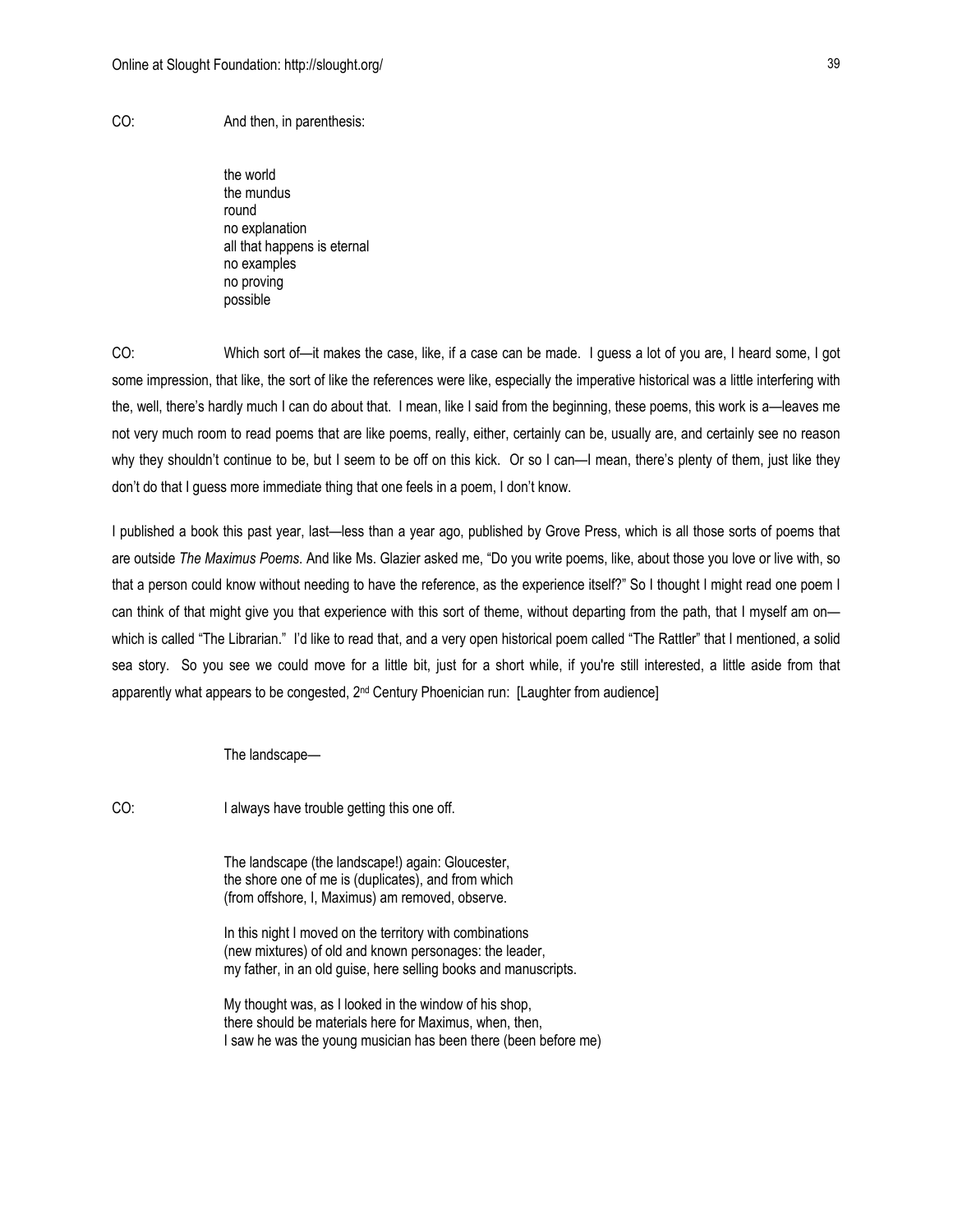before. It turned out it wasn't a shop, it was a loft (wharfhouse) in which, as he walked me around, a year ago came back (I had been there before, with my wife and son,

I didn't remember, he presented me insinuations via himself and his girl) both of whom I had known for years. But never in Gloucester. I had moved them in, to my country.

His previous appearance had been in my parents' bedroom where I found him intimate with my former wife: this boy was now the Librarian of Gloucester, Massachusetts!

> Black space, old fish-house. **Motions**  of ghosts. I, dogging his steps. He (not my father, by name himself with his face twisted at birth) possessed of knowledge pretentious giving me what in the instant I knew better of.

 But the somber place, the flooring crude like a wharf's and a barn's space

I was struck by the fact I was in Gloucester, and that my daughter was there—that I would see her! She was over the Cut. I hadn't even connected her with my being there, that she was

here. That she was there (in the Promised Land-the Cut! But there was this business, of poets, that all my Jews were in the fish-house too, that the Librarian had made a party

I was to read. They were. There were many of them, slumped around. It was not for me. I was outside. It was the Fort. The Fort was in East Gloucester—old Gorton's Wharf, where the Library

was. It was a region of coal houses, bins. In one a gang was beating someone to death, in a corner of the labyrinth of fences. I could see their arms and shoulders whacking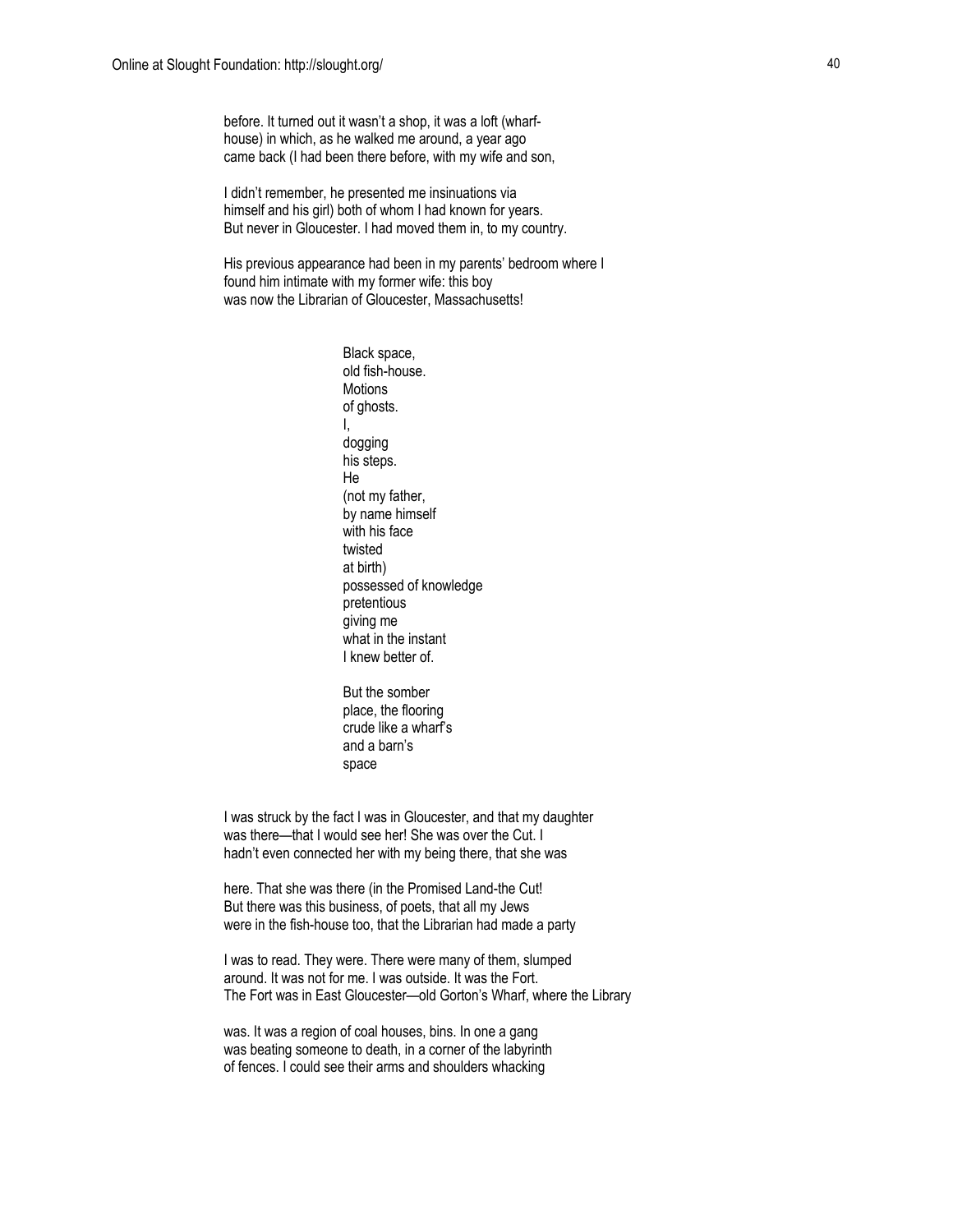down. But not the victim. I got out of there. But cops tailed me along the Fort beach toward the Tavern

> The places still half-dark, mud, coal dust.

 There is no light east of the Bridge

 Only on the headland toward the harbor from Cressy's

 have I seen it (once when my daughter ran out on a spit of sand

 isn't even there.) Where is Bristow? when does I-A get me home? I am caught

 in Gloucester. (What's buried behind Lufkin's Diner? Who is

Frank Moore?

CO: Does that seem more a poem? I thought it might. Or, here's a short poem, like a lyric called "Moonset, Gloucester, December I, 1957, 1:58 AM.":

> Moonset, Gloucester, December I, 1957, 1:58 AM

Goodbye red moon In that color you set west of the Cut I should imagine forever Mother

After 47 years this month a Monday at 9 AM you set I rise I hope a free thing as probably what you more were Not the suffering one you sold sowed me on Rise Mother from off me God damn you God damn me my misunderstanding of you

I can die now I just begun to live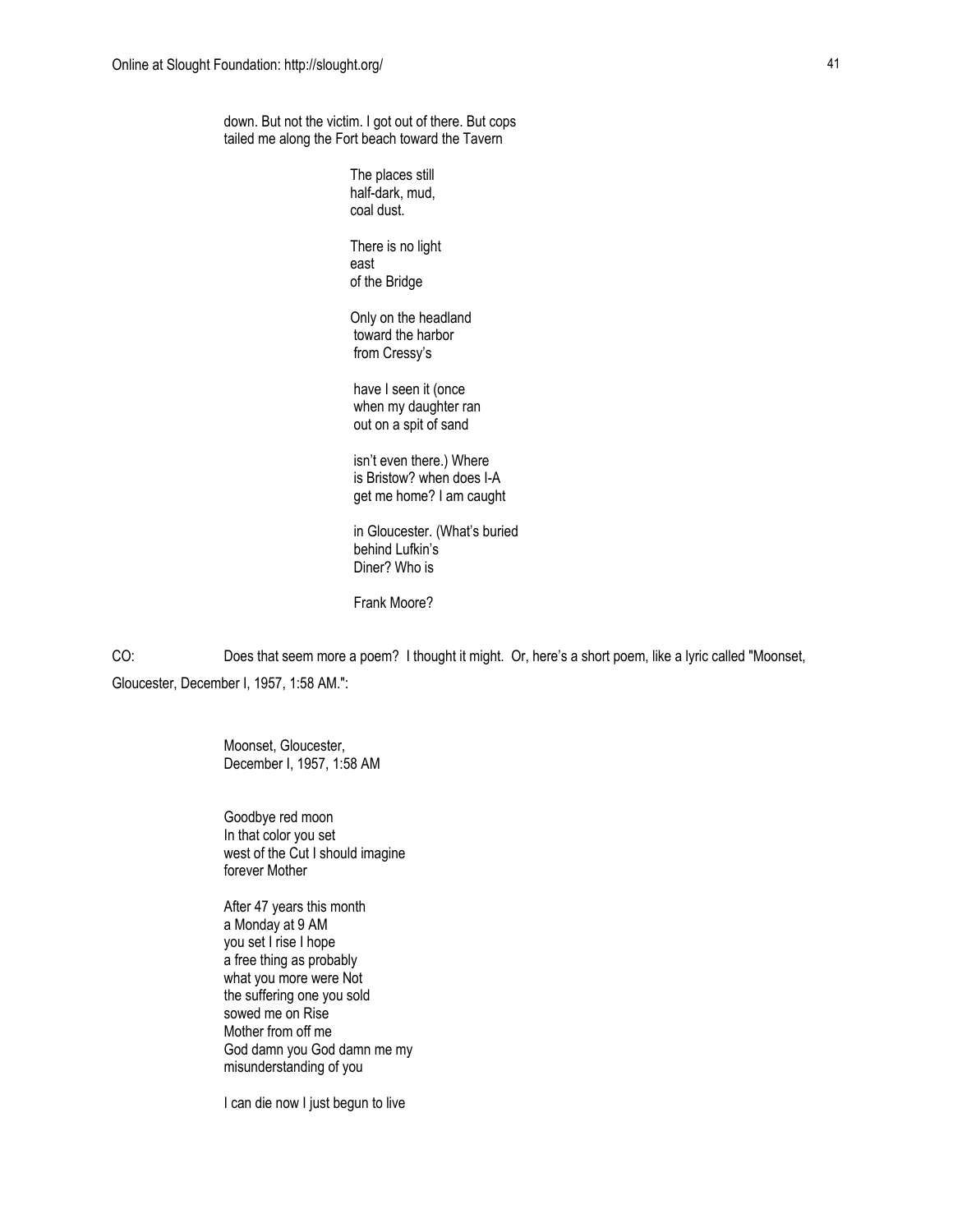UV: Could you read that again?

UV: Yes, please.

UV: Before you do, what's that "cut"?

CO: CO: Cut. It's ah, it's that thing I mentioned earlier. It's that plug in the Annisquam River which builds up and shuts it off, shuts the passage off between the Ipswich Bay and the Massachusetts Bay, and it's called the "Cut" for the necessity to cut it through. It always has to be—ah no, it used to be in the 17<sup>th</sup> Century. Like I said, it was there when Champlain was there, at the beginning it was open when Smith was there, twenty years later it was closed. It's been a—it's the chief item of whether that's an island or not. Like when, when it's in it's not, and when it's out it is:

> Goodbye red moon In that color you set west of the Cut I should imagine forever Mother

After 47 years this month a Monday at 9 AM you set I rise I hope a free thing as probably what you more were Not the suffering one you sold sowed me on Rise Mother from off me God damn you God damn me my misunderstanding of you

I can die now I just begun to live

[A pause, followed by a thunderous and punctuated reading of "The Distances"]

So the distance are Galatea

and one does fall in love and desires

mastery

old Zeus—young Augustus

Love knows no distance, no place

is that far away or heat changes into signals, and control

old Zeus—young Augustus

Death is a loving matter, then, a horror

we cannot bide, and avoid

by greedy life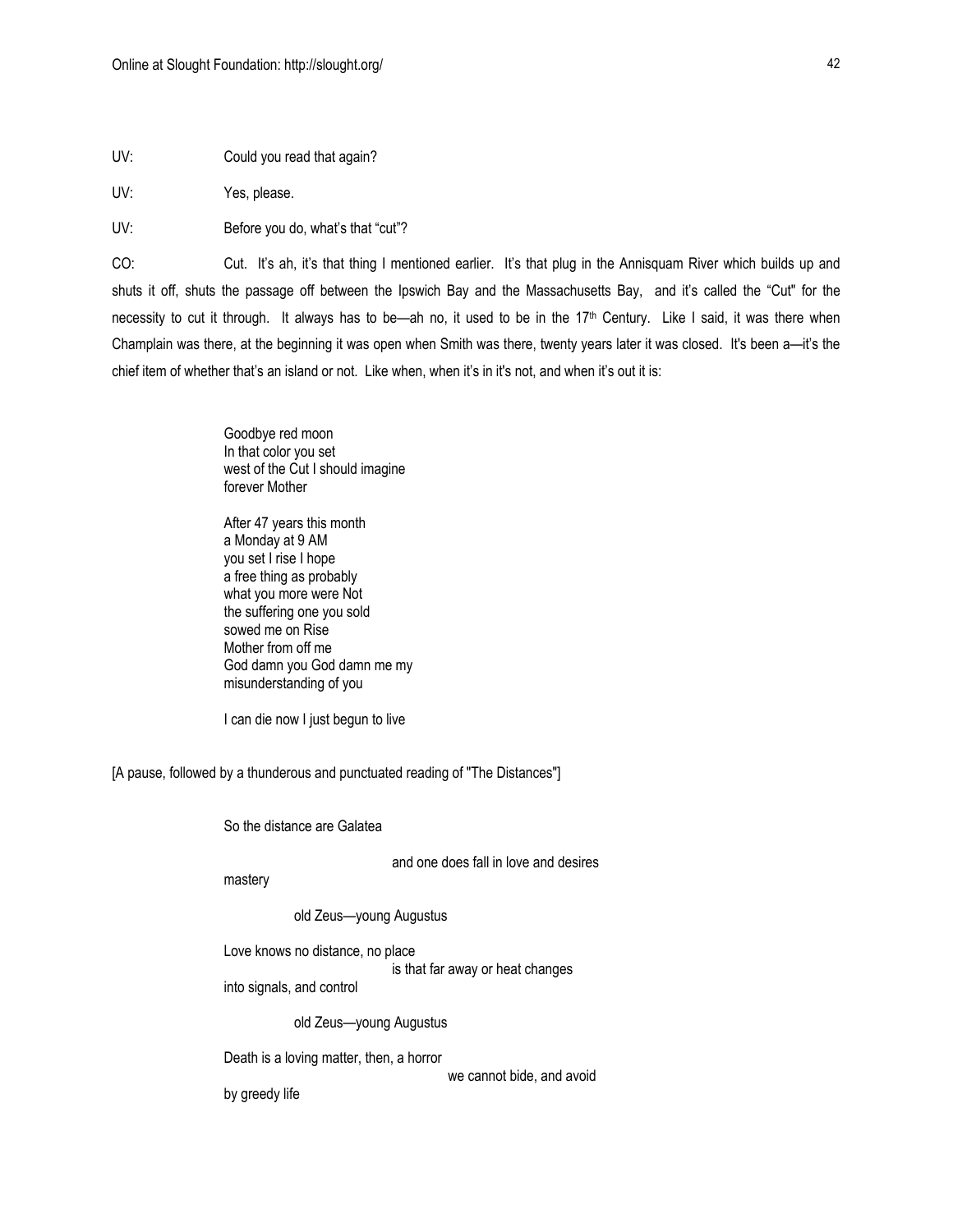we think all living things are precious —Pygmalions

a German inventor in Key West who had a Cuban girl, and kept her, after her death in his bed

after her family retrieved her

he stole the body again from the vault

Torso on torso in either direction, young Augustus

out via nothing where messages

#### are

 or in, down La Cluny's steps to the old man sitting a god throned on torsos,

### old Zeus

Sons go there hopefully as though there was a secret, the object to undo distance?

They huddle there, at the bottom of the shaft, against one young bum

or two loving cheeks,

Augustus?

You can teach the young nothing

all of them go away, Aphrodite

tricks it out,

old Zeus—young Augustus

You have love, and no object

or you have all pressed to your nose

which is too close.

 old Zeus hiding in your chin your young Galatea

the girl who makes you weep, and you keep the corpse live by all your arts

> whose cheek do you stroke when you stroke the stone face of young Augustus, made for bed in a military camp, o Caesar?

O love who places all where each is, as they are, for every moment, yield

to this man

that the impossible distance

be healed,

that young Augustus

 and old Zeus be enclosed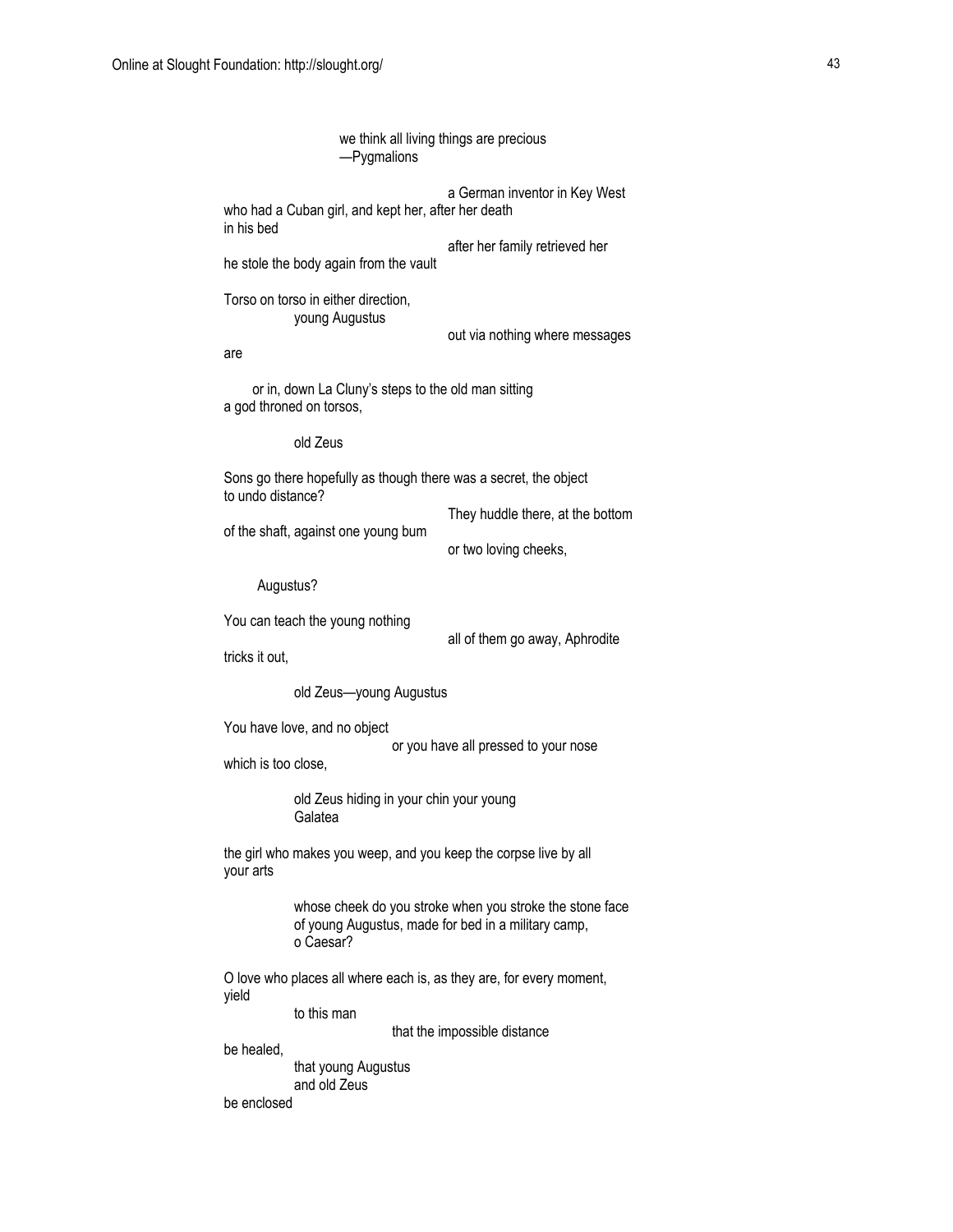"I wake you, stone. Love this man."

#### [Reads "Cashes"]

## Cashes

I tell you it's cruel. There was the Rattler, pitchpoled over Cashe's Shoals at midnight some thirteen years ago in a gale of wind, and came right side up and got into port safe with every man on board

No ship can live on Cashe's in a storm. Sailing either side a quarter of a mile and there is sixty or seventy fathom of room but right on the shoals, which is only a few rod across, the water isn't much over twenty feet deep. Only smaller vessels can go over in calm weather. It's so shallow kelp grows on the top of the water and when there's a blow and the big seas come in, a hundred feet of water chopping down on the bottom, it's a bad place

The Rattler was headed along down the coast from Newfoundland loaded with frozen herring. The night was black and the captain was off his reckoning, leastways the first thing any one knew a big sea lifted the vessel and pitched her forward. She struck her nose on the bottom and just then another big one struck her fair in the stern and lifted the stern clean over the bow. Her masts struck and snapped off. With that, she went over the shoals and floated in deep water on the other side, fair and square on her keel even though both masts were broke off to within fifteen feet of her deck.

The crew of course was down below. They said it was all over before they knew what was up. They didn't sense it at all at first. They said all it was they were sitting there and then they struck the deck then came down again in a heap on the floor. They got up on deck, dazed-like, and there she was, a complete wreck.

The man at the wheel was lashed but he said afterwards when he felt her go over he thought it was all up with him. He held on for dear life and never lost his grip as he went through the water. But it's a terrible strain on a man and he was pretty neigh gone. They took him below and did all they could for him and after they got into port he was laid up for a long time. He did finally come around all right.

It was about the narrowest escape ever heard of for a vessel. They had a fair wind on the lee side of the shoal, the current was in their favor so they worked their way off and finally fell in with a vessel which towed them home.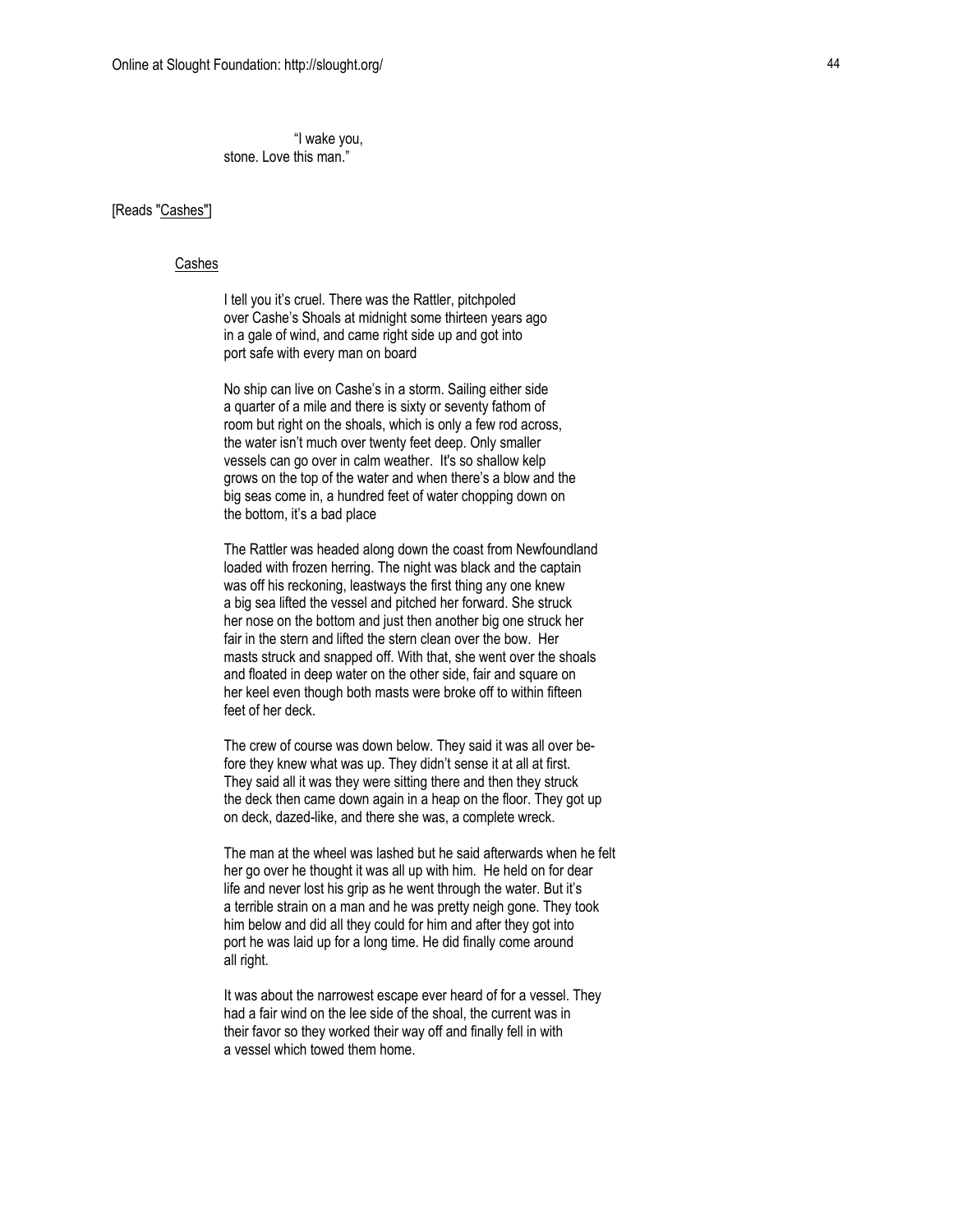The facts in the case are as described. The man who owned the vessel was Andrew Leighton of Gloucester, and the captain who sailed her was named Bearse.

UV: You read that as a poem. Is it? It reads—you read it like a story?

CO: No. If I did it's only a little accent at the moment. It's really written as a story. You see, the margin gets more—I mean, I'm interested that that piece for example, was published where it was, and I had, that is, a response to that. That's why I mentioned the tape that I put it on. The poem was—the thing was picked off the tape I made, for publication. It's one of those kinds of things, and I'm sure the man who did it is one of the most conservative men we've got on either shore of the Atlantic. His name is Gael Turnbull, if you know him, he is a poet who is a doctor, who did his internship in Canada, and comes from Worcester, England, and has been avoiding my work for years, and embarrassed because he didn't have something he could publish—then you see, but then he's published this. So you see there is a—it has something or other to do with a poem, somehow or other it sure does.

Will Hamlin: In what way?

CO: Don't you think it works by itself, and yet something that has to do with what you had to do with allegory, what had to do with meaning, what had to do with *pun-ch-ing* it out a little, with statement, with pushing something, makes it too— I mean, it's without being captive, that is, being free, it also has a quality of entanglement or connection to. What I'm talking about it as a—it's stupid but, I mean, you're asking me a question, and I'm just talking about it for the first time, this way, sort of thing.

WH: Are you suggesting that in part it can stand as a kind of metaphor for something larger, than it has a quality of a poem and not a story?

CO: No! I'm suggesting that just such a thing as metaphor has broken down and to some extent we're involved in succeeding in picking up things which will not then behave as metaphors again, but what will put us in touch with what metaphor didn't put us in touch with, and never would, because metaphor is caught in a discourse system. If you do, would you know, do you know? Where is that Greek man? Do you know Greek? Metaphor is to my—I ask you to help me—*matapherein* is the verb "to carry over" or "to transfer forth" is the actual word of metaphor, yeah?

UV (Greek Man): Well, I ah...not really...

CO: Metaphor. Is for my—I asked you to help me! *Metapherein* is the verb to carry over, or to "transfer forth" is the actual word for metaphor.

WH: Well, that's a simple meaning.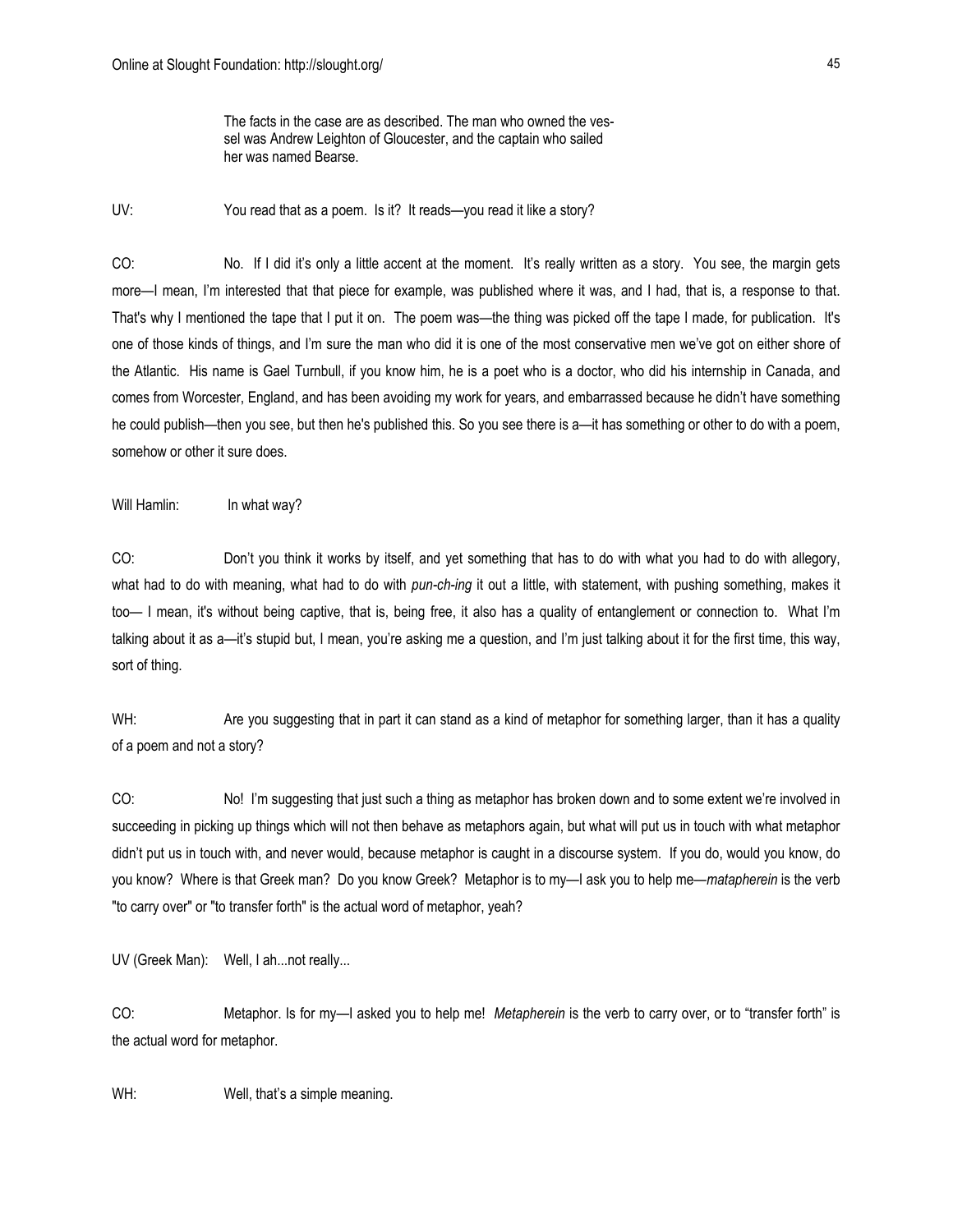CO: Yeah! Yeah! I know. And in fact if you take the Greek verb it has a great deal of meaning, I don't really know what, say, the—and here we get into that really crazy question which gets so exciting, at least to some of us today, for whom language is still a part of, of ah, the art of poetry, in fact *is* the art of poetry. Excuse me, I mean like, that's the point—that you can't any longer, any more than you ever could, expect language to behave except current to the sources of its invention.

Now, I—to my mind, to make metaphor mean something, I would have to know what the Greek use of that word was in the—not necessarily to be pedantic, to stay in the original use of it, but in a use that began to get a little over over-determined some time probably, in the 5<sup>th</sup> Century, or, if it was invented in the 5<sup>th</sup>, was already beginning to get a little over—over-plastic by the already—well, already in Aristotle's teaching Alexander, like, it was already a kind of hang-up, yeah? And that in just these places that used to be called "image", or like, well, "imagery." It's where, like, poetry today is well, really kind of, really very much, in business, altogether, is ah, how to make what was called an image really an image? And like, how to make what we inherit as a metaphor really *be* a metaphor? But to do it, I think you stumble towards—you get involved with places that are edges of experience rather than something that you know by making anything like an image.

| UV: | And would you-and would you say that                                                                                                                                                                                                     |
|-----|------------------------------------------------------------------------------------------------------------------------------------------------------------------------------------------------------------------------------------------|
| CO: | Fair? Fair?                                                                                                                                                                                                                              |
| WH: | Yes. I think when I asked the question about metaphor                                                                                                                                                                                    |
| CO: | Yea.                                                                                                                                                                                                                                     |
| WH: | the sense in which I was                                                                                                                                                                                                                 |
| CO: | Yea. Okay.                                                                                                                                                                                                                               |
| WH: | using it is apparently as a larger thing                                                                                                                                                                                                 |
| CO: | Yeah, Yeah, I dig, yeah.                                                                                                                                                                                                                 |
| WH: | and that it was filled with such a story stands as you have shown here. So at least in my mind as poetry,<br>in the fact that it suggests or is analogous in has outlines similar to things which are other than it, and larger than it. |

CO: I dig, I dig. Right. Now that—now I suddenly think of a poem, which I think I could read you, which is a very short one, and I think, a pleasure. For example, so and at least let me speak for myself, that this, this Cashes shoal that this thing happens on is one of my places in the poem. I, in some of that stuff I read earlier, I did mention Cashes on that Typhon,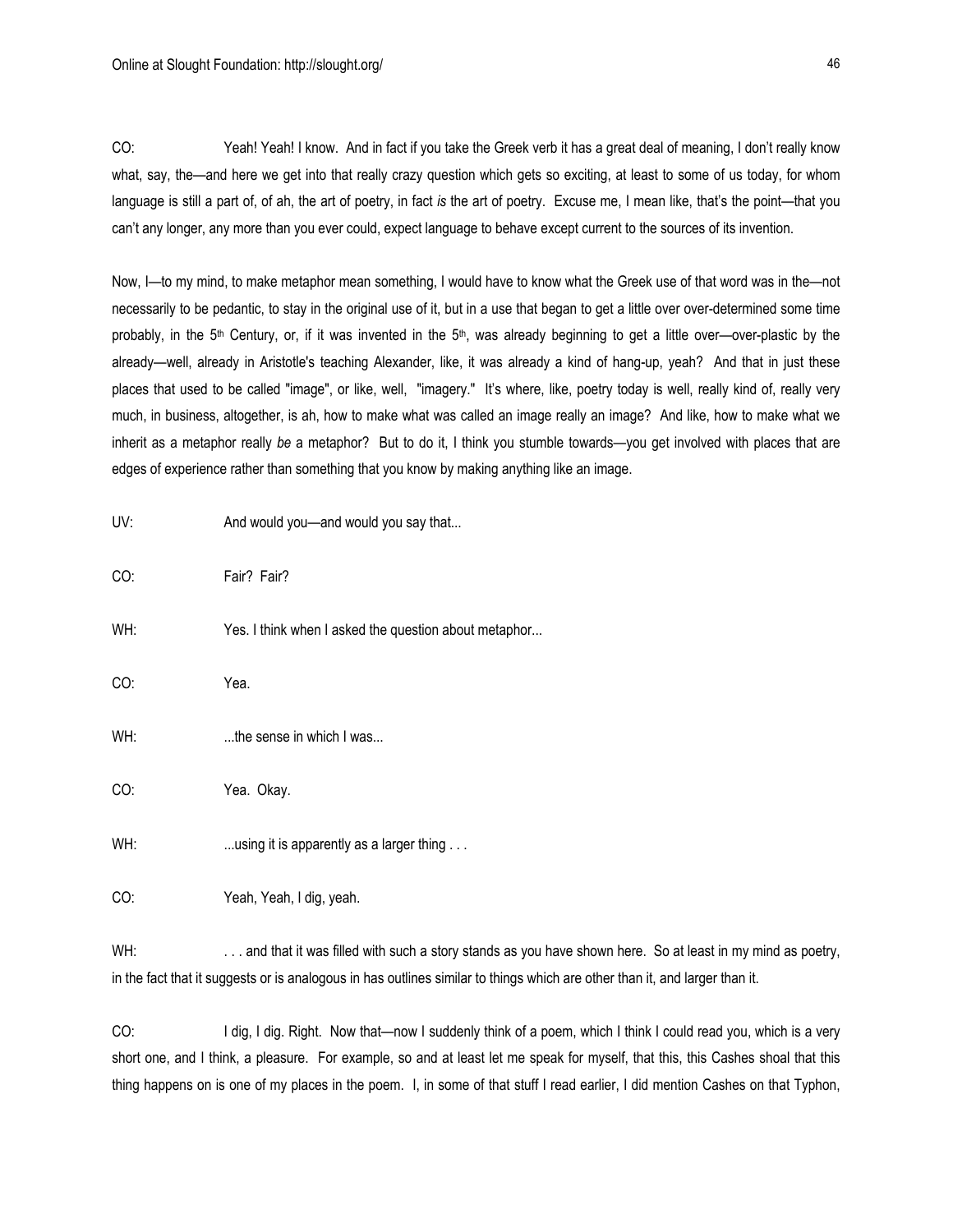that earlier Typhon poem I left off on Cashes. But let me read you a thing which *Floating Bear* recently published, a short one, just ah, to suggest how I'm reluctant just to let this thing go away from where I think you'll find anything to be, if I can labor it a little more. I think it's very—it has to be resisted to leave it where you find it. Yea, that would be a real thing. There it is, thanks. Just to push that Cashes thing, let me read you this one. "ALL MY LIFE I'VE HEARD ABOUT MANY" is the title:

He went to Spain, the handsome sailor, he went to Ireland and died of a bee: he's buried, at the hill of KnockMany He sailed to Cashes and wrecked on that ledge, his ship vaulted the shoal, he landed in Gloucester: he built a castle at Norman's Woe CO: I lose some of the lilt of that: He went to Spain The handsome sailor, CO: I should do it lighter: He went to Spain, the handsome sailor, he went to Ireland and died of a bee: he's buried, at the hill of KnockMany He sailed to Cashes and wrecked on that ledge, his ship vaulted the shoal, he landed in Gloucester: he built a castle at Norman's Woe CO: Yea. Steve? UV (Steve): In that case I see it. In the way that that poem goes—kind of imitates the action that you're talking about. CO: That's right.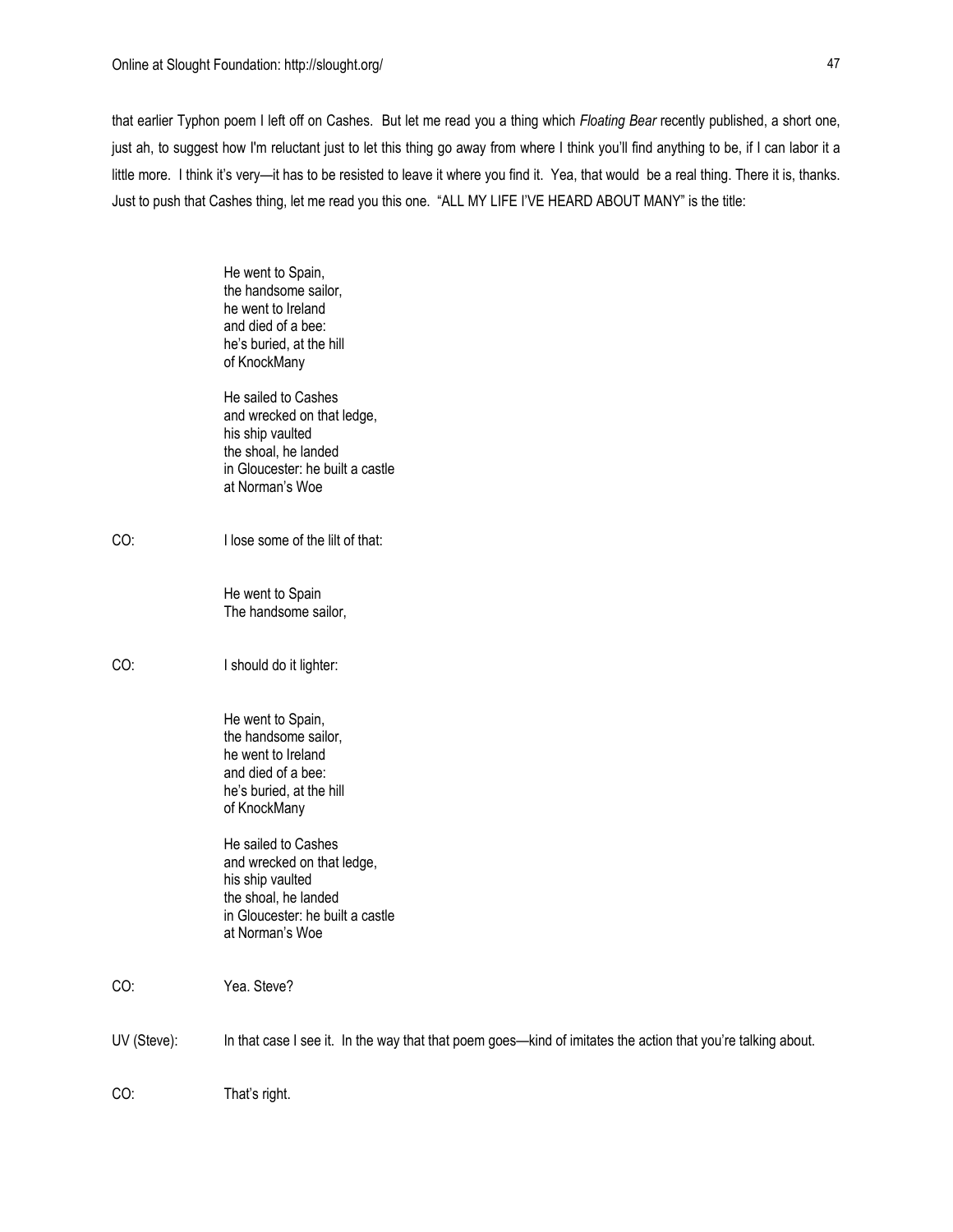UV: It's kind of a direct experience.

CO: That's right.

UV: But in the one that you read before that, the one about the about the raging ship on the...

CO: Yea. Yea. Yea. Right.

UV: ...I didn't get the same thing.

CO: No. I didn't want you to. And in fact, I'm only suggesting that in answer to Mr. Hamlin—not to him, but in furthering what we're talking about—is that I think that you get inventions—I guess sort of like that—of all sorts of rhythms and faces by letting this thing stay back where you find it, and then in going back there, that kind of a thing, almost like an atavism rather than an image. Very much so, as a matter of fact. I believe completely in magic practice, you know.

WH: Would it be part of "The Rattler" poem for you that it is as it might have been told by...

CO: Oh boy, oh boy.

WH: ...some persons who had heard about it?

CO: As a matter of fact, the point of the writing, if—I think one of the other ways to say it, is the point that the reason why the "Rattler's" had some publishing attention, is due to the fact that I think here, I hit here on one of the real problems which is that that thing doesn't have idiomatic language, yet doesn't give that effect how it well might be reported and with no, uh—one of the boring things about most writing in America is slang, whether it's local or national or—like, in fact, the complement in our cultural speech is a form of slang. That is, that deadness of our cultural, of our universal speech is just so dull, it's like dialectical, dialect, uh? I hate it. I would clean every—I myself would wish that all who spoke and wrote, spoke always from a place that is new at that moment that they do speak and not hang up on any of the places from which they may have acquired their speech, whether it's putative, purposed, or personal. And I like—and I think really that's why I think Turnbull really dug this poem, this thing was—some way or other, I'm getting somewhere a language thing there, which is—well.... Who was sitting there? I just—did she just go? She asked me something and I went back to you, and—oh! There she is. Excuse me, for you had a question which I missed.

UV: You were saying something about the edge of experience, and I was trying to connect that with a geographical . . .

CO: Yea!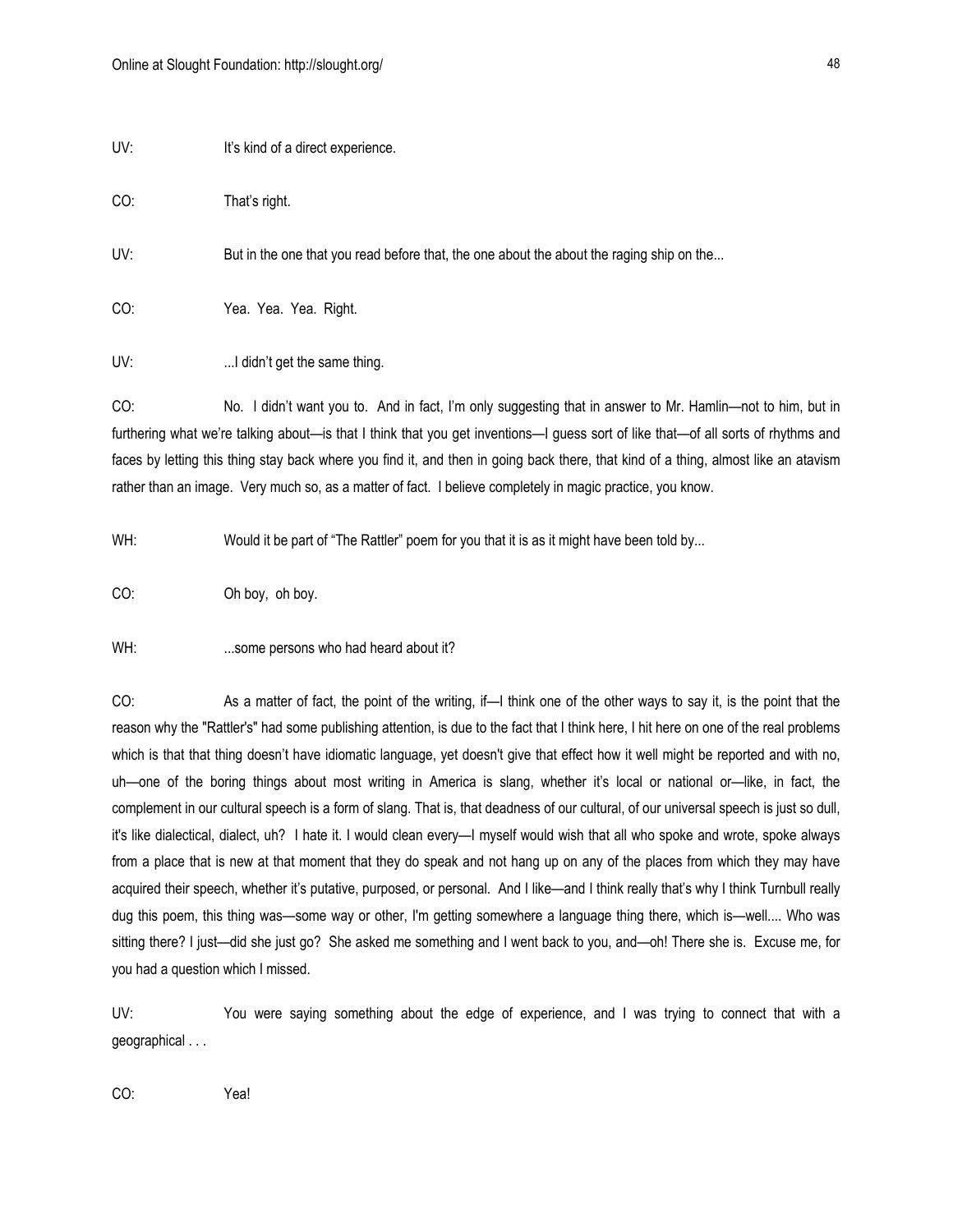UV: ..., point, that you mentioned.

CO: Yea! Absolutely. Well, while you were out, I got to the point where I was saying that I believe even—I read another poem on that, Cashes Shoal, and said that I almost would return to the very place, that somehow or another caused the fermentation. Yea, let's talk wine, that kind of a thing. Each year you grow those damned grapes and make the wine from the same vine, don't you? I mean you really do, so you go back. That's not a bad image. I mean, again, like, let's talk. I mean, again, like, that's what—I mean we had a wonderful conversation this afternoon on—we had a wonderful conversation, and in fact I tried to read a poem of Duncan's from *Trobar*, and I held this thing up, and this guy, "who is the learned man, said Strabo" uh, [Mild laughter] he gets, he, he, he comes on strong because I guess he published a book called *Trobar*, or something, and so [Laughter from audience] immediately, a very lively thing occurred: what does "troba" mean, like?5 And we both had no trouble in saying "to find" but then I said, "Isn't the meaning really to find, on a guitar, the tone?" "No!" he says, "as a matter of fact, so and so," Dilys Lang or something it was did a book on the diseases and cures of birds, and uh, was called a "troubadour" for having done it, because it was a "trovar." In other words it means "to find out something" which I really, just knocks me for a loop, because my whole poem is, is well, well, let me read to you, you asked me about the sources of that "Gulf of Maine" poem. Let me read you the, stiffer, stiffy, that opens that last of the three books, number 23, which is just a big pitch. I avoided reading it to you tonight, but I guess I'm stuck again. I always seem to read the damn thing every time I read "The Gulf of Maine." And I would read this again as a question of finding a language in the moment of dealing with the poem that presents itself to write, which is the character of language new to that moment of writing that poem: [Reads *Maximus* I.99]

The facts are:

1st season 1623/4 one ship, the *Fellowship* 35 tons with Edward Cribbe as master (compare below see below, 3rd season)

left 14 men Cape Ann:

John Tilly to oversee the fishing, Thomas Gardner the "planting" (meaning, the establishment, however much a bean row, and some Indian corn; much more salt, was the business.) The two of them "bosses", for a year

But here is the first surprise: all the evidence is, that the Plymouth people, aboard the *Charitie* (carrying Lyford & some cattle, and Winslow with the Plymouth Company's patent to Cape Ann) got in from England before the above Dorchester fisherman made it, and the Pilgrims had their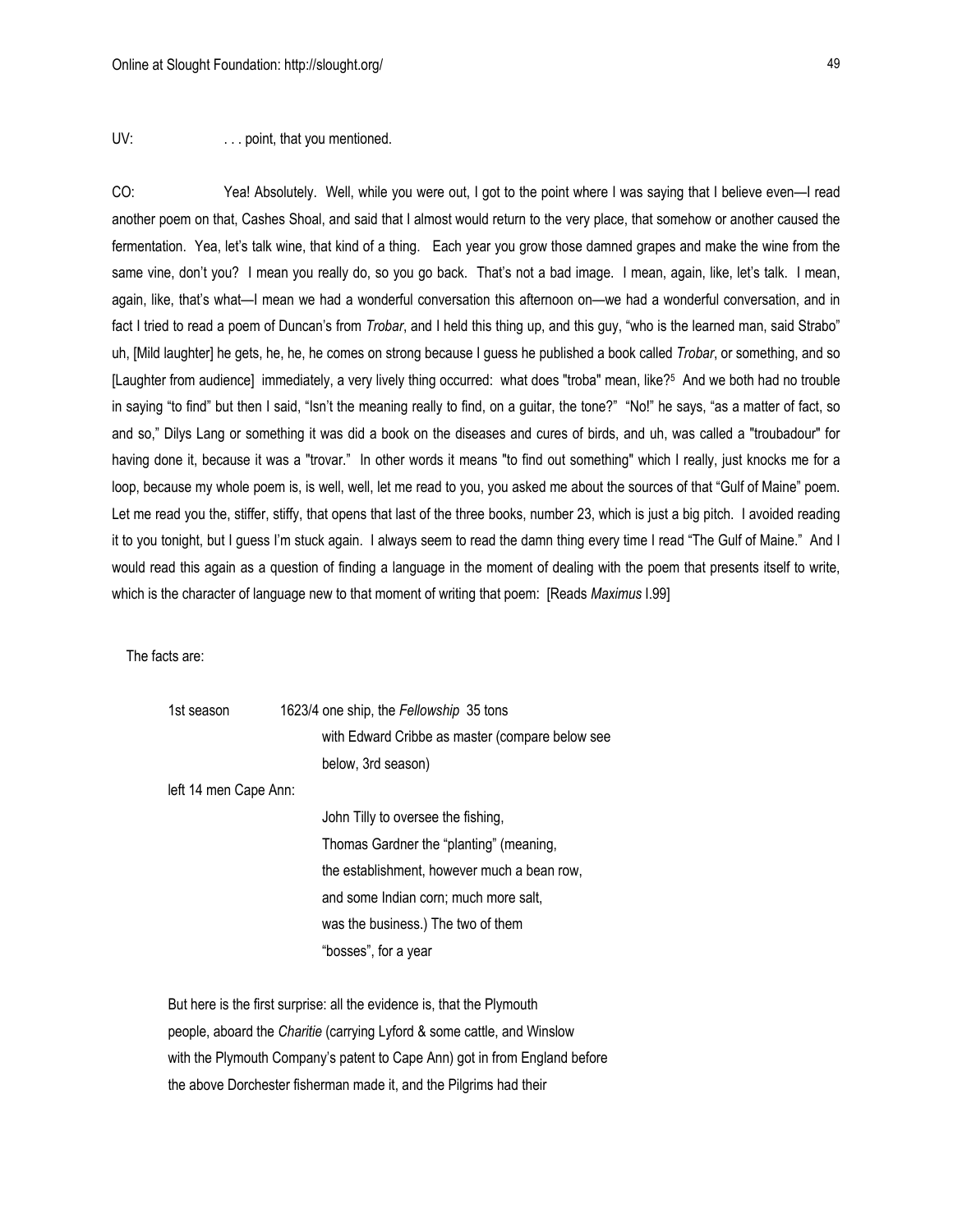stage up when these others did arrive, five weeks out of Weymouth. It was this fishing stage which was fought over the next season, when the Plymouth men returned to find that Westcountry fisherman had preempted it; and Miles Standish was sent for, to fight about it.

What we have here—and literally in my own front yard, as I said to Merk, asking him what delving, into "fisherman ffield" recent historians . . . not telling him it was a poem I was interested in, aware I'd scare him off, *muthologos* has lost such ground since Pindar

> The odish man said: "Poesy steals away men's judgment by her *muthoi*" (taking this crack at Homer's sweet-versing)

"and a blind heart is most men's portions." Plato

allowed this divisive thought to stand, agreeing

that *muthos* is false. *Logos*  isn't—was facts. Thus **Thucydides** 

I would be an historian as Herodotus was, looking for oneself for the evidence of what is said: Altham says **Winslow** was at Cape Ann in April, 1624

What we have in this field in these scraps among these fisherman, and the Plymouth men, is more than the fight of one colony with another, it is the whole engagement against (1) mercantilism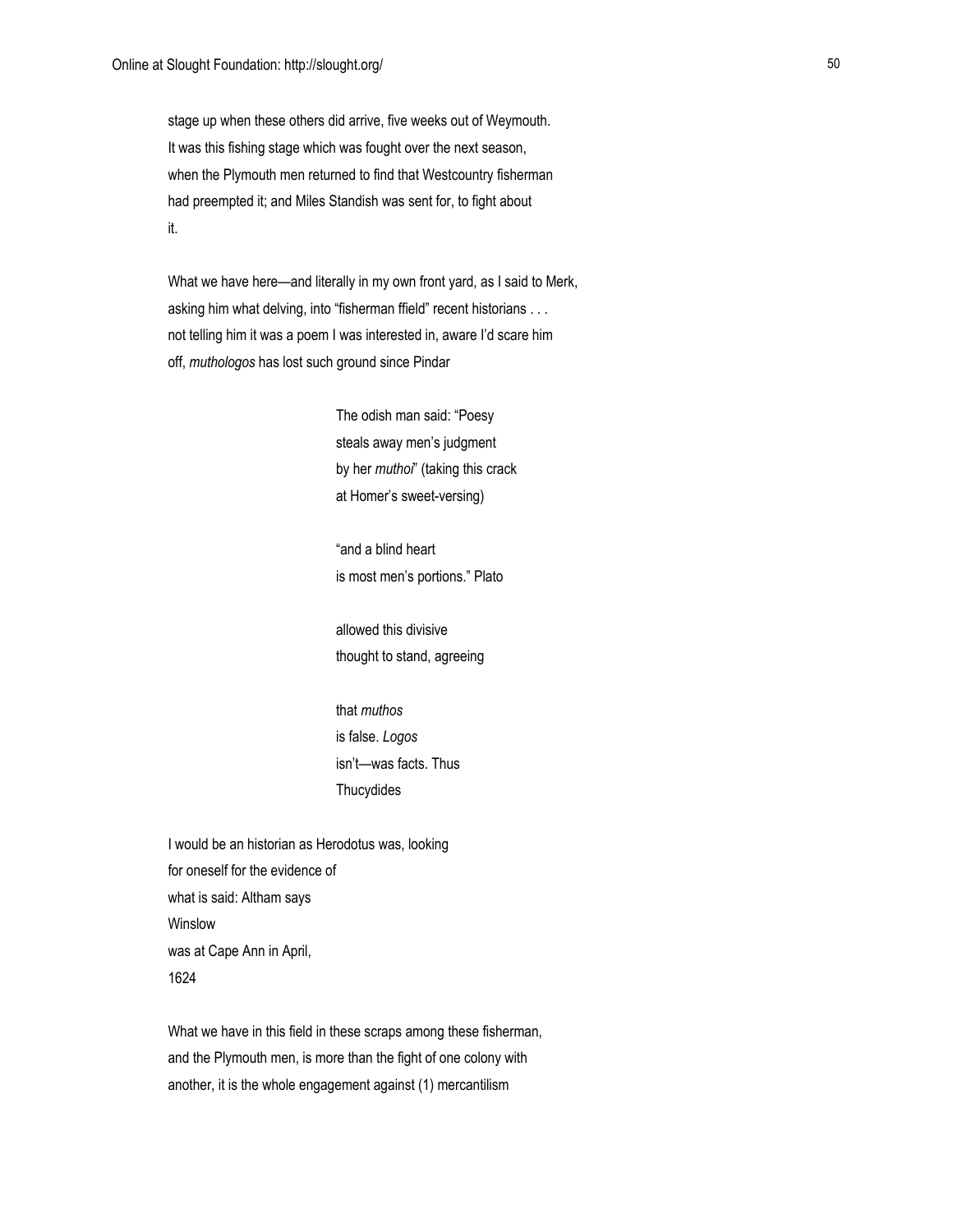(cf. the Westcountry men and Sir Edward Coke against the Crown, in Commons, these same years—against Gorges); and (2) against nascent capitalism except as it stays the individual adventurer and the worker on share—against all sliding statism, ownership getting in to, the community as, Chambers of Commerce, or theocracy; or City Manager

CO: Well I—my mind flipped. I thought it was in that statement, "I would be an historian as Herodotus was, looking for oneself for the evidence of what is said" but it was in that first poem I read tonight, in which I say "istorin, to look, to look up." It's that first paragraph of Herodotus' *History* which is where the word is used for the first time, I believe the verb, "istorin" from which we draw "history"; and it means "to look, to, to find out for yourself." In other words, exactly what "trobar" which is the basis on which we are all poets, like, since, since, it's the Provençal, uh? Is to find out, like this guy did with the diseases and cures of birds. I say that—I should say that too, but my god, we're talking all over the lot now, I mean, like a fix in the geographical sense, an atavism of that place, but then also that constant alertness that you do find out for yourself every time you find out anything anyhow, for yourselves each time you do, if you do, the next time find out for yourself, because that's what the next time is. So there's this, yeah, that kind of a—

WH: Could you just define the word "muthos?"

CO: Myth. It's the source of our word myth. Miss Harrison says it's *muth* the "mouth" *muth* mouth, and *logos*, actually, is "words." But words, it got that dumb meaning, because "muthologos" actually meant "the man who finds out the words." Herodotus called Homer the *muthologos—*in turn, Herodotus was called the *muthologos*, like a *trobar,* a *trouver*. It comes out crazy today, like today, it comes out crazy to me. The Provençal, and this point of Greek, jeez, it's too much, I've got to get home now. I mean, to put. I mean like today. Like the third is today. It really is today, where we are, I swear. Founding, finding, founding, finding, founding, like that—I got one sentence out of that. Well look, why don't we, I mean, it got a little not as light as I thought, and I'm going to be—we're going to be here for a few days, and you'll have another, and you'll put up with me again, if you do, on Saturday, so why don't we call it quits officially or formally now and cut that tape off, see—[Laughter] my friend is getting tired too, and talk further, closer, if you like or we'll have a drink or something.

### **END TAPE 2 / BEGIN TAPE 3**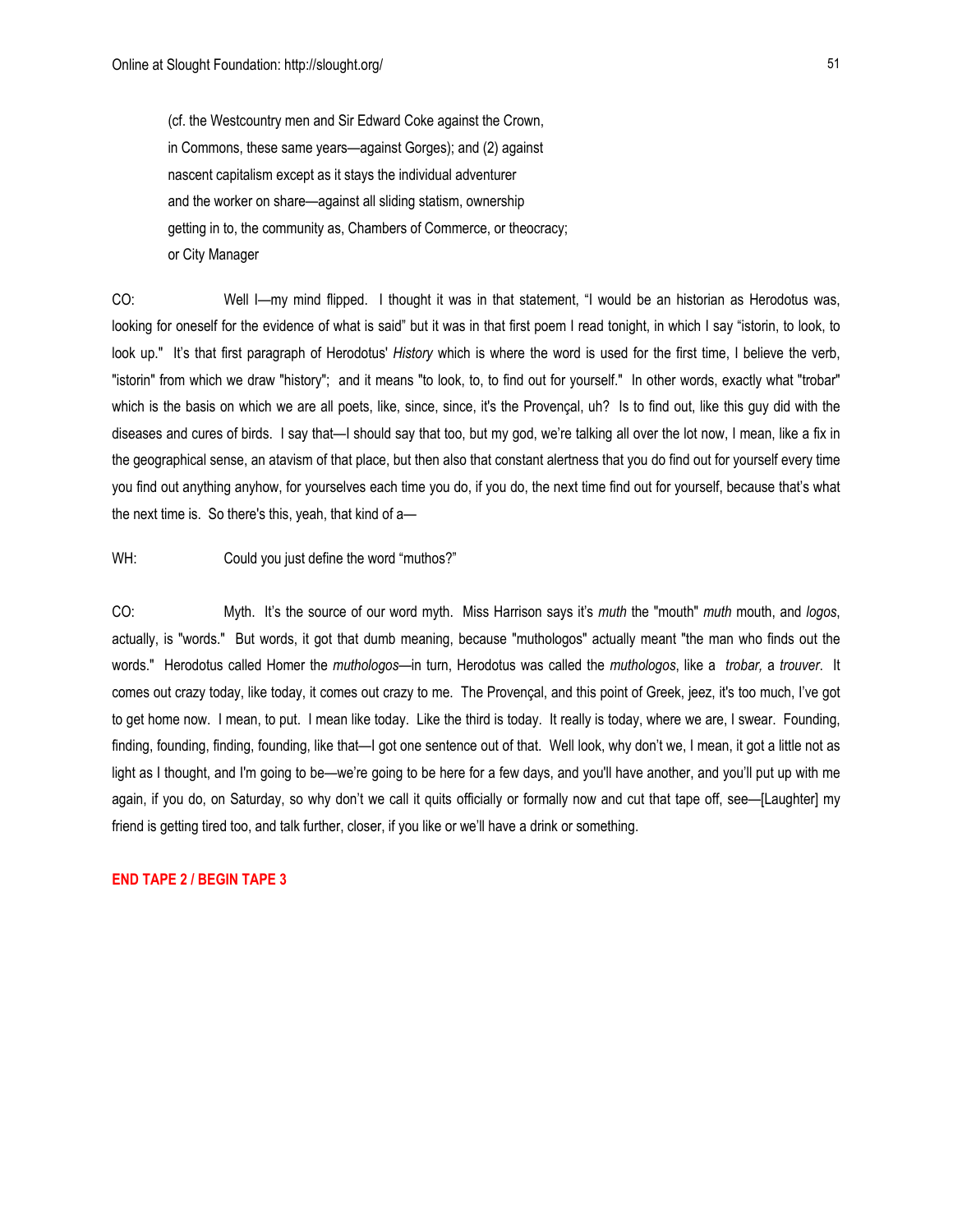Introduction: O.K. All right, well today, Charles Olson is going to give some kind of a talk or discussion about Melville.

CO: It was... It was curious that I, wrote a thing last week, and he came, and he walked right into the middle of it, so that's why I was laughing. Was the fact that I had again been involved in *him*, and I thought, before I came, that it would be an interesting way to suggest how much he stands—has stood for, stands for. I don't have too much sense of how much of Melville you all know, like Paul Weiners says, "I hadn't realized that *Moby-Dick* had become a school classic, [Laughs] like Lawrence said it was." My father gave it to me, when I was a kid. And that was a lucky way to get it, if you can I guess. And it wasn't in schools, as a matter of fact, it was— I wonder when it came into schools, I didn't know it was a school classic. But then you see, I said to Paul, "Well that's fine, there's a lot of other books." How, just off-hand, how much, do, say any of you, like, say, have *Moby-Dick* or beyond him? Yea. So it's a little difficult to talk about him without knowing, having honestly read him or having a beef about him, like Paul does. Uh.

UV: I read him in high school.

CO: I guess so. Don't you Paul?

Paul Weiners: Sure. Junior high.

CO: Junior high. Yea. I suppose it's become a—it's probably a cut-up edition, a cut-down edition I guess. Like my son has read it, in that wonderful one, that uh—what do you call, what do you call that? Illustrated classics? They're comic strips. Those beauties! They're really the best of all. They really have some meat in 'em, those things. But I-I started this piece, "I Hate the Spirit of Streets": [see "A House Built by Capt. John Somes 1763"]

The spirit anyway of this nation went away at some point of time between 1765 and 1770. And a man born at, about then, therefore a son, rather of those men—son rather of those men who made the Revolution was already, in the first years of the Nineteenth Century, crying us down accurately—James Fennimore Cooper, that early. All of which writing, including the hump-up of the middle of the 19<sup>th</sup> Century, did insist upon, and Melville had already passed American art out into the geometry, which alone—until time re-reentered, about 1948—was what was making things possible again.

What it was that did break in the moment of time in the Eighteenth Century must have been what Gilles Clays has said, "I'm sure as well as anyone, that when men are still putting down houses to live in, and wish to make food—and *work* to make food," excuse me, "the earth is still lived on." And when that breaks, Captain Somes' house on Lower Middle Street is the possibility of its last moment here, on the new continent—when it broke, all had to be begun again. The critique of Cooper was so complete, all after would simply, going to live it out, until today—or at least until 1949. Any change, any *new* change, had to be toward earth, not—(again Gilles Clay) not across.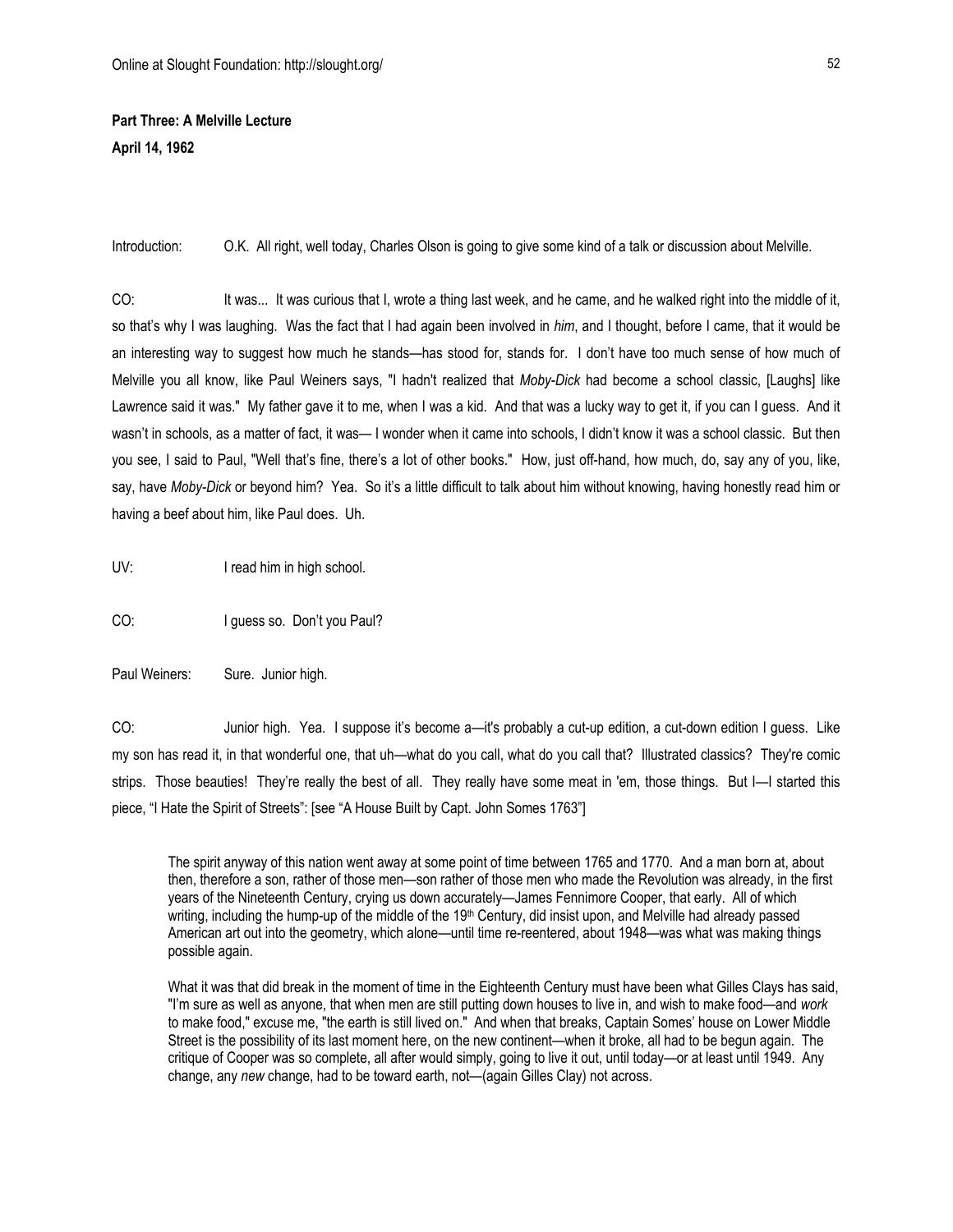CO: And that is provoked by an article by a guy names Gilles Clay, in a lesser sheet than *Destiny*, but a similar sheet, and done very similarly, which came in last week from Pocatello Idaho—um, which is called *A Pamphlet*, and it has no advertising.<sup>6</sup> But otherwise, is exactly like what Weiner was doing, here. It's done, it's done, because everything that the college does at the University at Idaho, the editors of this magazine find doesn't equal the need. So right now, this issue is to publish three poems of Edward Dorn, whom I mentioned to Ernie yesterday, among the younger poets. And I think you have his last book*, The Newly Fallen*. But suddenly in the back, I was reading the thing, and there's a piece by the former editor of *A Pamphlet*, called "Omnia Mea Mecum Porto" which I'd like to read to you:

Nate sat in his room staring at the same walls that probably his father had stared at all through Europe and he thought perhaps there is a room somewhere in Austria or Hungary just like this one with the faded blue plaster crumbling and peeling and the stained water murals. One generation American who is now leaving the shell that was destroyed long ago before there was electricity and television.  $-1$  didn't last long as long as my ancestors remained in Europe but then they were still building buildings for shelter and working for food and what have I to do with a hammer but set off a chain reaction and they still had dreams of fortunes and Junker estates along the Donau and Strauss waltzes captured in Mosel Wine and I can hear them shout build that house plant those crops the Huns have left us long centuries ago and deposited their seeds in our soil and a new generation later one of my ancestors put rosin on his eyes to decrease the epicanthric fold and requested a visa to Oberammergau. And they were still building when Herr Schickelgrüber came marching over vineyards shouting Heute hört uns Deutschland und morgen die ganze Welt and loaded up boxcars of dreamers with Alle Räder müssen rollen—

CO: Excuse my German.

für den Sieg written on the side and deposited their ashes over the pastures of Deutschland and the years following the winecrop was excellent. So my father singing to himself omnia mea mecum porto traveled across ashes with a rifle in his rectum and spent tormenting nights in hotels such as this telling himself that America would be different. And when the boat left Lisbon he lived like a pig in the bottom deck crammed in with eight hundred other visionaries—

CO: Ah, excuse me, *visioners,* yea.

and at eight knots a day across the Atlantic while German planes above were skywriting demn die todten reiten schnell. New York City is a blackout and the war became a reality he found all the ghettos completely filled and someone said foreigners are not allowed but then this is war and you should try Jersey and my father found a job and procured a wife in a cafe next door and then the apartment was filled with a screaming youth who thought his mothers teat was paradise. But the war did not end in 1945 and I was fighting with gravel in my elbows and wiping the blood from my nose and my father said that things will be better with a college education but I found out early that no one really respects education but only for the pragmatic diploma that lets you sell life death hospital car accident baby home crop failure insurance and what can be insured when no one is living and there are no crops and I saw mans exterior crumbling and the psychiatrists treating the interior when there was no interior to treat. There is no home to build father the ground is sterile, the people impotent and I instinctively headed West for I saw no purpose and I kept going as my greatest grandfather did as he chased dreams across the Gobi dessert and what did he find but no purpose and so I kept chasing myself until I reached San Francisco and this room with some understanding of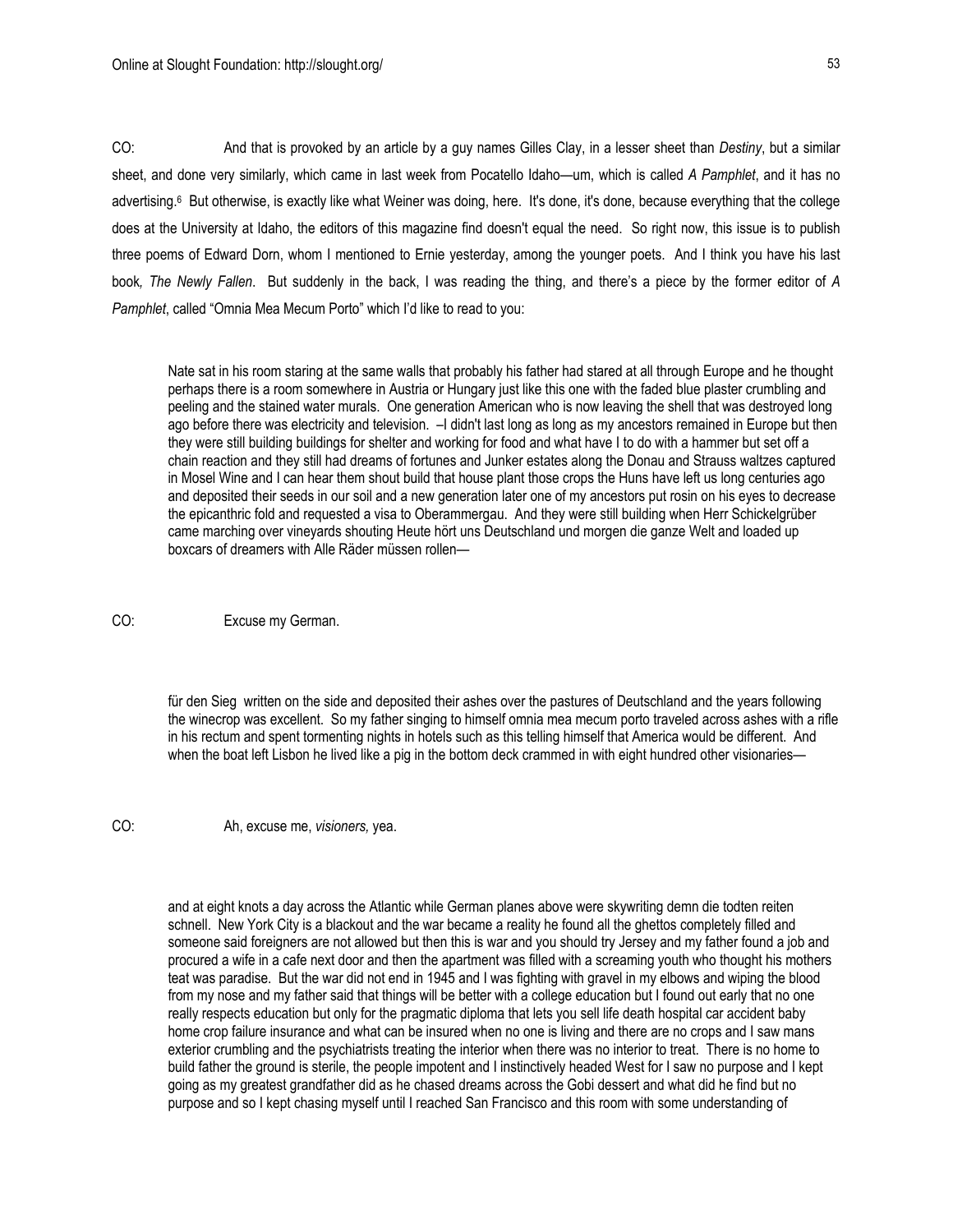inseparability with the universe and with no purpose I was liberated and I checked on a boat to the Orient where Tin Sung was waiting for me inside of Buddha's triple body with no ego and where there is an inate trust in good and evil and here is balance and not the land of used car salesman and was flowers over dead people that had always been dead because the Westward migration of man had been too soon based on greed and wealth and exterior pomp and so I am leaving America in the womb of a saline world of Pacific for I am going to be reborn inside the world and I knew that the circle would be completed and the last of mans migration for the next migration would be inside of the world and not across.

CO: Now.

UV: Who wrote that again?

CO: A guy named Gino Clays, who was the previous editor according to this: "Gino Clays is the former editor of *A.P.*" meaning *A Pamphlet*, "back from Europe, blistering Bagdad, and Pont Neuf."

Alright, where I was, that's it. [Strikes a match] My interest, in actually doing that book on Melville, was some years ago now, was— was, was to uh—arrest, arrest the West. In fact, I was so disappointed when everything didn't stop, it knocked me out for five months. I couldn't imagine how the world could have this book and not, uh, (Laughing) catch up. So since then, I've been continuing to write, uh, things on Melville, and in nineteen—all sorts of things have much to do with it. Like in 1951 they were going to have a centennial celebration of *Moby-Dick*, at Williams College. So I wrote, and we published at Black Mountain, a poem called "Letter to Melville, 1951" uh, and that's in that volume *The Distances*, and I was amused to see some reviewer attacking that book in the Hudson Review or something—uh, saying something, "Boy, that Olson has to look around for something for subjects if all he can find to complain about is a meeting with the Melville Society in Williamstown."7

UV: Can you read that? Would that be—

CO: I can't find a copy, I must have lost it since I've been here, I uh— Has somebody got my *Distances*? (Papers shuffle) Oh, wait. I think I've—(Papers shuffle) Maybe—ah! Here it is. Oh, here it is. Instead of reading all of that sort of stuff which was at the moment valuable, occasionally, which was the whole attack upon the academics, I myself would rather go to the pot which was what we were writing a poem for, which was just to write a poem about Mr. Melville. Uh, except that it's a little hard— the thing is it's composed so that it's a critique and an essay and a poem in one. Let me just read the little pieces of it before, I want to read you the latest thing, the last thing I've written on Melville. Just so we're closer to the present. And to Gino Clays, I think. So the meaning is, what is the big thing about the dormitories and all that:

> Timed in such a way to avoid him, to see he gets a lot of lip (who hung in a huge jaw) and no service at all (none of this chicken, he who is beyond that sort of recall, beyond any modern highway (which would have saved him from sciatica? well, that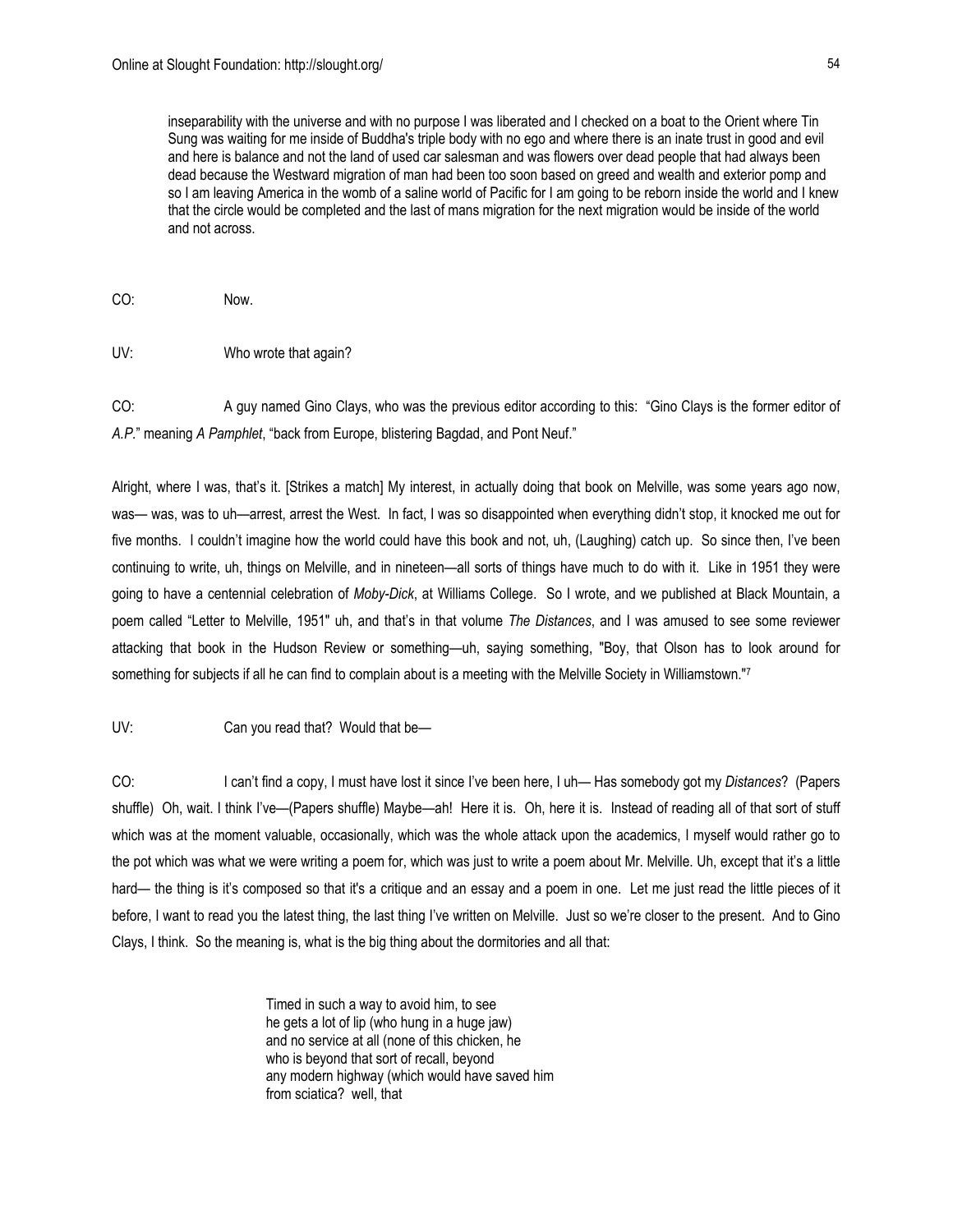we cannot do for him but we can we now know so much, we can make clear how he erred, how, in other ways — we have made such studies and we permit ourselves to think—they allow us to tell each other how wise he was

 He was. Few flying fish no dolphins and in that glassy sea two very silly whales throwing that spout of theirs you might call sibylline it disappears so fast, why this year a hundred years ago he had moved on, was offering to such as these a rural bowl of milk, subtitled the ambiguities

July

 above Sigsbee deep, the *Luccero del Alba,* 500 tons, 200,000 board feet of mahogany, the Captain 25, part Negro, part American Indian and perhaps a little of a certain Cereno, by name Orestes Camargo

 Herman Melville looked up again at the weather, noted that landlessness And it was no so much truth as he had thought, even though the ratlines could still take his weight (185, eyes blue, hair auburn, a muscular man knowing that knowledge is only what makes a ship shape, takes care of the precision of the crossed sign, the feather and the anchor, the thing which is not the head but is where they cross, the edge the moving edge of force, the wedding of sea and sky (or land & sky), the Egyptian the American backwards

> (The stern, at evening, a place for conversation, to drop paper boats, to ask why clouds are painters' business, why now he would not write *Moby-Dick*)

 Was writing *Pierre*: the world had moved on, in that hallway, moved north north east, had moved him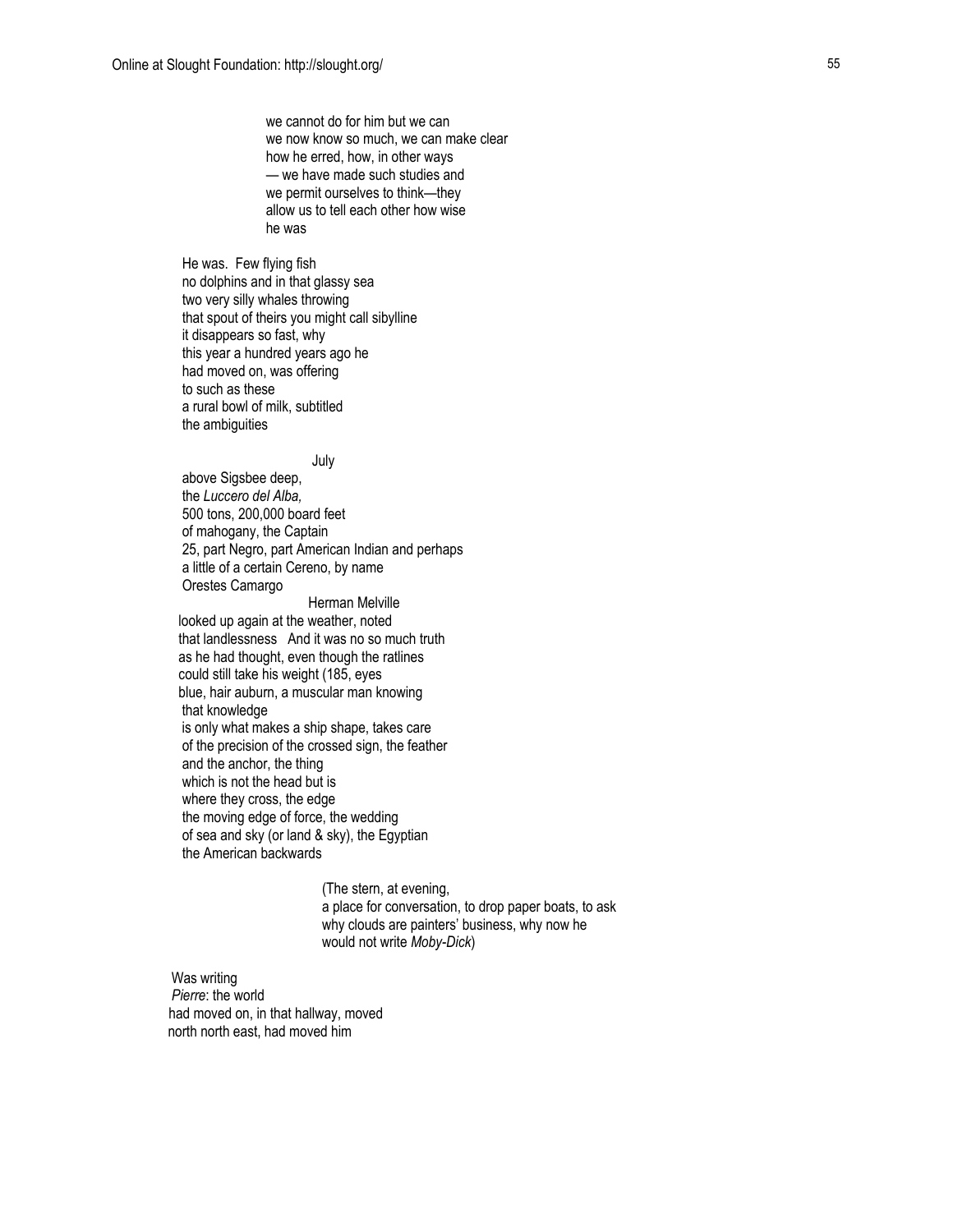O such fools neither of virtue nor of truth to associate with to sit by, to sit to table by as once before you,

CO: And this goes back to—I was talking to Melville's granddaughter, who took me once to Pittsfield many, many years ago, when, long before this celebration, when uh, I was a kid. And uh, Mumford gave the main speech, at a, a banquet, of Herman Melville and drank water, in a toast, a toast at this time, a toast! That is what murdered me was that toast in plain (Laughter) drinking water—so I go back. But then I wanted really to slice at—then, there's quite a few critics of Melville as your friend well knows! There's been a tremendous—I speak of an academic industry. Another reason why the subject of Melville today—thank god I'm here in this situation, we can talk about it with some *life*, because *really* there's been a tremendous thing. Again, like, when I first went when I went there to Pittsfield, there was no Melville Society, and there was no organized business, (Laughter) and there it was simply a bunch of friends, but then even then, like, then again there was drinking water. So I won't read this long smash against this one guy in particular whom wrote, had been the editor, and has written most of the Melville books of the last few years:

Myself, I'd like to extricate you who have the blood of him, and another who loves him as a doctor knows a family doctor, how his mother stayed inside him, how the compact came out hate, and what this kept him from, despite how far he traveled

> (The match-box, with a match for mast, goes backward gaily, bumping along the wake)

 What they'll forget—they'll smother you—is there is only one society, there is no other than how many we do not know, where and why they read a book, and that the reading of a book can save a life, they do not come to banquets, and Nathaniel Hawthorne whom Herman Melville loved will not come, nor Raymond Weaver who loved them both because they loved each other.

 You have the right to be there because you loved an old man's walk and took a little attic box, and books. And there is he, the doctor, whom I love and by his presence side by side with you will speak for Melville and myself, he who was himself saved, who because, in the middle of the Atlantic,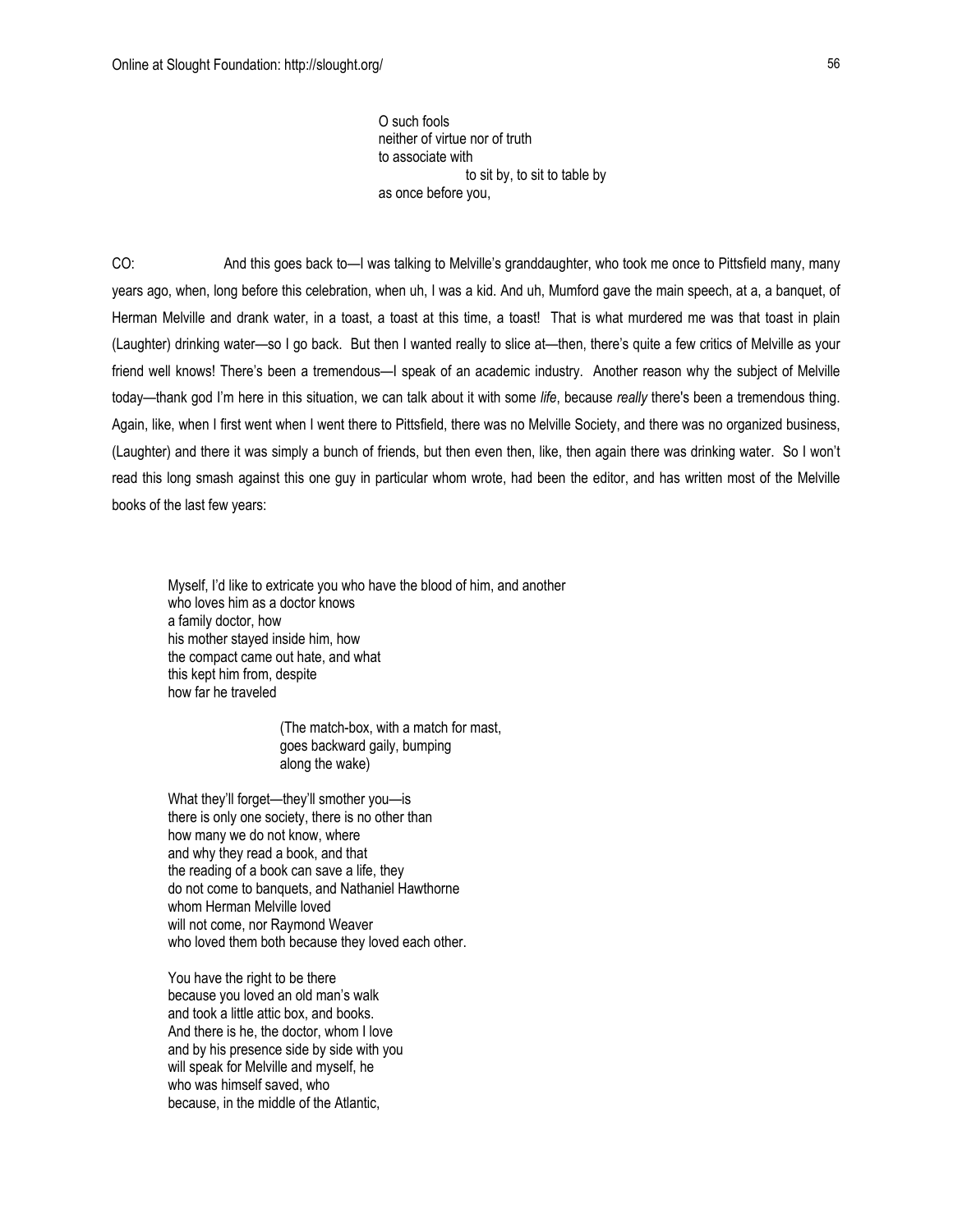an appendectomy was called for, read a sea story once, and since has gone by the pole-star, a scalpel overside for rudder, has moved on from Calypso, huge in the dispatch of the quick-silver god

 Yet I wish so very much that neither of you mixed (as Leyda hasn't) in this middle place, in such salad as these caters will serve!

 For you will have to hear one very bright man speak, so bright he'll sound so good that every one of you will think he knows whereof he speaks, he'll say such forward things, he'll tag the deific principle in nature, the heroic principle in man, he'll spell what you who do not have such time to read as he such definitions so denotatively clear you'll think you'll understand (discourse is such a lie) that Herman Melville was no professional, could not accomplish such mentality and so, as amateur (as this clear neuter will make clear) was anguished all his life in struggle, not with himself, he'll say, no, not with when shall i eat my lunch Elizabeth has set outside the door so quiet it was not even a mouse, my prose today is likewise, the cows, what a damned nuisance they also are, why do I continue to extend my language horizontally when i damn well know what is a water-spout

 No, he'll skillfully confuse you, he knows such words as mythic, such adjectives that fall so easily you'll think it's true Melville was a risky but creative mingling (how they put words on, that this lad was so

 who stowed himself with roaches and a blue-shining corpse at age 16: "Hey! Jackson!"

> the diced bones—now his too, he who is also of the one society who likewise lifted altars too high (a typewriter in a tree) and spilled himself into the honey-head, died the blond ant so pleasantly

> > as though he did not want to woo to chance a Bronx grave, preferred to choose his own headland

 All these that you will sit with—"a mingling," he will drone on, "of the fortunate and the injurious"

> And only you, and Harry (who knows) Will not be envious, will know that he knows not one thing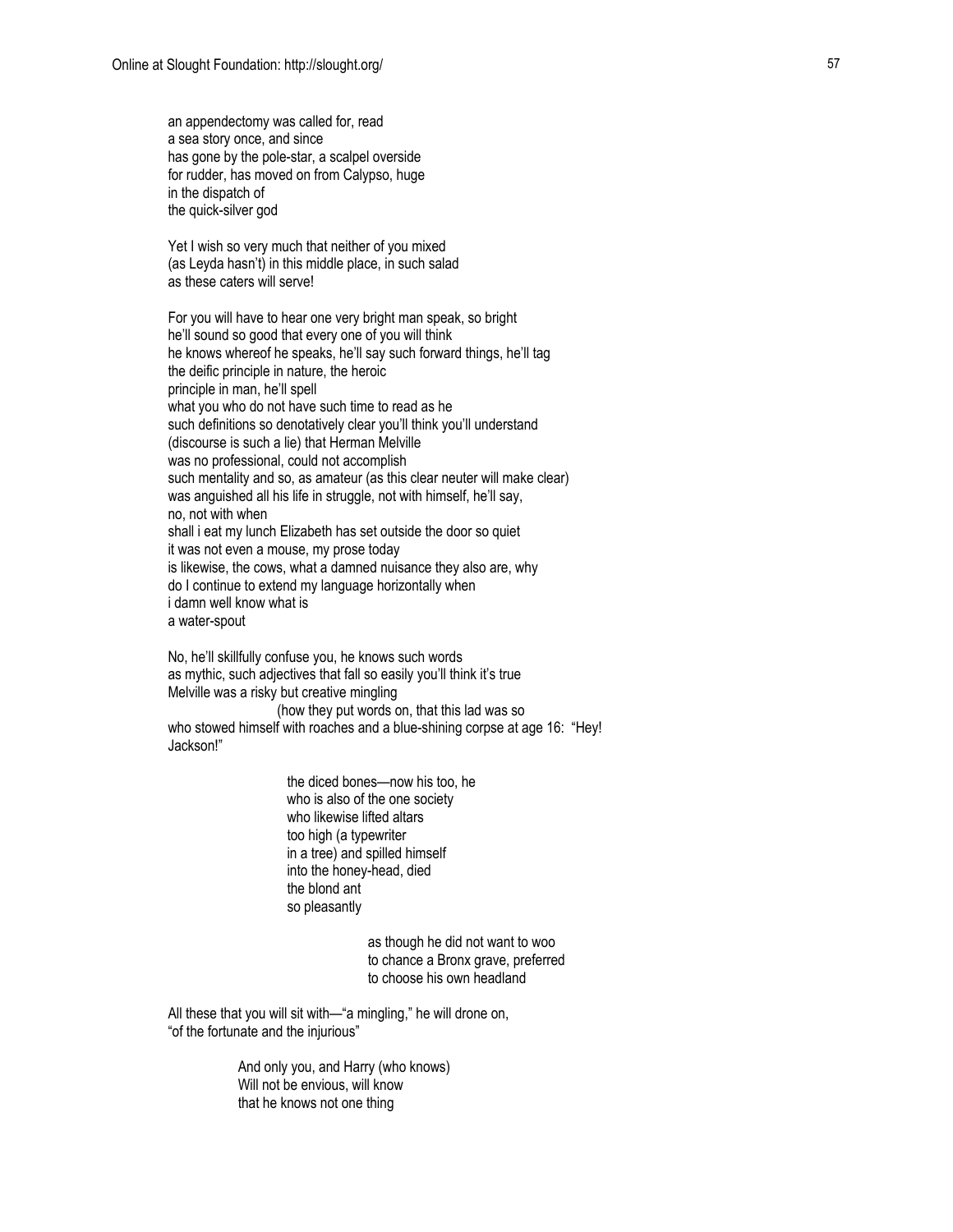this brightest of these mischievous men who does not know that it is not the point either of the hook or the plume which lies cut on this brave man's grave —on all of us but that where they cross is motion, where they constantly moving across anew, cut this new instant open—as he is who is this weekend in his old place presume on

I tell you,

he'll look on you all with an eye you have the color of.

He'll not say a word because he need not, he said so many.

CO: Now after, sometime after that, I did two pieces in the *New Republic* on Melville, uh, in which I—in which the title was "The Materials and Weights of Herman Melville." That was a year later. And uh, by the time I was, by the time I was, by this time, like, I was involved in quantity much more more than I had been when I wrote *Ishmael.8* And uh, about three years ago, when the *Chicago Review* was changing into *The Big Table*, and there was the whole shove of Zen Buddhism upon the nation, I uh, was asked to review for the *Review—*the *Chicago Review,* a book, a new book on Melville by another one of those fellows, but which had raised the greatest reach of title which I think has ever been, has ever been tried on Melville. Melville once in, I think it's in *Moby-Dick*, characterized Solomon's wisdom as "the fine-hammered steel of woe" (Laughs). This guy, writing a Ph.D. thesis at the University of Illinois, wrote a book called, *The Fine Hammered Steel of Herman Melville*, which I was asked to review, and just to uh, I'm going to read this and uh, and then we can throw this thing open a little to uh, uh, further talk or questions. And this is the last thing I've done on, that I can think I've done on him, I can think of, except for that reference, in that paragraph this week.

To some that were there yesterday, yesterday afternoon, I had promised to bring these matters up, but as I see, I see that not all of them who there yesterday are here today, but we'll carry it forward as though they were. We were, we were talking yesterday, on this situation, of uh, of uh, of uh, on this situation of language again. And, talking with uh, with uh, Chuck? Was it Chuck? Yea. I asked—I tried—I referred to John Keats and I tried to get somebody to help me quote him, and now I find out that Chuck, I found out later last evening that Chuck could have quoted him, that Chuck could have quoted "The Eve of St. Agnes" easily, but the son-of-a-gun, he never opened his mouth, trap at the moment:

In the year Melville was born, John Keats walking home from the mummers' play at Christmas 1819 and afterwards, excuse me, as... in the year Melville was born, John Keats, walking home from the mummers' play at Christmas 1819, and afterwards, he'd had to listen to Coleridge again, thought to himself all that irritable reaching after fact and reason, it wouldn't—it won't do. I don't believe in it. I do better to stay in the condition of things. No matter what it amounts to, mystery confusion doubt, it has a power, it is what I mean by *Negative Capability*.

Keats, without setting out to, had put across the century the inch of steel to wreck Hegel, if anything could. Within five years, two geometers, Bolyai and Lobatschewsky, weren't any longer satisfied with Euclid's picture of the world, and they each made a new one, independently of each other, and remarkably alike. It took thirty-one years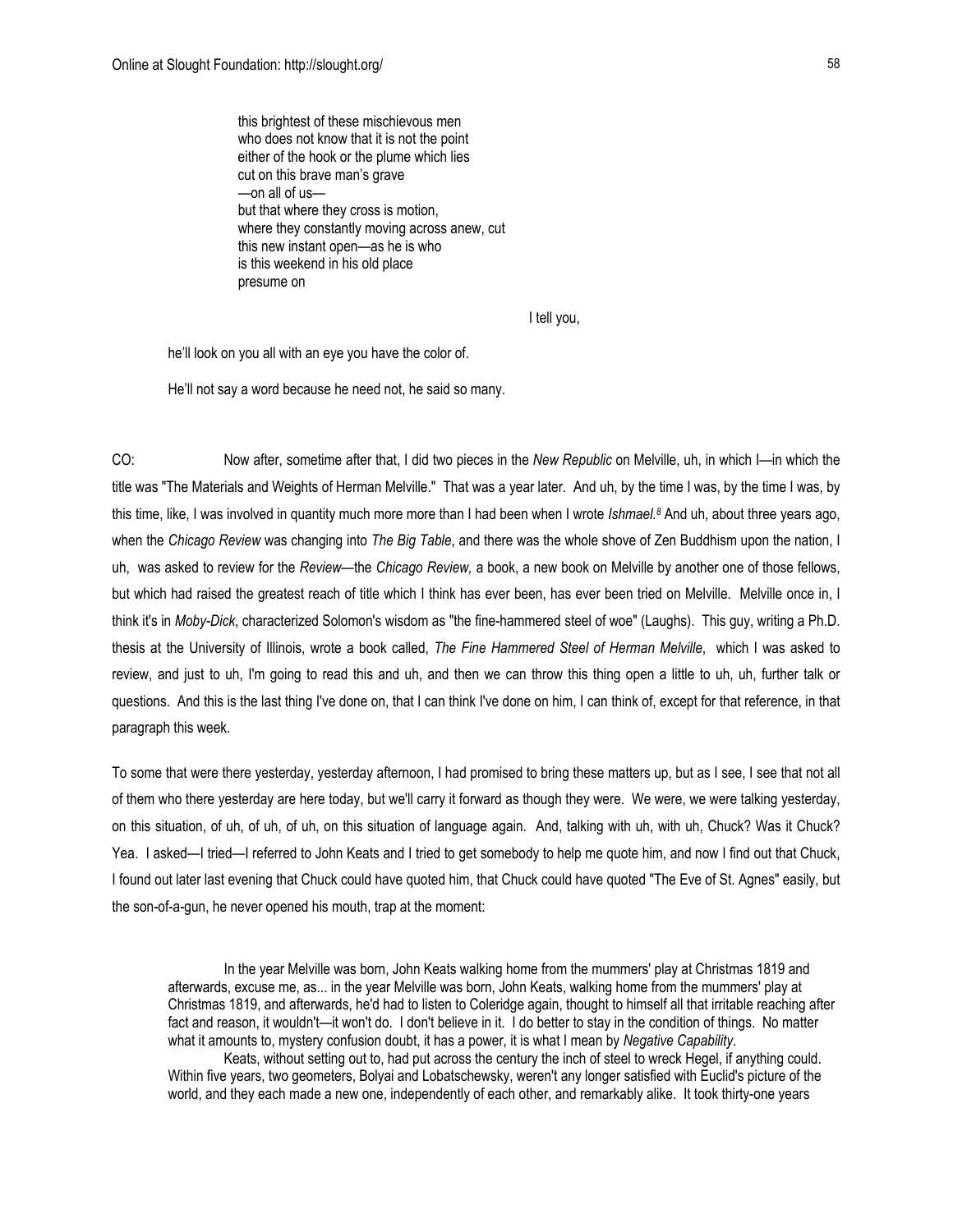(Melville's age when he wrote *Moby-Dick*) for the German mathematician Riemann to define the real as men since have exploited it: he distinguished two kinds of manifold, the discrete (which would be the old system, and it includes discourse, language as it had been since Socrates) and, what he took to be more true, the continuous.

Melville, not knowing any of this but in it even more as an American, down to his hips in things, was a first practicer (Rimbaud was born in the year Riemann made his inaugural lecture, 1854) of the new equation, quantity as intensive.

The idea on which this book is based, this *Fine Hammered Steel of Melville*, naturalism, is useless to cope with Melville, either as a life lived in such a time or as an art, the first art of space to arise from the redefinition of the real, and in that respect free, for the first time since Homer, of the rigidities of the discrete. Naturalism was already outmoded by the events above, whether one takes it as an 18th or 19th century idea. Mr. Stern, that's the writer of the book, alas, takes it every way, including the unhappy thought that Melville can be put at the head of a literary use which includes Twain, Dreiser, Hemingway, and Faulkner!

It is the error on matter sitting in naturalism which gives it its appeal, that by it one can avoid the real, which is what is left out, at what cost all over the place Mr. Stern is only one of the fools of. He writes, in summary of what he takes it Melville did prove, quote:

that the naturalistic perception in the years of the modern could and must take from woe not only materialism but also the humanism and the deep morality of social idealism, which are the true beginnings of wisdom.

CO: I'd like to repeat that. This is Stern's—this is the heart of this whole naturalist concept. I'm using that word "naturalism" as it's classically used, and I hope that some of you are acquainted with it. I think it's not, actually, as a tag word used today, but much is going on today I think is simply, further, naturalism. And it's not Nature, like, it's not the other use, not for Thoreau, certainly. "He writes, in summary of what he takes Melville did prove." Now this is his, now this is his suggestion that this is what Melville did it all for:

that the naturalistic perception in the years of the modern could and must take from woe not only materialism but also the humanism and the deep morality of social idealism, which are the true beginnings of wisdom.

The true beginnings of nothing but the Supermarket—the exact death quantity does offer, if it is numbers, and extension, and the appetite of matter, especially in human beings.

The change of the 19th Century—the change the 19<sup>th</sup> Century did bring about is being squandered by the 20th, in ignorance and abuse of its truth. Melville was a part of the change, and I can do nothing, in the face of this book but try to show how, how in terms of that change. He put it altogether accurately himself, in a singe sentence of a letter to Hawthorne, written when he was writing *Moby-Dick* (1851) quote: "By visible truth we mean the apprehension of the absolute condition of present things. By visible truth we mean the apprehension of the absolute condition of present things."

All things did come in again, in the 19th century. An idea shook loose, and energy and motion became as important a structure of things as that they are plural, and, by matter, mass. It was even shown that in the infinitely small the older concepts of space ceased, ceased to be valid at all. Quantity—the measurable and numerable—was suddenly as shafted in, to any thing, as it was also, as had been obvious, the striking character of the external world, that all things do extend out. Nothing was now inert fact, all things were there for feeling, to promote it, and be felt; and man, in the midst of it, knowing well how he was folded in, as well as how suddenly and strikingly he could extend himself, spring or, without even moving, go, to far, the farthest—he was suddenly possessed or repossessed of a character of being, a thing among things, which I shall call his physicality. It made a re-entry of or to the universe. Reality was without interruption, and we are still in the business of finding out how all action, and thought, have to be refounded.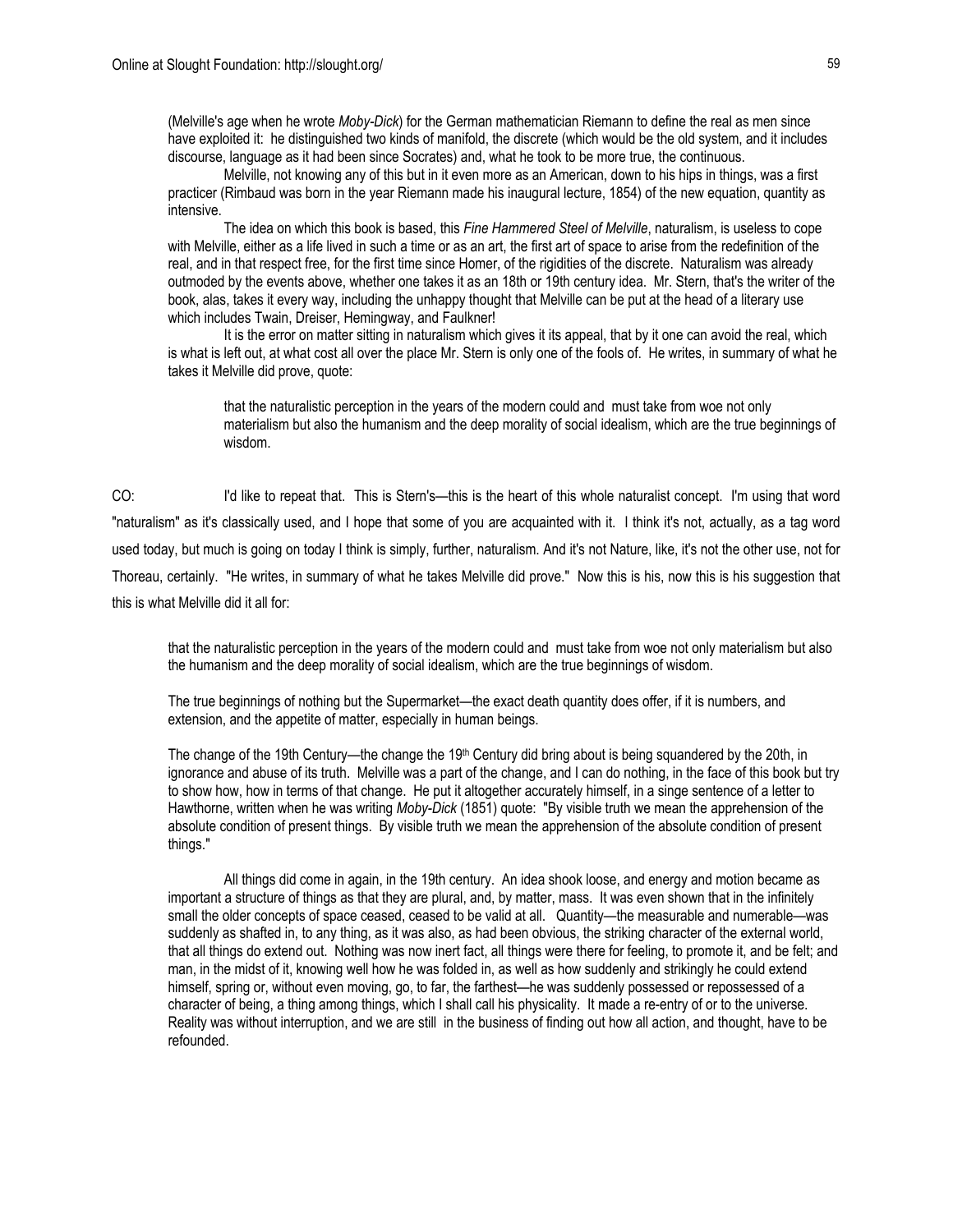Taking it in towards writing, the discrete, for example, wasn't any longer a good enough base for discourse: classification was exposed as mere taxonomy; and logic (and the sentence as poised on it, a completed thought, instead of what it had become, an exchange of force) was as loose and inaccurate a system as the body and soul had been, divided from each other and rattling, sticks in a stiff box.

Something like this are the terms of the real and of action Melville was an early inheritor of, and he is either held this way or he is missed entirely. With one thing more: the measurement question.

CO: That's where I miss Chuck here, I remember he said a poem can't be measured, yesterday:

With one thing more: the measurement question. What did happen to measure when the rigidities dissolved? When Newton's Scholium turned out to be the fulling-mill Melville sensed it was, via Bacon, whom he called that watch-maker brain?

CO: This is one of the great passages in *Pierre*. This is Melville's attack upon Bacon, that is, Francis Bacon. I don't—if any of you—I guess none of you have ever read *Pierre* in this room, have you? This is a novel, that you, that if you pretend at all, to be, to be, to be like eh, at grips with writing and your society, I swear that you just couldn't—it's unbelievable this book! It's a broken—it's a broken book with a life in Vermont and New York City. It was written by, written by Melville right after, right after *Moby-Dick* and just absolutely busted by having done *Moby-Dick* and carrying five children, like four children, and keeping a farm down here just below us in the Berkshires and trying to make it, and not, and then really broken after a year a half writing *Moby-Dick* he rose—rolled right on into this book and really rolled off his rocker as far as anybody knows because Doctor Oliver Wendell Holmes was called one night and the family finally got wise and got together and sent him off to Europe, but by this time he'd written four more books, so it was obviously a lot later than *Pierre*, so he'd suffered much for several years, and then had this damned thing that I mentioned that poem after having falling off the farm wagon, when it turned on a rut and he was, what they used to call sciatica, he'd busted, hit one of his vertebrae, so he really was never much good—I mean he was plenty good—from that year he lived seventy more years, for he lived to be seventy of more, or seventy-two, and I uh mean, he lived and worked for twenty-years in a customs house in New York thereafter, but uh, this *Pierre*, is really, uh—I couldn't possibly suggest a book that will both take away the curse of *Moby-Dick* in the sense of how that's been over-circulated, [Strikes a match] but, but if only those who care, really then if they stumble into *Pierre*, they're done for and *The Confidence Man*, which he wrote before he went on that trip too. So I, so that, so, so he—what I'm suggesting is that Melville's critique of Bacon applies directly to Newton's Scholium:

What is measure when the universe flips and no part is discrete from another part except by the flow of creation itself, in and out, intensive where it seemed before qualitative, and the extensive exactly the widest, which we also have the powers to include? The rhythm suddenly which had so long been the captive of meter, excuse me. Rhythm, suddenly, which had been so long the captive of meter, no matter how good (Shakespeare, say, in our own tongue, or Chaucer), was a pumping of the real so constant art had to invent measure anew.

Watching Melville in a lifetime trying to make prose do what his body and his soul—as a heap? Excuse me. Watching Melville in a lifetime trying to make prose do what his body as a heap, and his soul and his mind on top of them a tangle (this is also a way of putting a man's physicality), trying to get a measure of language to move himself into a book and over to another man's experience, is a study makes more sense now, in the midst of the 20th century art, painting and music as well as narrative and verse, than it could have, previously. It wasn't image, it wasn't anything he lacked. Possibly, it was only any reason he might be confident he was right, taking it all so differently as he did, from those around him, at least those known to him. Or say it as my friend Landreau does, who swings, with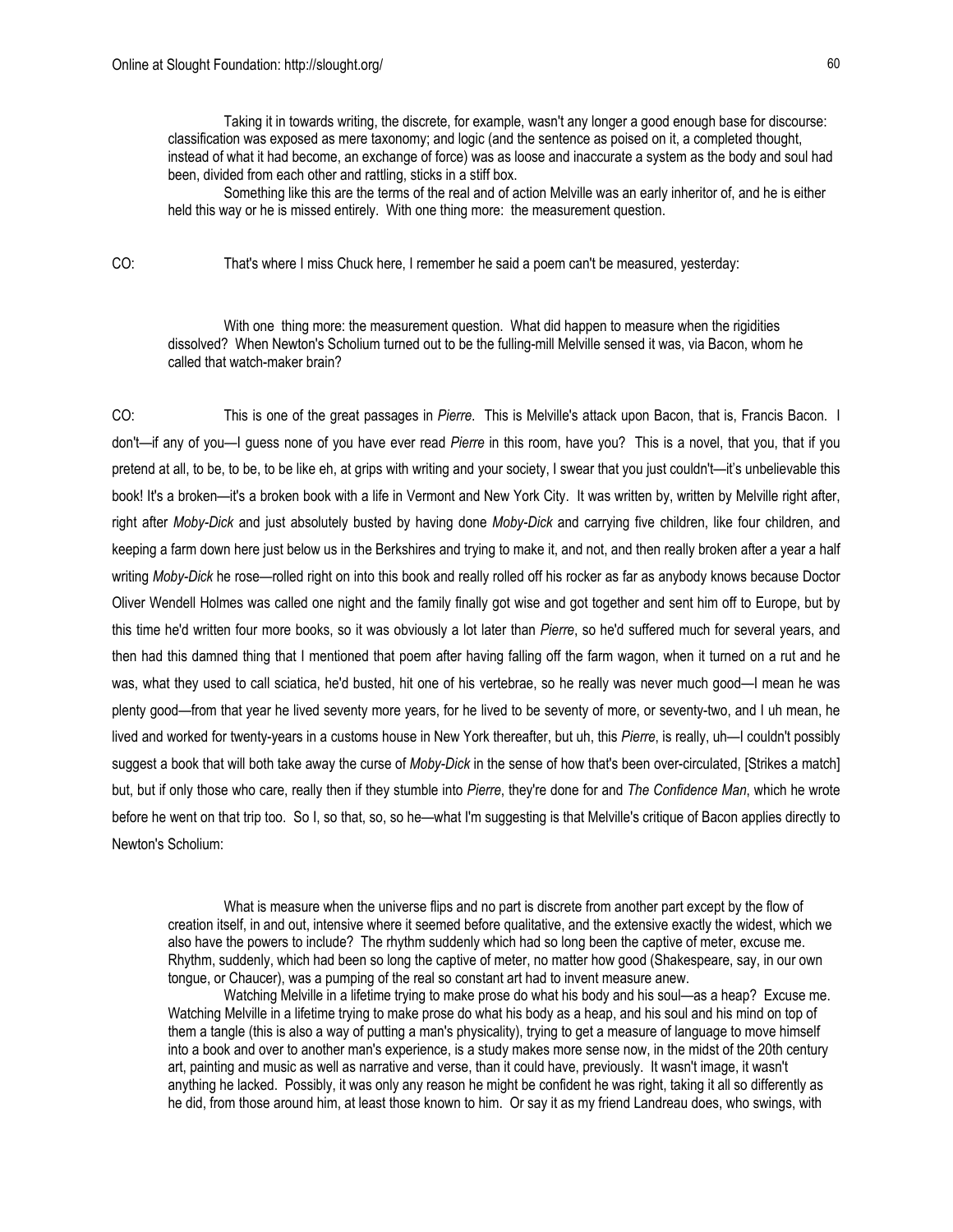*The Confidence-Man*: "Melville seems entitled to 'disillusion itself,' and given his personal bitter life, possibly because of that vision, in the scene, society, he had to live it in."

Who still knows what's called for, from physicality, how far it does cover and reveal? No one has yet tried to say how Melville does manage to give the flukes of the whale immediacy as such. It is easier to isolate his skill over technology than to investigate the topological both in his soul and in his writing, but it is my experience that only some such sense of form as the topological includes, able to discriminate and get in between the vague types of form morphology offers and the *ideal* structures of geometry proper, explains Melville's unique ability to reveal the very large (such a thing as his whale, or himself on whiteness, or Ahab's monomania) by the small.

The new world of atomism offered a metrical means as well as a topos different from the discrete. Congruence, which there, in mathematicians' hands, lifted everything forward after Lobatschewsky (via Cayley especially, another contemporary of Melville, and Felix Kline) makes much sense, as no other meter does, to account for Melville's prose. Congruence was spatial intuition to Kant, and if I am right that Melville did possess its powers, he had them by his birth, from his time of the world, locally America. As it developed in his century, congruence, which had been the measure of the space a solid fills in two of its positions, became a point-by-point mapping power of such flexibility that anything which stays the same, no matter where it goes and into whatever varying conditions (it can suffer deformation), it can be followed, and, if it is art, led, including, what is so import to prose, such physical quantities as velocity, force and field strength.

Melville's prose does things which its rhetoric would seem to contradict. He manages almost anytime he wants to, for example, to endow a more general space than other writers, than anyone except Homer I find. The delivery of Tashtego from the whale's head, say. The point is also the overall "space" of *Moby-Dick*. That space, and those of which it is made up, have the properties of projective space (otherwise they should all come out more familiar, and round, because they would stay Euclidian), and I conclude that Melville could not have achieved what amounts to elliptical and hyperbolic spaces (he makes things stand out at once transparent and homogenous) if it were not using transformations which we have not understood and which only congruence makes possible. (The lack of it, in his verse, as negativism in his life, such as Keats knew, is one of the ways of putting how far Melville didn't go.)

His ideas also. In spite of the vocabulary of his time, much more is to be read out of him, I suspect, than any of us have allowed. In the rest of the letter to Hawthorne from which I have quoted, he goes on to discuss the effects of the absolute of present things on self and being and God and his insistence there, to get God in the street, looks to me like the first rate breakthrough of man's thought which was called for at 1851: the necessary secularization of His part in the world of things. (It doesn't diminish it, that is was probably the only time in a lifetime in which Melville did manage to throw off the Semitic notion of transcendence.)

Or take him just where so much academicism has wasted its time on classic American literature, and Mr. Stern does again: the place of allegory and symbol in Melville and his contemporaries. As the Master said to me in the dream, of rhythm is image/of image is knowing/of know there is/ a construct. It is rather quantum physics than relativity which will supply a proper evidence here, as against naturalism, of what Melville was grabbing on to when he declared it was *visible* truth he was after. For example, that life, that light is not only a wave, but a corpuscle. Or that the electron is not only a corpuscle, but a wave. Melville couldn't abuse object as symbol does by depreciating it in favor of subject. Or let image lose its relational force by transferring its occurrence as allegory does. He was already aware of the complementarity of each of two pairs of how we know and present the real—image and object, and action & subject—both of which have paid off so decisively since. At this end I am thinking of such recent American painting as Pollock's and Kline's, and some recent American narrative and verse; and at his end, his whale itself for example, what an unfolding thing it is as it sits there written 100 years off, implicit intrinsic and incident to itself.

Melville was not tempted, as Whitman was, and Emerson and Thoreau differently, to inflate the physical: take the model for the house, the house for the model, death is the open road, the soul or body is a boat, and so forth. Melville equally couldn't spiritualize it, as Hawthorne tried, using such sets as the mirror image, M. de Miroir, etc., and Melville himself in *The Bell Tower*, but not in *The Encantadas,* or *Bartleby,* and how explain the way the remark "The negro" does hold off and free in *Benito Cereno?* Melville couldn't have known it to say it this way, but he was essentially incapable of either allegory or symbol for the best of congruent reason: mirror and model are each figures in Euclidian space, and they are *not* congruent. They require a discontinuous jump.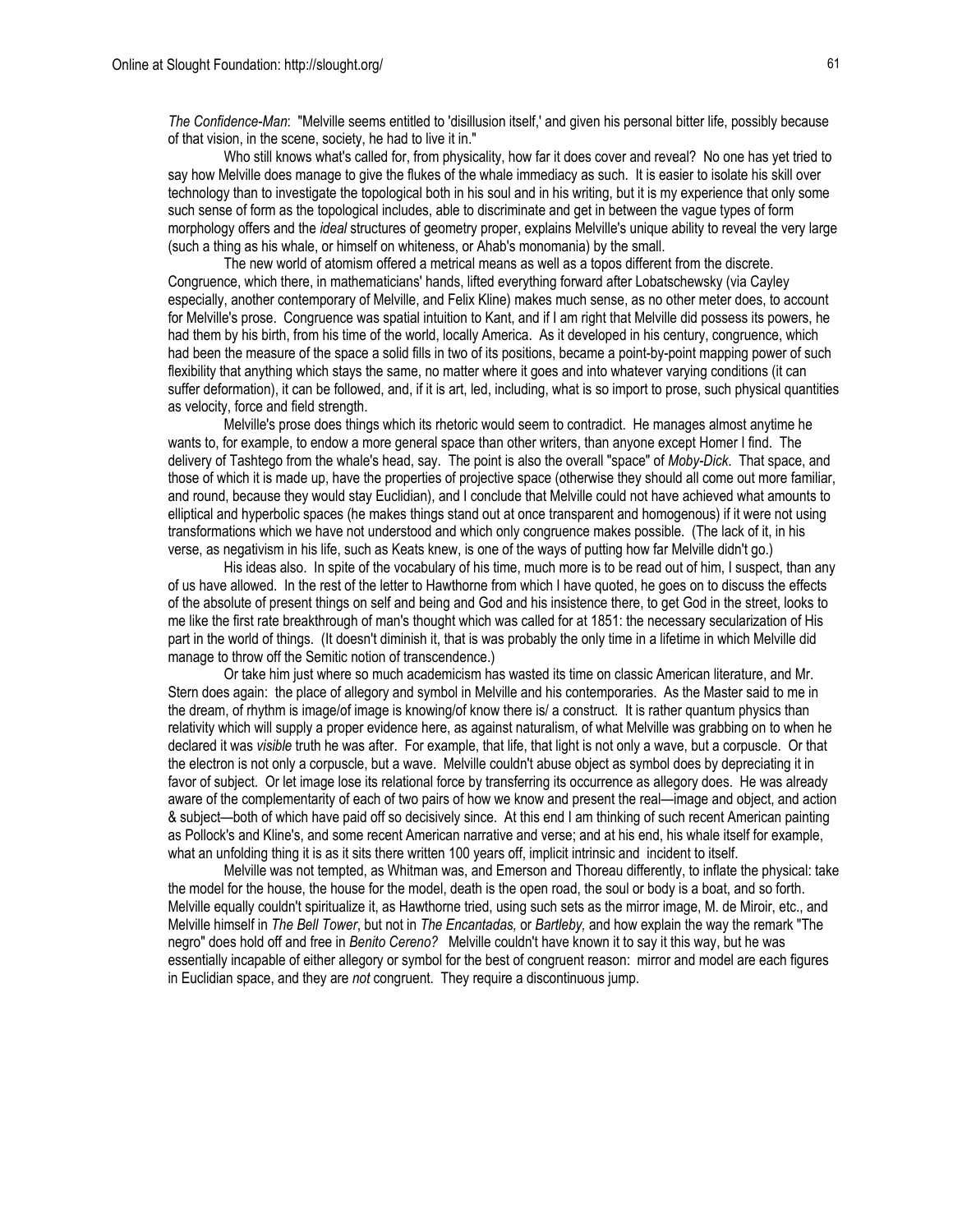Finally, to take the possibilities here suggested, at their fullest—the actual character and structure of the real itself. I pick up on calm, or passivity, Melville's words, and about which he knew not—excuse me, ha! About which he knew *something*, having served as a boatsteerer himself, on at least his third voyage on a whaler in the Pacific. He says somewhere a harpoon can only be thrown accurately from such repose as he also likened the White Whale to, as it finally approached, a mighty mildness of reposed in swiftness is his phrase. Likewise, in handling Ahab's monomania, he sets up a different sort of a possible man, one of a company which he calls the hustings of the Divine Inert.

I am able to stress the several aspects of Melville's thought on this because, note, in each case the feeling or necessity of the inert, or passivity as a position of rest, is joined to the most instant and powerful actions Melville can invent: the whale itself's swiftness, Ahab's inordinate will, and the harpooner's ability to strike to kill from calm only. *The inertial structure of the world is a real thing which not only exerts effects upon matter but in turn suffers such effects.*

I don't know a more relevant single fact to the experience of *Moby-Dick* and its writer than this. Unless it is the prior and lesser but more characteristic Riemannian observation, that the metrical structure of the world is so intimately connected to the inertial structure that the metrical field (art is measure) will of necessity become flexible (what we are finding out these days in painting writing and music) the moment the inertial field itself is flexible.

Which it is, Einstein established, by the phenomena of gravitation, and the dependence of the field of inertia on matter. I take care to be inclusive, to enforce the point made at the start, that matter offers perils wider than man if he doesn't do what still today seems the hardest things for him to do, outside of some art and science: to believe that things, and present ones, are the absolute conditions; but that they are so because the structures of the real are flexible, quanta do dissolve into vibrations, all does flow, and yet is there, to be made permanent, if the means are equal.

CO: Well, I'm sure that's much too written for the page I suspect, to be read out loud, and especially for—really, it's not like I'm trying to be a philosopher. If you haven't read Mr. Melville I *think* that the thing is very relevant to Melville. I, I myself find it more interesting than *Ishmael* simply because it's—in the book I wrote—simply because it's, it feels to me, it's, it's more in on how he was a poet and a uh, and uh, and a writer. Because he was also a poet I think it's one of the uh, other crazy things that's happened in recent years that uh, not only has *Pierre* and *The Confidence Man* risen in, in, in value, but uh, there's been a number of poets who've found Melville's poetry interesting to them. I'm not one of them, but uh, I respect some men who have found that verse important to them. They all, those verses come late in his life, uh, he wrote a whole book of poems on the Civil War called *Battle-Pieces* which includes, say, half a dozen, that are among the poems that these men I speak of value, and uh, and then uh, in his, when he uh, when he got this job in the customs house he occupied himself for some years with a twovolume novel in verse which he called *Clarel*, or *A Pilgrimage to the Holy Land* which almost nobody reads, like even these people I speak of. I thought Grove Press, uh, I, I, I thought, I thought I succeeded in getting Grove Press to publish that as a paperback, which was about as wild as—I mean that was getting a publisher to risk his money. I was hoping it would work. I was asked to do an introduction to it but I decided the best thing to do was to get them to, to get it out—but I haven't seen it, I guess they really fouled me out. They didn't do it. That's a, that's a crazy book—a two-volume novel in verse, dig that! And it's written in tetrameters which would, which contradicts, well I mean one doesn't contradict, but it shows you how difficult it was for him to get at problems of verse, uh, uh, for himself. And then, in the last year of his life he did publish two volumes which I think are beauties. One is called *Timoleon,* a little, a little paper book smaller than, smaller than that, and much thinner, I mean so about, about so big. And *John Marr*—*Timoleon* and *John Marr*, two volumes of late poems, [Strikes a match] among which is a very great poem called, "After the Pleasure Party" which I wish I had my hands on at the moment I'd read it, but I, I don't see any Melville lying around here. Ha! I suggest, I suggest you—that's a wild, that's a wild one. Now there's what—now that's what I really pick up on, I think that poem is one of the greatest, ever. It's written to a woman, who, who, in Italy, whom he obviously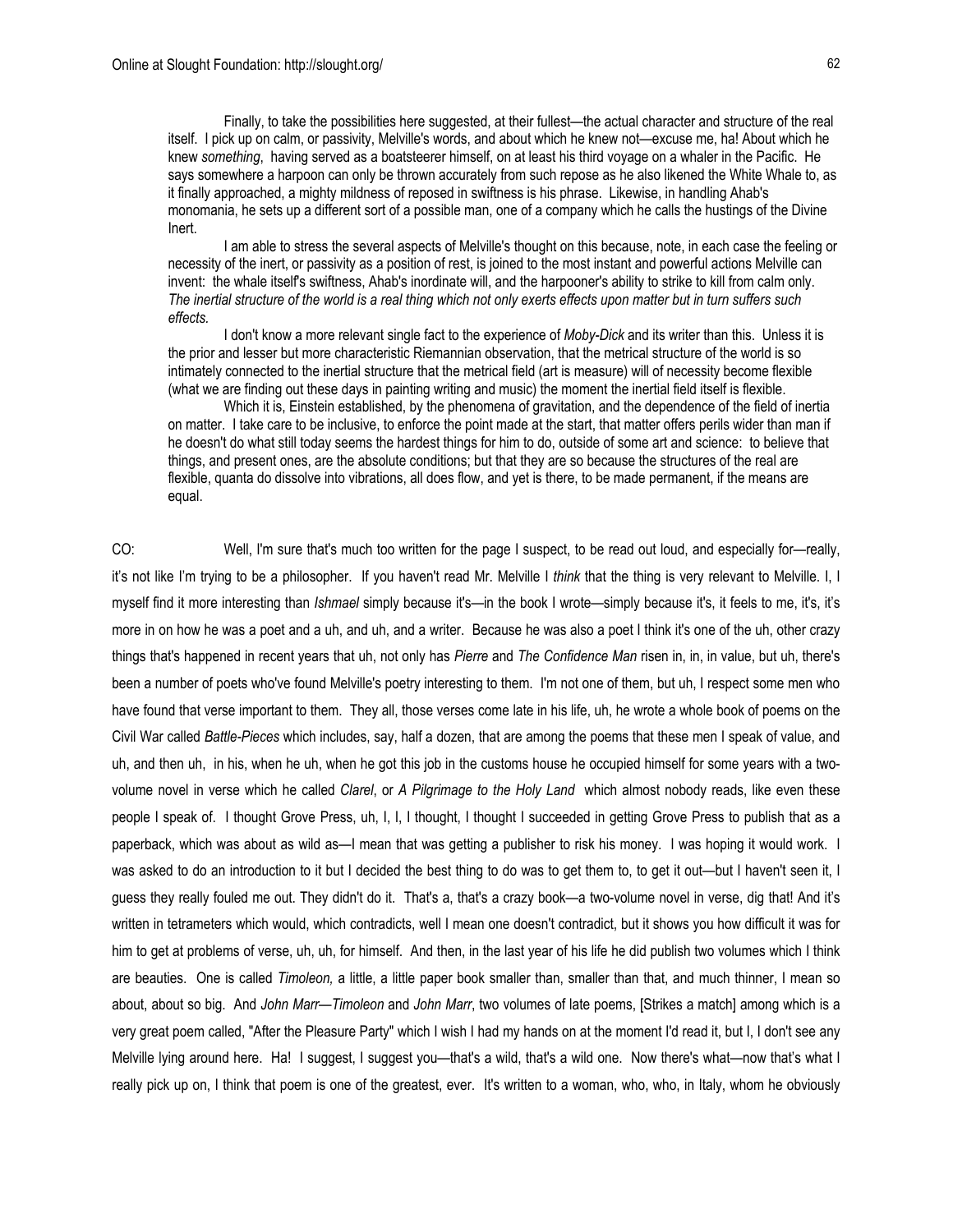met at a dinner party. And he gets her called Urania in the poem, which again sounds like him to make her a goddess of astronomy. I guess, isn't it? Yes. Sure. And uh, it opens with these beautiful lines on, "Amour Threatening" and in the middle of the poem he breaks out with a passage, [Snaps finger once] uh, "shy the fractions through life's gate" [Snaps fingers again] I can't get any of it now. [Whispers] "shy the fractions through life's gate..." I can't at the moment. In terms of, in terms of what I'm talking about here both, both the statement, both in the statement, and in, and in image, and in feeling, and in, and in dropping into the mass-matter-ish-ness of the, of the, of the, spirit of life—where if John were here right now, I'd say the *warheit* lieth. The poem is all, everything going into the whole, the whole, and in a little thing, just about five or six lines—just a knock-out. I, I always know those lines, I don't know why I can't quote them I, I live with them for—the only line I get is "Shied the fractions through life's gate." Okay.

Well that's enough I think for me to shoot off about. I'd like very much to hear—to deal with any questions you might have, or do anything else. I could read you a story, which isn't very long, I think. The opening, the opening of the *Ishmael*, which is the closest I ever got to being successful in the movies. In fact, this book had a great history because it brought me to Hollywood, where I sat around, waiting for, waiting for uh, Mr. Warner to return from the Cote d'Azure, and then, interrupted by his desire to see the World Series. [Laughter]

Meanwhile, I had little money, and uh, but here was my golden chance, because I was going to be asked to advise on John Huston's *Moby-Dick,* because of this book, which was about as silly as a—then, because you see there are some people who might think *Ishmael* might have something to do with *existenz*, at least Mr. Huston is interested, was interested, was interested in *existenz* as you know his movies, like the *Treasures of Sierra Madre,* which you will see tomorrow night. But curiously enough, the real success I had was with a much more interesting director, who read this story and said, "I'll make it into a movie if you'll write it as a movie." And if you want to hear it, it's one of the desperate stories. I think it's possible to *hear,* but it's a sea narrative, that's always kind of palatable. Uh, the director was Jean Renior, and as a Frenchman it was clear that he didn't understand. [Chuckles] Would that be a good way to—unless, uh—how would that sit with you all?

UV: That's good.

CO: And we can cut-out or do otherwise if you like? I don't know the time I'm running. Does anyone know what time it is?

UV: Four o'clock.

CO: It's four? Oh. I think this takes about [Taps the podium] fifteen minutes I should think. It's seven pages of—I open the book with this and it's called "First Fact as Prologue."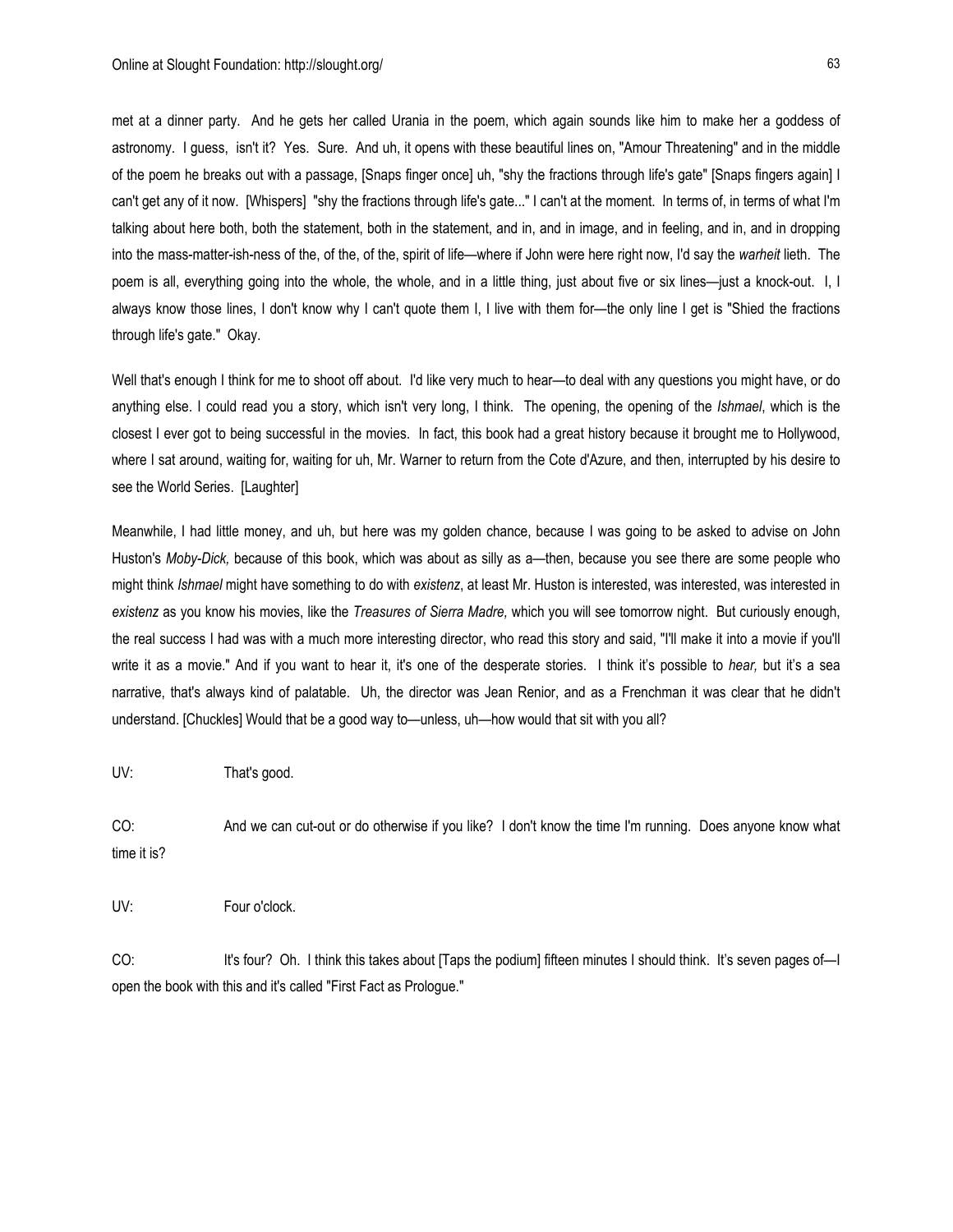Herman Melville was born in New York August 1, 1819, and on the 12th of that month the *Essex,* a wellfound whaler of 238 tons, sailed from Nantucket with George Pollard, Jr. as captain, Owen Chase and Mattew Joy mates, 6 of her complement of 20 men Negros, bound for the Pacific Ocean, victulled and provided for two years and a half.

A year and three months later, on November 20, 1820, just south of the equator in longitude 119 West, this ship, on a calm day, with the sun at ease, was struck head on twice by a bull whale, a spermaceti about 85 feet long, and with her bows stove in, filled and sank.

Her twenty men set out in three open whaleboats for the coast of South America 2000 miles away. They had bread (200 lb. a boat), water (65 gallons), and some Galapagoes turtles. Although they were at the time at no great distance from Tahiti, they were ignorant of the temper of the natives and feared cannibalism.

Their first extreme suffering commenced a week later when they made the mistake of eating, in order to make their supply last, some bread which had got soaked by the sea's wash. To alleviate the thirst which followed, they killed a turtle for its blood. The sight revolted the stomachs of the men.

In the first weeks of December their lips began to crack and swell, and a glutinous saliva collected in the mouth, intolerable to the taste.

Their bodies commenced to waste away, and possessed so little strength they had to assist each other in performing some of the body's weakest functions. Barnacles collected on the boat's bottoms, and they tore them off for food. A few flying fish struck their sails, fell into the boats, and were swallowed raw.

After a month of the open sea they were gladdened by the sight of a small island which they took to be Ducie but was Elizabeth Isle. Currents and storm had taken them one thousand miles off their course.

They found water on the island after a futile search for it from rocks which they picked at, where moisture was, with their hatchets. It was discovered in a small spring in the sand at the extreme verge of ebb tide. They could gather it only at low water. The rest of the time the sea flowed over the spring to the depth of six feet.

Twenty men could not survive on the island and, to give themselves the chance to reach the mainland before the supplies they had from the ship should be gone, seventeen of them put back to sea December 27th.

The three who stayed, Thomas Chapple of Plymouth, England, and William Wright and Seth, Seth Weeks of Barnstable, Mass., Massachusetts, took shelter in caves among the rocks. In one they found eight human skeletons, side by side as though the had lain down and died together.

The only food the three had was a sort of blackbird which they caught when at roost in trees and whose blood they sucked. With the meat of the bird, and a few eggs, they chewed a plant tasting like peppergrass which they found in the crevices of the rocks. They survived.

The three boats, with the seventeen men divided among them, moved under the sun across ocean together until the 12th of January, when, during the night, the one under the command of Owen Chase, First Mate, became separated from the other two.

Already one of the seventeen had died, Matthew Joy, Second Mate. He had been buried January 10th. When Charles Shorter, Negro, out of the same boat as Joy, died on January 23rd, his body was shared among the men of that boat and the Captain's, and eaten. Two days more and Lawson Thomas, Negro, died and was eaten. Again two days and Isaac Shepherd, Negro, died and was eaten. The bodies were roasted to dryness by means of fires kindled on the ballast sand at the bottom of the boats.

Two years—two days, excuse me. Two days later, the 29th, during the night, the boat which had been Matthew Joy's got separated from the Captain's and was never heard of again. When she disappeared three men still lived, William Bond, Negro, Obed Hendricks, and Joseph West.

In the Captain's boat now alone on the sea, four men kept on. The fifth, Samuel Reed, Negro, had been eaten for strength at his death the day before. Within three days these four men, calculating the miles they had to go, decided to draw two lots, one to choose who should die that the others might live, and one to choose who should kill 'em. The youngest, Owen Coffin, serving on his first voyage as a cabin boy to learn his family's trade, lost. It became the duty of Charles Ramsdale, also of Nantucket, to shoot him. He did, and he, the Captain and Brazilla Ray, Nantucket, ate him.

That was February 1, 1821. On February 11th, Ray died of himself, and was eaten. On February 23rd, the Captain and Ramsdale were picked up by the Nantucket whaleship *Dauphin*, Captain Zimri Coffin.

The men in the third boat, under the command of Owen Chase, the first mate, held out the longest. They had become separated from the other two boats before hunger and thirst had driven any of the *Essex's* men to extremity. Owen Chase's crew had buried their first death, Richard Peterson, Negro, on January 20th.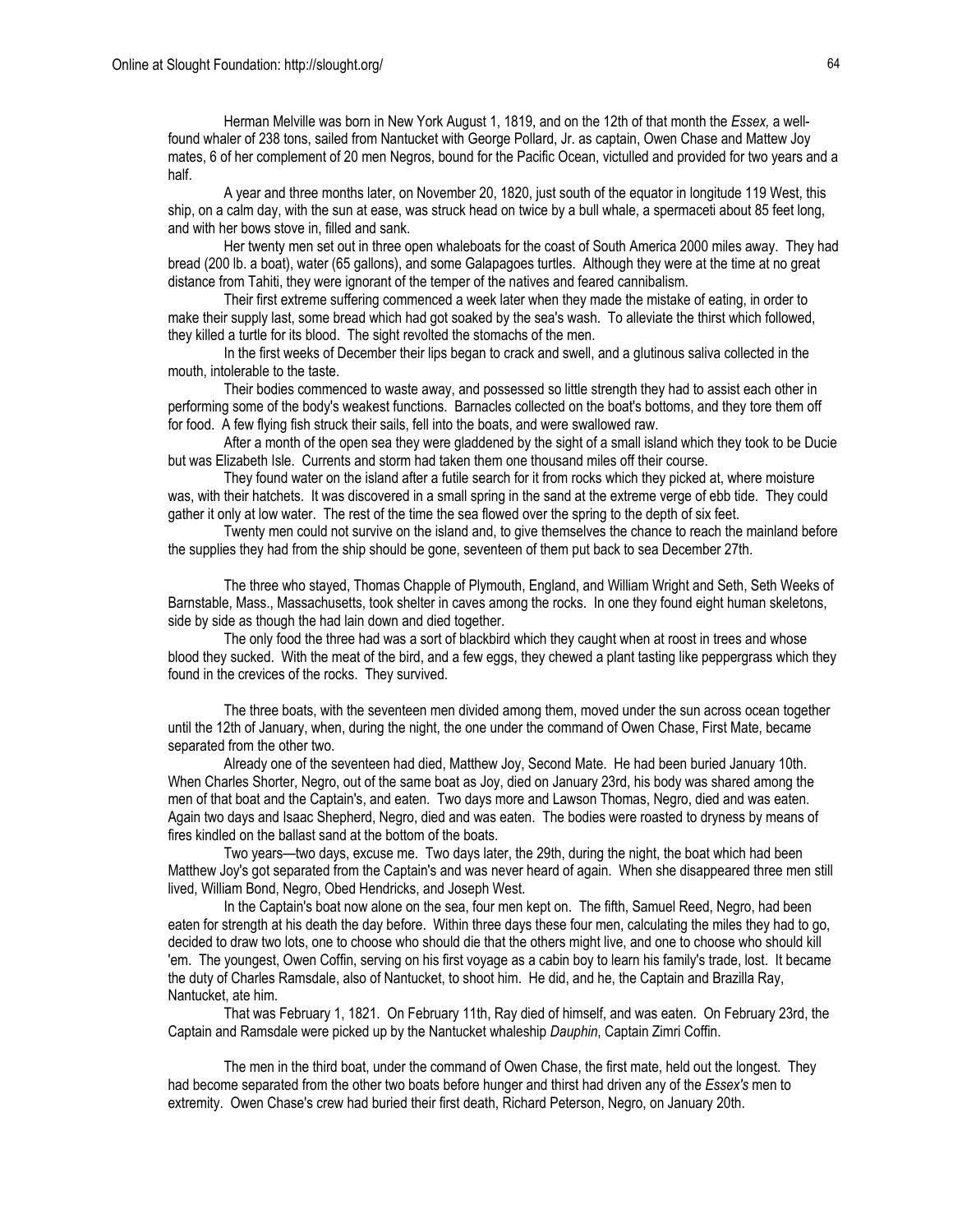It was not until February 8th, when Isaac Cole died in convulsions, that Owen Chase was forced, some two weeks later than in the other boats, to propose to his two men, Benjamin Lawrence and Thomas Nickerson, that they should eat of their own flesh. It happened to them this once, in this way: they separated the limbs from the body, and cut all the flesh from the bones, after which they opened the body, took out the heart, closed the body again, sewed it up as well as they could, and committed it to the sea.

They drank of the heart and ate it. They ate a few pieces of the flesh and hung the rest, cut in thin strips, to dry in the sun. They made a fire, as the Captain had, and roasted some to serve them the next day.

The next morning they found that the flesh in the sun had spoiled, had turned green. They made another fire to cook it to prevent its being wholly lost. For five days they lived on it, not using of their remnant of bread.

They recruited their strength on the flesh, eating it in small pieces with salt water. By the 14th they were able to make a few attempts at guiding the boat with an oar.

On the 15th the flesh was all consumed and they had left the last of their bread, two sea biscuits. Their limbs had swelled during the last two days and now began to pain them excessively. They judged they still had 300 miles to go.

On the 17th the settling of a cloud led Chase to think that land was near. Notwithstanding, the next morning, Nickerson, 17 years of age, after having bailed the boat, lay down, drew a piece of canvas up over him, and said that he then wished to die immediately. On the 19th, at 7 in the morning, Lawrence saw a sail at seven miles, and the three of them were taken up by the brig *Indian* of London, Captain William Crozier.

It is not known what happened in later years to the three men who survived the island. But the four Nantucket men who, with the Captain, survived the sea, all became captains themselves. They died old, Nickerson at 77, Ramsdale, who was 19 on the *Essex*, at 75, Chase who was 24, at 73, Lawrence who was 30, at 80, and Pollard, the captain, who had been 31 at the time, lived until 1870, age 81.

### **END TAPE 3 / BEGIN TAPE 4**

The Captain, on his return to Nantucket, took charge of the ship *Two Brothers*, another whaler, and five months from home struck a reef to the westward of the Sandwich Islands. The ship was a total loss, and Pollard never went to sea again. At the time of the second wreck he said: "Now I am utterly ruined. No owner will ever trust me with a whaler again, for all will say I am an unlucky man." He ended his life as the night watch of Nantucket town, protecting the houses and people in the dark.

Owen Chase was always fortunate. In 1832 the *Charles Carrol* was built for him on Brant Point, Nantucket, and he filled her twice, each time with 2600 barrels of sperm oil. In his last years he took to hiding food in the attic of his house.

CO: Now, we just made it. [Break in the tape] In 1921, when Raymond Weaver wrote the first biography of Melville, he went to her for materials, and one night they went up in the attic and opened that cake box for the first time, and there was the manuscript of *Billy Budd.* It was never published until, it was never known to exist until—I've looked at that manuscript, but I've never made the studies that a man named Freeman in particular and Jay Leyda have made of it, and Freeman published a book on—which you can buy now, I've just bought it myself in paper, the paperback edition of *Billy Budd* is the, is Freeman's edition. Originally published by Harvard Press, its a very interesting study, I think, I've reviewed that, by the way, in a piece of prose that's going to be published in this book for ah, for the *Western Review*. And I argue a big case there, the title of the piece is called, "Hawthorne, Homosexuality, and Hebraism"—uh, no the title is that, the title is "David Young, David Old" but the, but the—really! The pitch is, the pitch is Hawthorne, Hebraism, that's homosexuality and Hebraism. Because *Billy Budd* is a novel of a pretty boy, who is loved by a Master of Arms aboard a ship, who, who is, and, whose love, who loves, and the love is scorned by Billy, and, and the Master of Arms accuses Billy of being the ringleader of a mutiny aboard a ship, and Billy, who's a completely unflawed apple of cheek and everything else, of virtue, I mean like, like virtue. But he has one impediment, his speech, and as a result, his muscles act faster than his mind. So he clouts Claggert, and kills him, so then the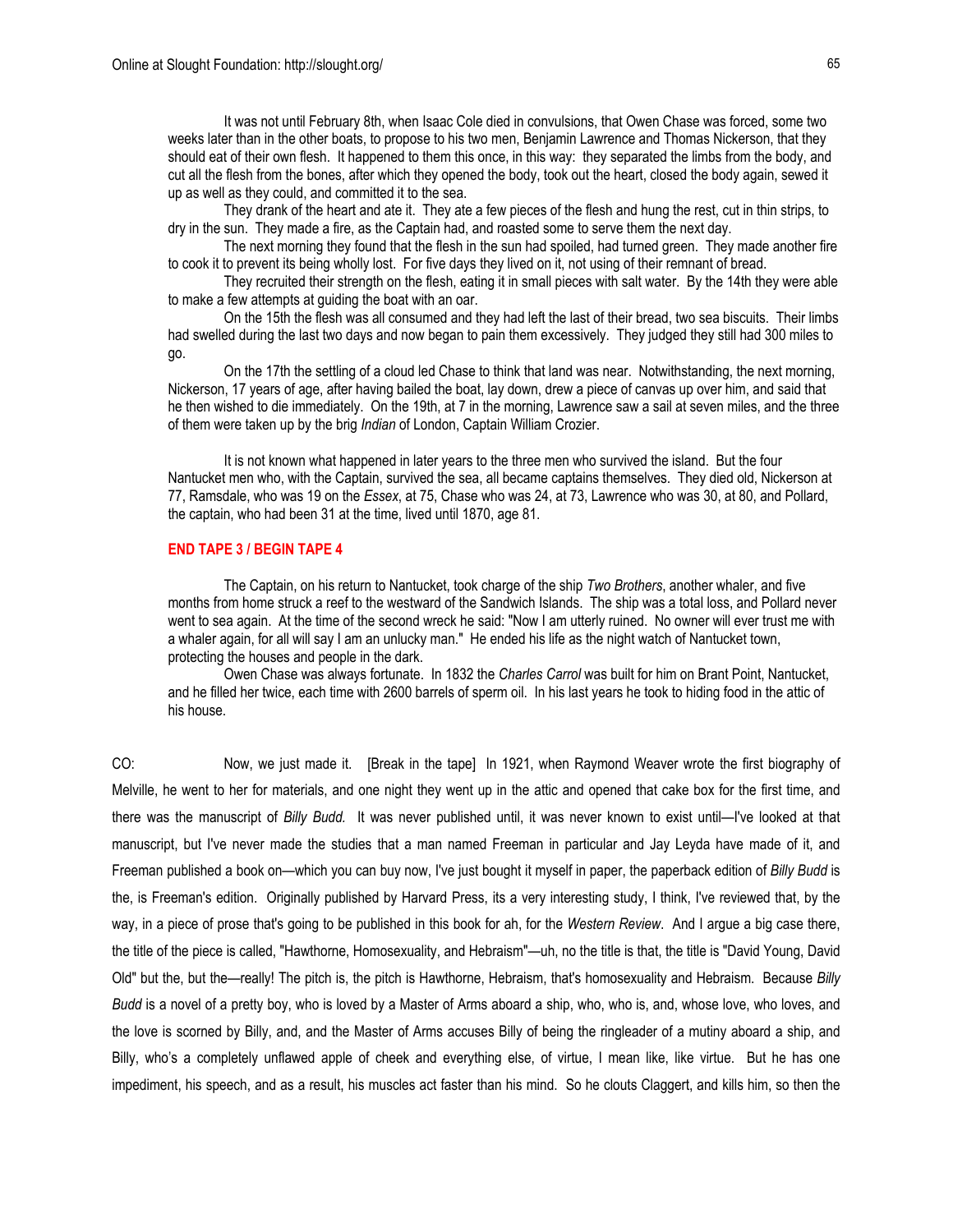captain is stuck with the problem of trying this thing, not only as possibly the mutiny, but actually as the problem of a murder aboard the vessel, so he hangs Billy from a yardarm. It's a parable, an allegory, and everything else. And I myself think that Freeman's argument that it was originally a short story, and that as a short story it was much—it was very powerful, that uh, Melville decided to try to make it a short novel, which he did, and the manuscript is the second thing, a short novel.

UV: It's not *Redburn*, is it?

CO: *Redburn* is before *Moby-Dick*. It's a beautiful—you know that book? It's a knockout.

UV: In relation to *Billy*...

CO: Yea. I think, uh, not any, anything of meaning at all, really. Again by that fact of that whole Hawthorne thing, again that whole homosexuality thing and that whole Hebraic thing is all, is all on the later story. And *Redburn* is marvelous simply as the story of an American boy of his period who goes to sea, and is, and is therefore shoved right down into the, into the *filth* of life. And it's actually, and it's actually, it's called, it's called, the subtitle of that book is called *Redburn*, which is the name of the boy, or, "The Story of a Gentlemen." It's a funny subtitle, because the whole story is the bitterness of Melville's having, from his own point of view, fallen into his father's failure in business in Albany, from a social class, that he was born into—to ah, to ah, to becoming simply a normal, simply a—like in this damn society, I mean, mind you, the democracy is an old thing, like. I think it's a marvelous book—like from that poem again, it's like "Hey! Jackson!" is a smash out of that. Jackson is the Claggert of *Redburn*. There are those kinds of fictional relationships between the two books.

UV: Charles? Do you know, is it Maxwell Anderson, the one who did the play of *Billy Budd*?

CO: No. No. It's two young men, Louis Coxe and uh—whose now at Bowdoin, and uh, and uh, the guy who's now at the head of the theatre at Harvard, Robert Chaplin. They wrote the play of *Billy Budd.* 

UV: Well, uh, what do you think of that?

CO: I, I never saw it. No. No. No. Never read it either. No, no, don't know a thing about it.

UV: Well, uh, *Billy Budd* I know has been interpreted by some people as being Melville's ah, Melville's ah, Melville's peace with the world...

CO: Yea. Yea.

UV: Well that just seems kind of ridiculous, I was just wondering, if you do see this as being a good bit of the older Melville, it just seems contradictory of the older Melville.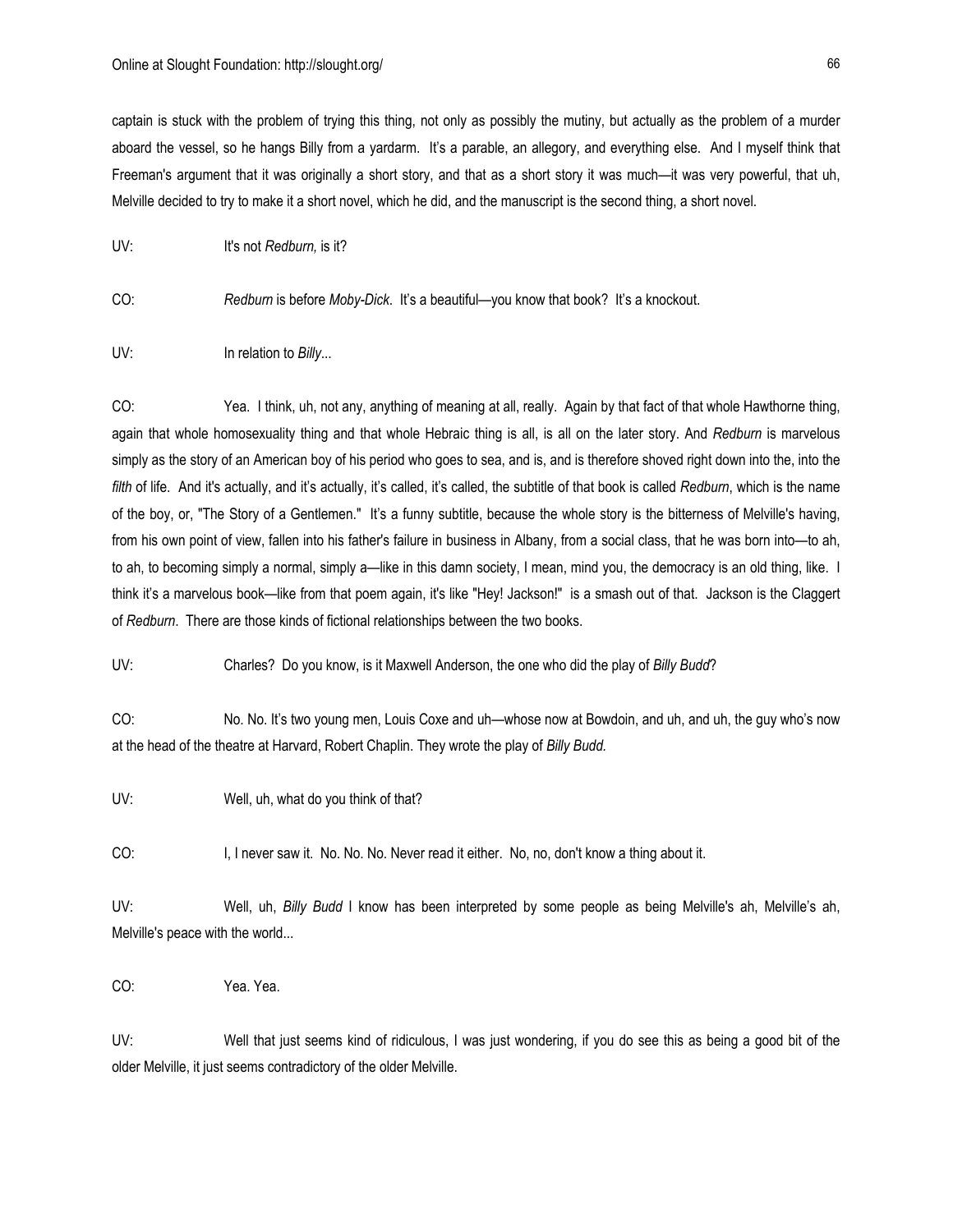CO: Well, well, when I said in the piece, that the uh, that the uh, only once did he manage to skip out of that uh, prison of the Semitic notion of Transcendence—believe you me, that uh, Melville's problem with God, was a, was a, was a somewhat, the old-fashioned Puritan concept of God—but then Melville is a big psyche, and the Old Man, up there, was his own old man like, and that kind of stuff, and he was, he was wrapped up. And Billy, the interesting thing about Billy is the Captain De Vere, who again if John was here, listen to that for "truth". Captain Truth of the vessel, and Pa, and God, and Truth, were all the authority, and do you know—by the way, if you ever want to get Melville right where, where he's younger, and less organized in a sense, as he is in *Billy*—*Billy* is the only organized sort of a managed formalized, a formal literary achievement in a sense. Yea, yup—otherwise, his forms are open forms, but um, uh, "The Lightening-Rod Man" a short story by Melville, is about a guy who sells lightening-rods all up and down the Berkshires and the Vermont area. You aught to read that, because actually, it's clearly Zeus. [Laughter]

Uh, uh, and the story is just the most wonderful manipulation of allegory again, because um, of course, because the guy is no more than a guy going around from farm to farm, up and down these valleys, selling lightening-rods to, to farmhouse wives when their husbands are in the fields. And gee, it's too much, that story. Another one by the way of his, is "I and My Chimney" which has to do with his house in Pittsfield, which had this chimney. It has to be the biggest chimney in New England, I think still is that one down there. I've been down in the basement of that house, and the basis of the, the base, it's a pyramid, and the base, the base of that pyramid is almost as wide as the cellar. It starts with a base that you've never seen! And it goes, it goes up on an angle through the house. And he writes this, well, a very beautiful scholar on Melville writes books, he's named Sealts, from Yale, has written the most interesting, almost equal to Lawrence's great passage on "The Cassock", the chapter called, "The Cassock" from *Moby-Dick*, which is one of the greatest pieces of scholarship that uh—in fact Lawrence is one of the greatest Melville scholars for having written that chapter alone. Nobody, in fact nobody caught on to Melville, what Melville did except, Lawrence in the chapter called, "The Cassock". It's a marvelous essay by Lawrence. But again, Sealts on "The Chimney" is just too much again on this subject of Captain De Vere and the Papa, Papa, Father, and God thing. He was Justice! You know justice? You know, like the problem of justice in the world upon? Like that's, like that's De Vere's problem, like, he loves Billy. Billy's his son in the novel. Billy's perfect, and he's just the captain of a vessel. He's got responsibilities, yea. So he hangs Billy! And boy! It's a man hanging his own child! There's no question about it! And Melville gets himself a big rise in being hung, you can feel that! The ending of that thing, which is pure Crucifixion, by the way, stolen right out of it—just, I mean he's spread-eagle on a—isn't he? He's hung that way isn't he? He's spread-eagled on that thing. At least. At least he's just hung from a yardarm, isn't he? But...

UV: Yea. But the sun comes out!

CO: Yea! But the sun comes out! Yea! Yea! Exactly! It's a resurrection! Sure. Big moment, boy!

UV: He never quit.

CO: Huh?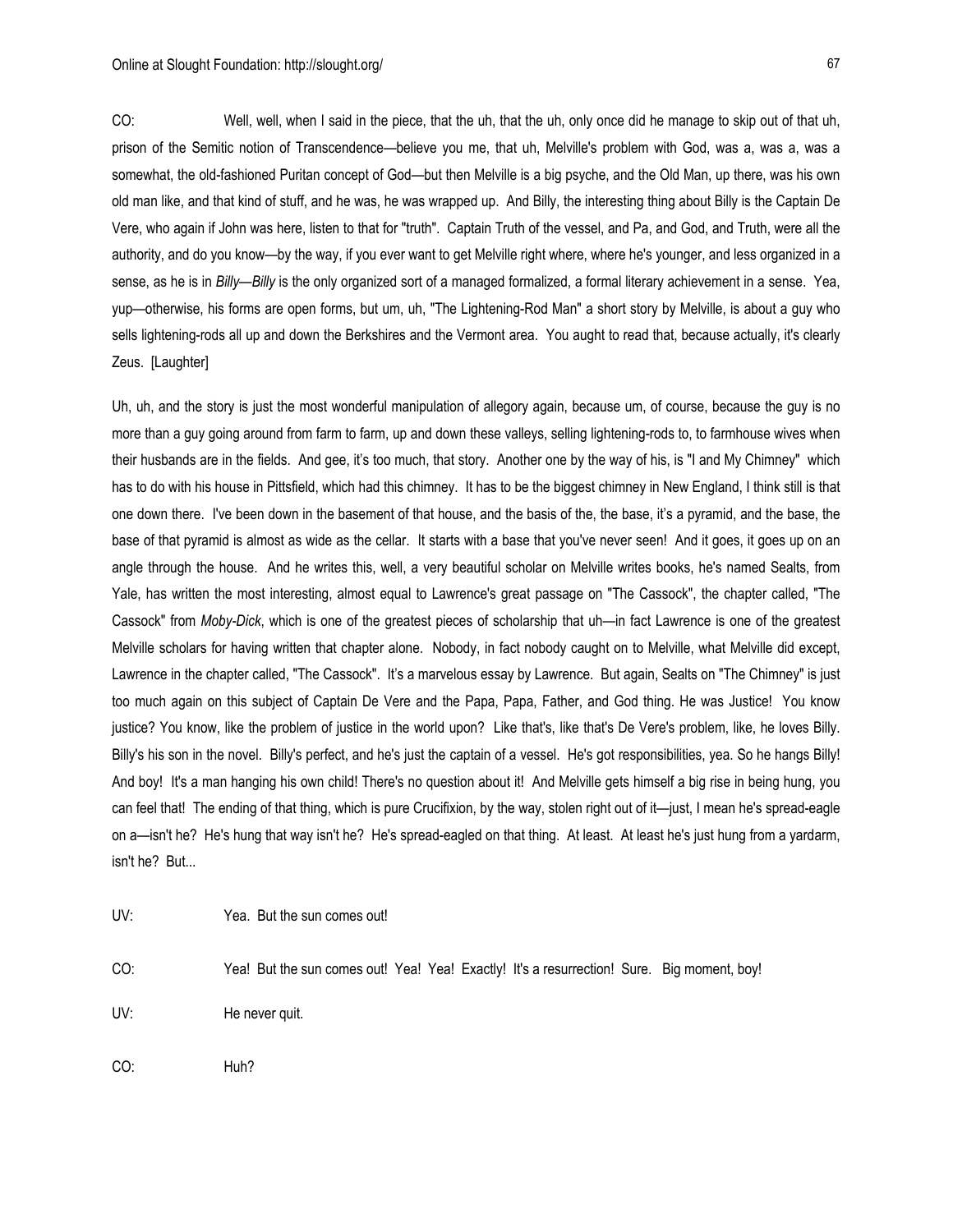| UV: | Melville never quit! Even as an old man!                            |
|-----|---------------------------------------------------------------------|
| CO: | Oh no. Oh no. Oh no. Uh-uh. No, no, no.                             |
| UV: | A little off the subject, but did you see the movie that they made  |
| CO: | Oh, sure. Yea, sure.                                                |
| UV: | with Gregory Peck?                                                  |
| CO: | Oh sure, oh sure                                                    |
| UV: | How do you like the way they handled it? Do you have any reactions? |
| CO: | No, uh, naturalism.                                                 |
| UV: | It wasn't too close to the book?                                    |
| CO: | Beg your pardon?                                                    |
| UV: | It wasn't too close to the book?                                    |

CO: Oh no. Oh no. No, no. Yea. Yea, yea, yea. But then if you know Huston's movies like the, the one I'm always thinking of is the, rather than "The Treasures of Sierra Madre", or the movie of *Moby-Dick*, is the uh, one with Kathryn Hepburn and Bogart on that uh, on that-

UV: "The African Queen"!

CO: "The African Queen"! Yea! Or the one he made—"Beat the Devil" I think it is.

UV: Oh Yea!

CO: Yea! He's a pretty, a pretty poor novelist. He really should have been a writer, he was a writer you know, and if he'd only half meet the problem, the problem where he can't get away from trying, I mean wishing he could write novels, instead of making movies, would I think whole, always the literary is sub-present, even if he's a marvelous movie maker, that dishes the film. Or you feel that statement thing coming in from existentialism. He really is, he's really just a guy who admires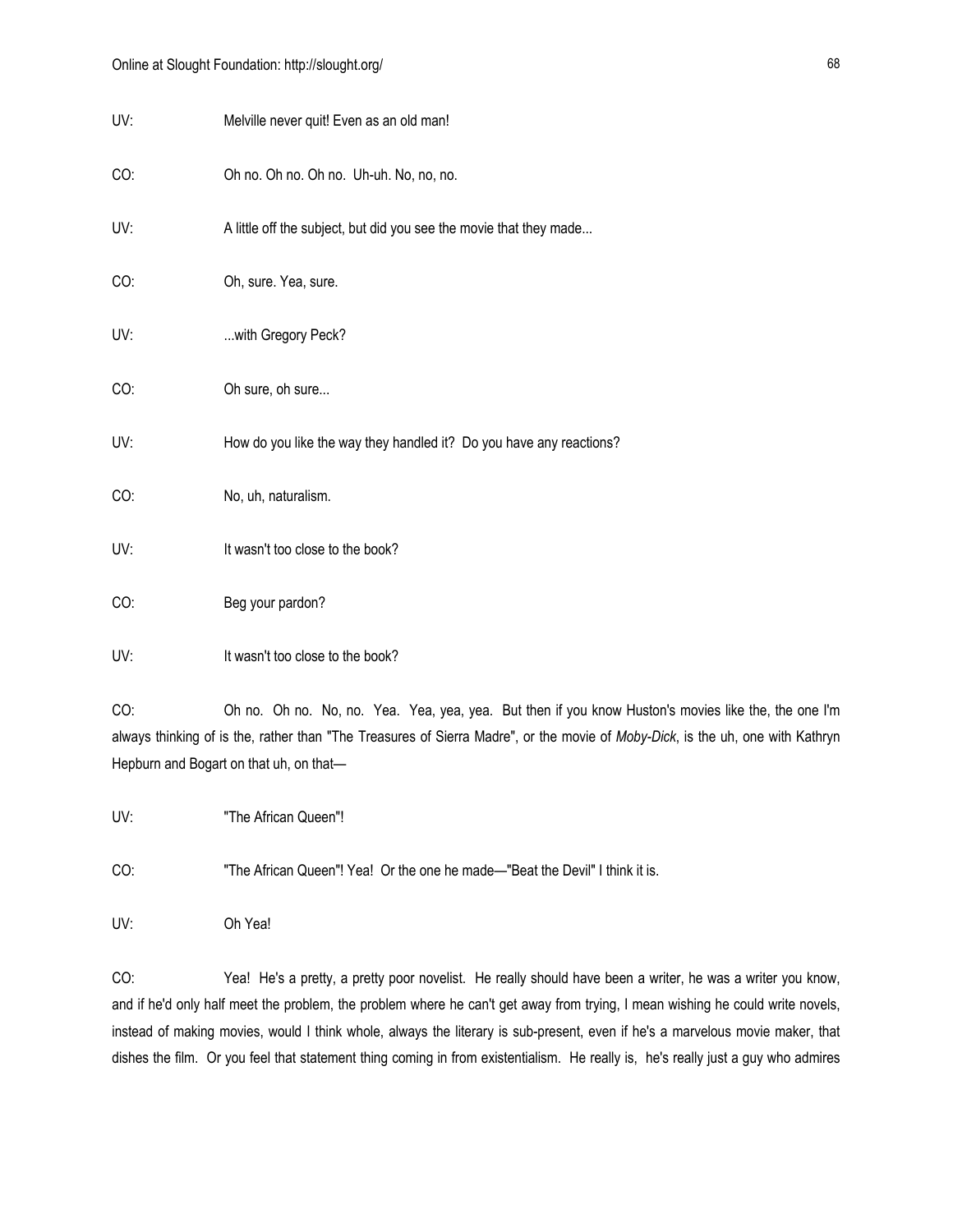Camus and Sartre, in that vision of life. [Cough] And hardly, it seems to me, has got a god-damn thing to do with Herman Melville, to say the least.

| UV:                                                                                                                                                                                                                              | Do you think of anyone else in American literature who's anywhere's like Melville             |
|----------------------------------------------------------------------------------------------------------------------------------------------------------------------------------------------------------------------------------|-----------------------------------------------------------------------------------------------|
| CO:                                                                                                                                                                                                                              | No.                                                                                           |
| UV:                                                                                                                                                                                                                              | and I wonder if Crane wasn't sort of influenced by him very much?                             |
| CO:                                                                                                                                                                                                                              | Yea. Sure                                                                                     |
| UV:                                                                                                                                                                                                                              | They sort of coincide in the same direction.                                                  |
| CO:<br>Yea. Sure. Absolutelyyup. Crane of course had the misfortune, in a sense, to be living at a time when<br>naturalism was at its height. In fact, he's one of the great naturalists that we have, but then the "Blue Hotel" |                                                                                               |
| UV:                                                                                                                                                                                                                              | Yea!                                                                                          |
| CO:                                                                                                                                                                                                                              | is something that that would make your skin stand up.                                         |
| UV:                                                                                                                                                                                                                              | There's a passage in the "Blue Hotel" that seems exactly parallel to a passage in Billy Budd. |
| CO:                                                                                                                                                                                                                              | [Strikes a match] Um-hum.                                                                     |
| UV:                                                                                                                                                                                                                              | Ah, it's a beautiful connection, it's ah, it's ah                                             |
|                                                                                                                                                                                                                                  |                                                                                               |

CO: Just think how few years there are between the writing of these two stories, do you realize that? Well, yea? Oh well. Let's see, no, it's about ten to fifteen years, but it's a relatively small amount of time. Yea. It's very close. I've always, or due to Duncan, I've always—since I've heard Duncan make the most beautiful piece on Gertrude Stein I've ever heard.9 Do you realize that Melville was alive until 1892, and writing—1891 I think, and writing right up until the last minute? And the manuscript, one of the manuscripts, being *Billy Budd*. Miss Stein's *Three Lives* is 1903. I mean, I think it's hard for us to realize that the nineteenth century is woven into our lives, because we feel Ms. Stein or Steven Crane as being, belonging, somewhat to us, and Melville sounds to us, like everybody, as being one of those, "Oh dear!" and even Henry James is closer than Melville.

UV: Science sort of mixes us up a little.

CO: Well, well, yup, yup, well—that's the great date! Well, well, I, I, could mention *Private Lives*—I'd rather mention, *Three Lives,* ha, ha! I'd rather mention Planck's, Planck's theory is 1901 or 1902, isn't it? Maybe even, maybe even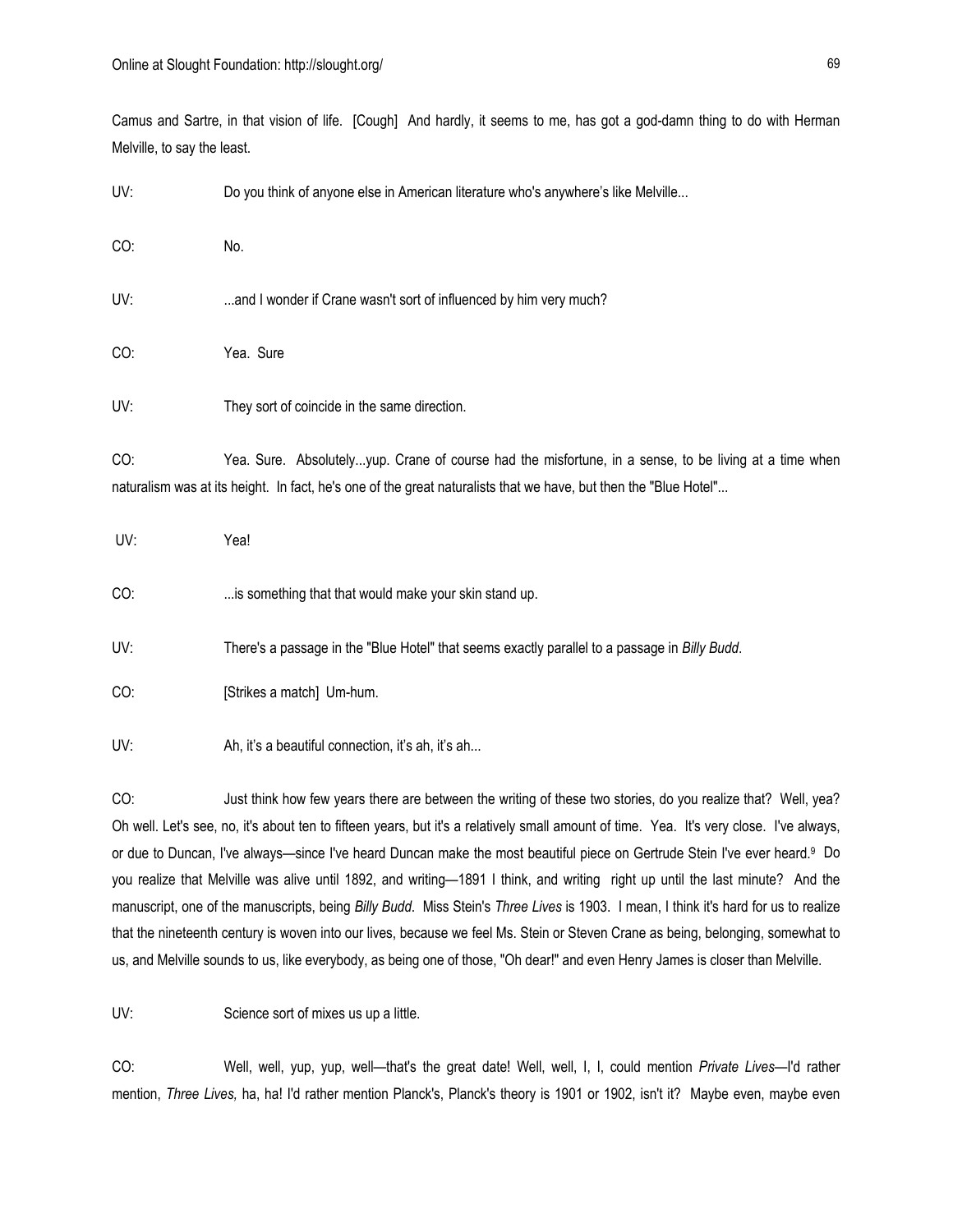1897? I stress this really because, because really I don't think we're disconnected at all. In those little years, those little years don't break it off! If you, if you hit the Melville line—if you feel the Melville line—like for example, as against Whitman, like. For example, me—I think he's a beautiful poet and all that, but boy, I mean though, that sounds like light experience. Like, I honestly, Whitman's just as alive. It's like only in that, like only in the things that I've been talking about, that Melville seems to me more, that Melville feels to me more relevant.

## UV: Do you see any relationship between Conrad and Melville?

CO: Almost none, except the fact that they were both superb seamen, once. Obviously. I mean they went to work on the sea, didn't they? Oh no! Absolutely none whatsoever! Beth and I were up in Maine last, the summer before last I guess. And I stayed with an old friend of mine who is a lobster, whose son is a lobsterman. In the house that we had for a few days, there was a copy of the *Nigger of the "Narcissus"*, which I had never read, so I'm really quite fresh on Conrad, I could talk forever. And it's painting! It's got nothing to do with literary art! It's just, it's just *incredibly* good painting, it's like uh, better than oil sea painting! Yea. Storms and...

### UV: Have you read *Heart of Darkness*?

CO: Yea, sure.

UV: I don't know. I've always had this feeling, that uh, that uh, that that's the kind of thing about Conrad, you said it's great painting, but yet I feel it's more than that. And uh, in this, I kind of think that there's a relationship.

CO: Well I, you know, every man's his—every man eats you know. Like now, now that you say it that way, like, I'm thinking of a man who read in Gloucester the other night, he's been a friend of ours for years and he's a statistical analysist for Gorton Pew Fisheries, and they had—well I thought Duncan was going to be in, and well I set up a reading for Duncan and he never showed up and I never heard from him, so I was going to go in and read for him, and, and Creeley, and the other people in town thought it'd be better if they asked three writers to read three other writers, and they did, and this guy read this thing called, "Prologos". It's the chapter—opening chapter to his novel, and this man believes in Conrad. I mean he has that feeling for Conrad, and I suspect Conrad is really his master. And this piece of the novel I'm really going to try to get published, it's so, it's so crazy good, it's like, it's like what does, you know, what does it make? Who's your man if he's your man? That's the lot! If you, if you, well isn't it? If he's your man, that's cool. These values are really, you know like that literary history and literary criticism are rye, and I don't think it relates. For me, Conrad is like not at all as interesting. For me, psychologically I think he's, he's a bore of character, physically, I think he's got the sea in the painting world, uh, you know, these things. And, like, Mr. Melville turneth me on, that's all.

UV: I think Mr. Melville turns me on.

CO: Huh?

UV: Mr. Melville turns us all on too!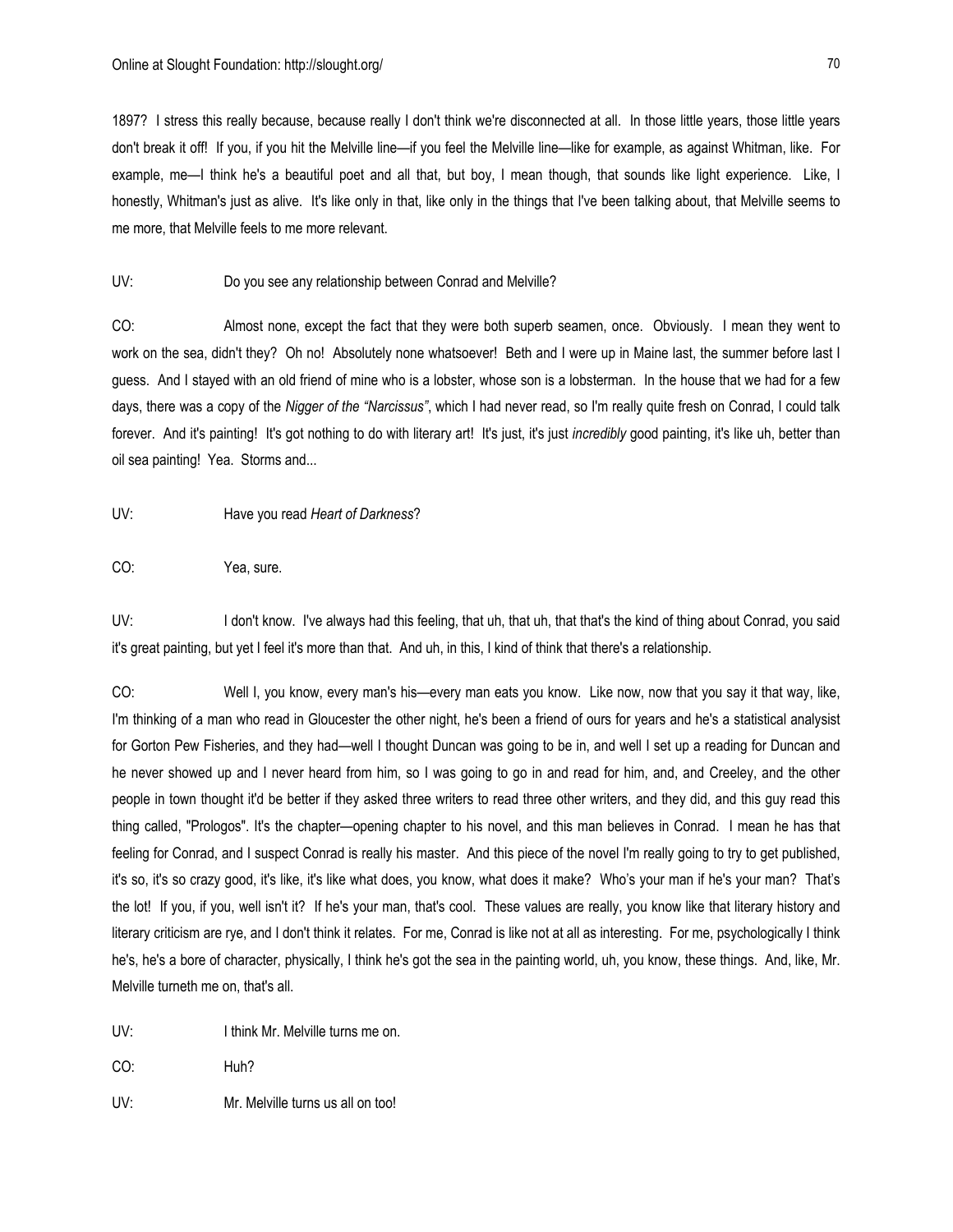CO: Sure! Har, har!

UV: You mentioned that the homosexuality in *Billy Budd...* 

CO: Yea.

UV: Not a physical contact, just but a, feeling of love toward, toward one's own sex. Does this permeate Melville's works? Because I seem to recall several references of this nature in *Moby-Dick.* 

CO: Oh, tremendous! And if you know *Clarel*, the novel, it's uh—or the poem on the death of Hawthorne, the poem called "Monody":

> To have known him, to have loved him After loneness long; And then to be estranged in life, Ease me, a little ease, my song!

CO: And the second stanza is, because Hawthorne would, died up here at Crawford March, and is buried there, and he's buried in the snow, and the vine image, [Snaps fingers] is ah, "the vine that hid the shyest cloistral grape." The imagery, the imagery of vine and grape, in Melville, the leading character of *Clarel*, outside of Clarel, the story-teller, the hero, the story-teller, is Vine. Melville, Melville is a man of such archetypalism, by the way, that his uh, his again, that is, his again—if we only had the... Why didn't a person like Chuck not come today? He's dopey! He probably spent a whole afternoon on these problems so we can pick it up again! Huh? Let me come—I'm just answering you.

UV: Oh.

CO: Is that the, is that the proper nouns, like Vine, and the image, "shyest cloistral grape" are where Melville's, uh, where the scenes in his psyche that had to do with homosexuality are all—they flow towards, they flow, they flow, like in his lifetime and friendship, was towards Hawthorne, they flow right on the same vein out toward David and Jonathan, which is the biggest imagery he's got as of the relationship of man. He cries out in the middle of *Billy Budd*, *I can't use David as my hero because you've all lost touch with the Old Testament, so I gotta' use Lord Nelson as my image of the authority that De Vere has to use.* You know, you know that marvelous passage right smack out! It's still in novel! It's such an angry passage about how completely crippling the condition of man is, now he's lost touch with the Old Testament, which had all that imagery, and all that swell, that swell and sweltering, of the possibilities of life in a human being.

UV: Was this caused primarily because of his sailing?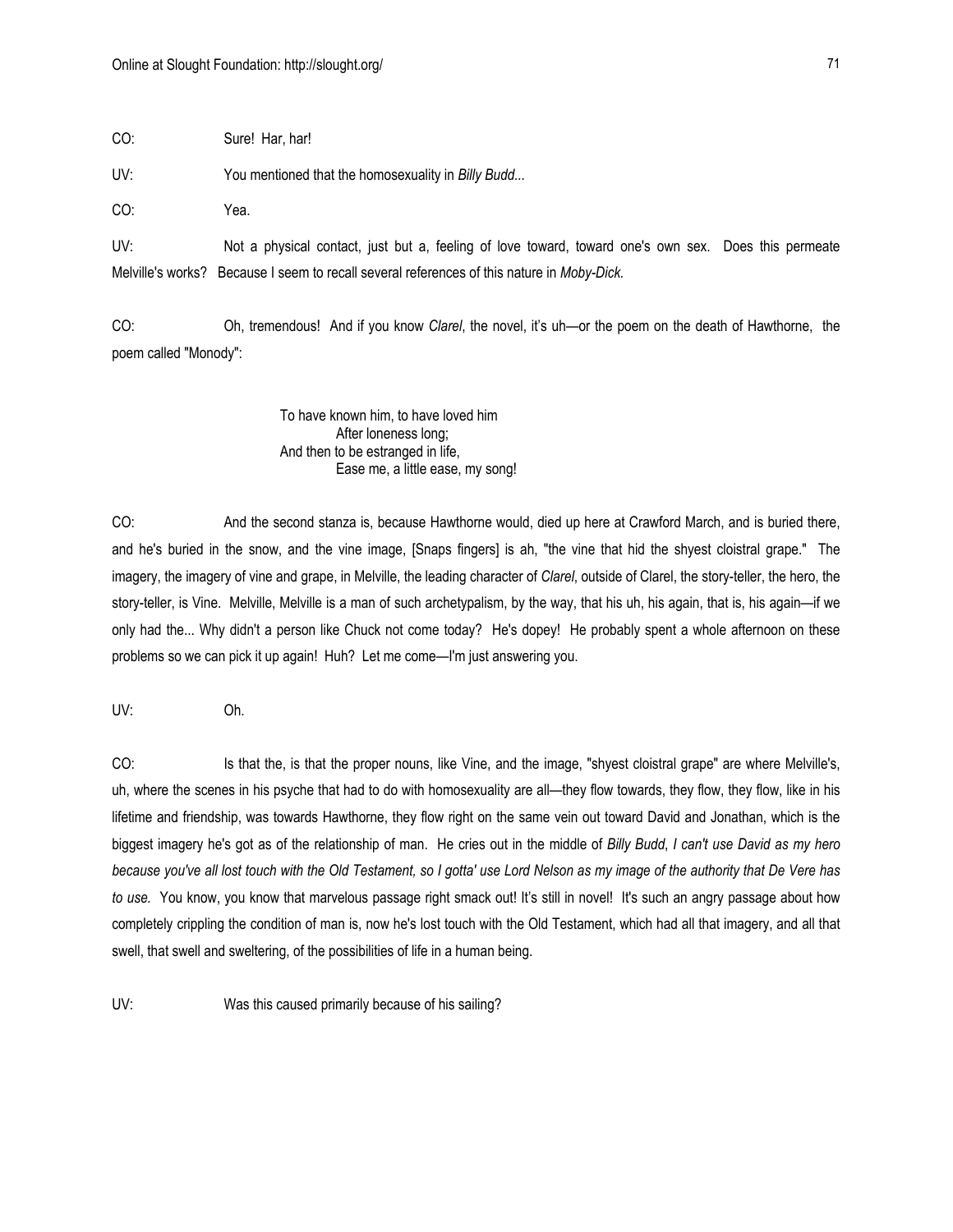CO: Well I'm sure he got a good, he must have had his uh—he must have had his uh—[Laughter from the Audience] No! No! No, I'm not quite sure. Oh boy, oh boy, no, no, no, there's no evidence whatsoever that *Hoyman* [Herman] was a homosexual, in the active sense.

UV: No, I meant that he was involved...

CO: Well! He was, uh, I'm sure like, like Billy, he was, that he was, a very attra—well, I describe him in that poem, don't think Herman wasn't a little beauty. And you don't think a few seamen on board those vessels all those years weren't interested in said fact.

| UV: | In the opening scene, where he goes to bed with Quib-          |
|-----|----------------------------------------------------------------|
| CO: | Yea, I, I, I, think that that's always abused in, in-          |
| UV: | D.H. Lawrence pointed it out, he sees the beauty of the thing. |
| CO: | Yea. Yea. He certainly does, absolutely-                       |

UV: Melville's...

CO: Yea, and I think that one is—but that's often abused, that passage, in this homosexual thing. All this other place that I'm working at the moment to answer Paul is really where it's really true, where it's much more meaningful. And where, and where, and where Melville is engaged his whole lifetime, crucially. Believe you me, that friendship with Hawthorne is so beautiful, simply because once in his life—you know, by the way, *Billy Budd* is, is, um, is, inscribed to Captain John Chase of the maintop of the U.S. vessel the *United States,* who was Melville's maintop captain when Melville was a sailor coming back a year and a half after from Honolulu to Boston, and John Chase, ah, well ah, John Chase is so obviously the figure of a man who he really loved. But, whatever one, furtherance that love had, one doesn't know, but clearly there was another man, beside Hawthorne and his wife for whom the whole thing was going, and that was Chase. Whom, and he was an older man than he, whom by, I think by about ten years, at the time they were aboard that vessel.

UV: Do you think that if society had then condoned homosexuality, this would change both his writing and his...

CO: Not at all. Not at all. No.

UV: ...personality?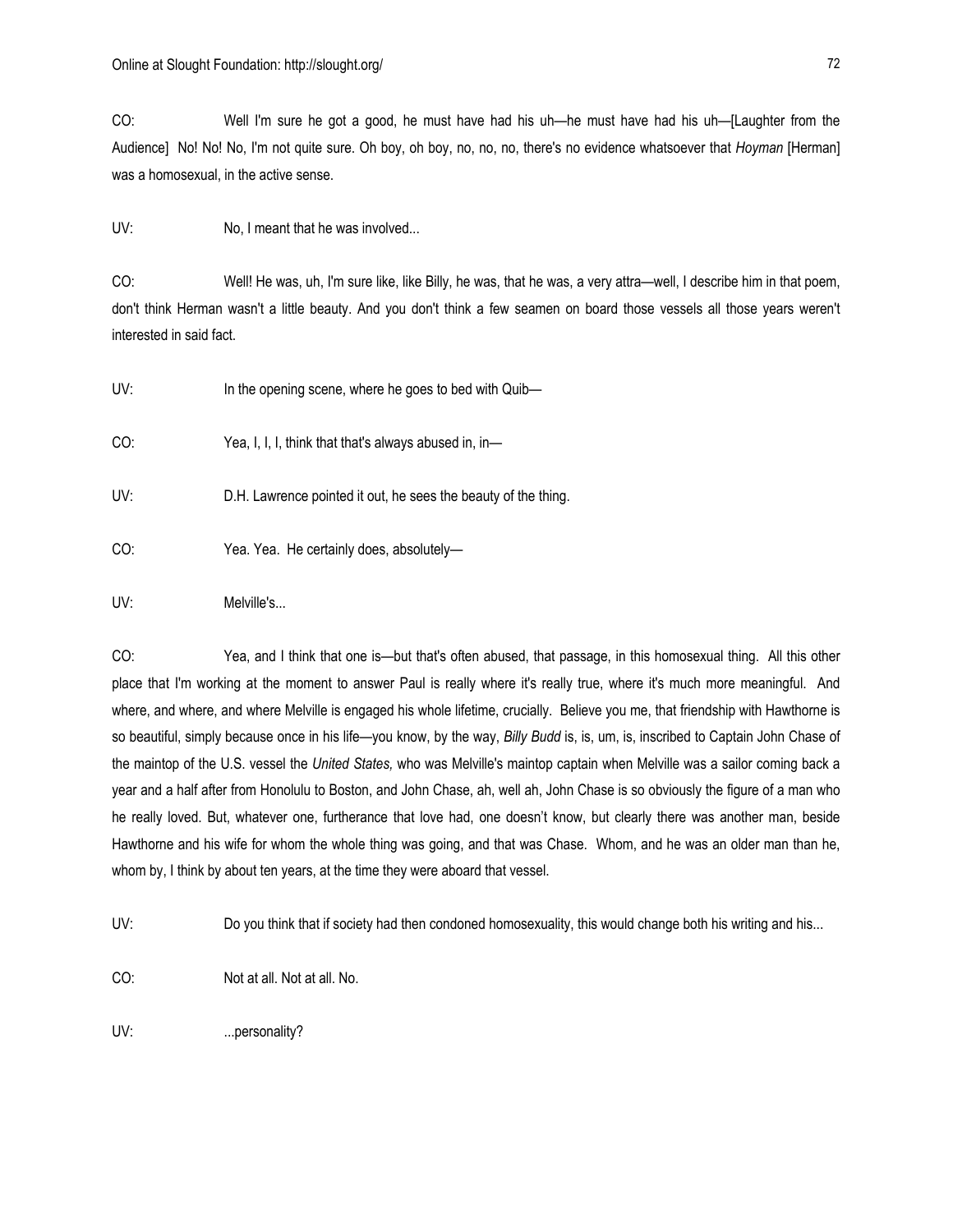CO: No. Not at all. Absolutely. I don't believe that social change has anything but superficial effects upon these matters. I think these matters are locked in nature, and reality, and in life. And I don't even care for a human race that would be removed from them by becoming a new species, personally.

UV: Do you want to take a break and have some coffee?

CO: [Strikes a match] Um, that would be delicious.

## **END TAPE 4**